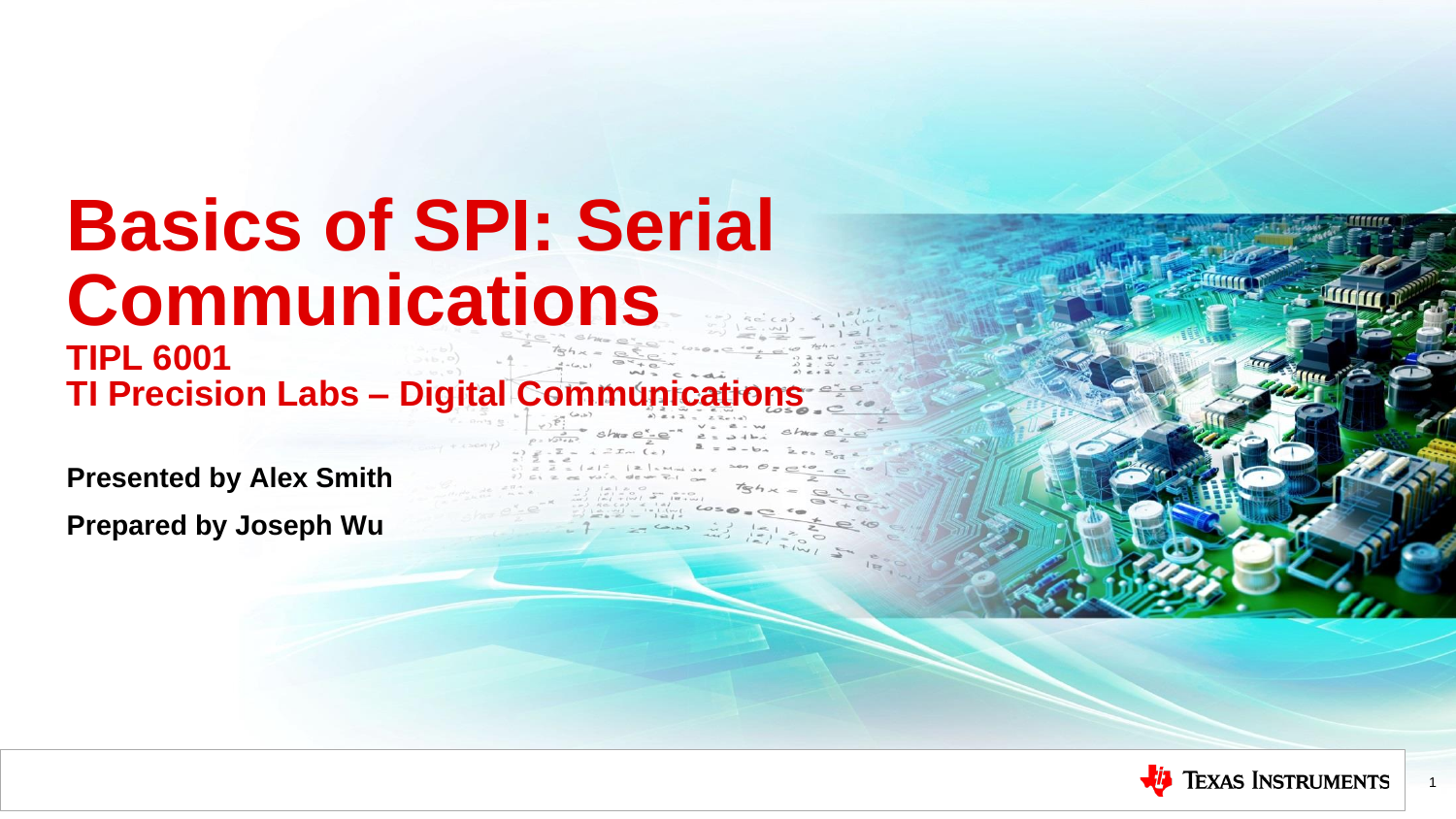## **Common Communication Standard**





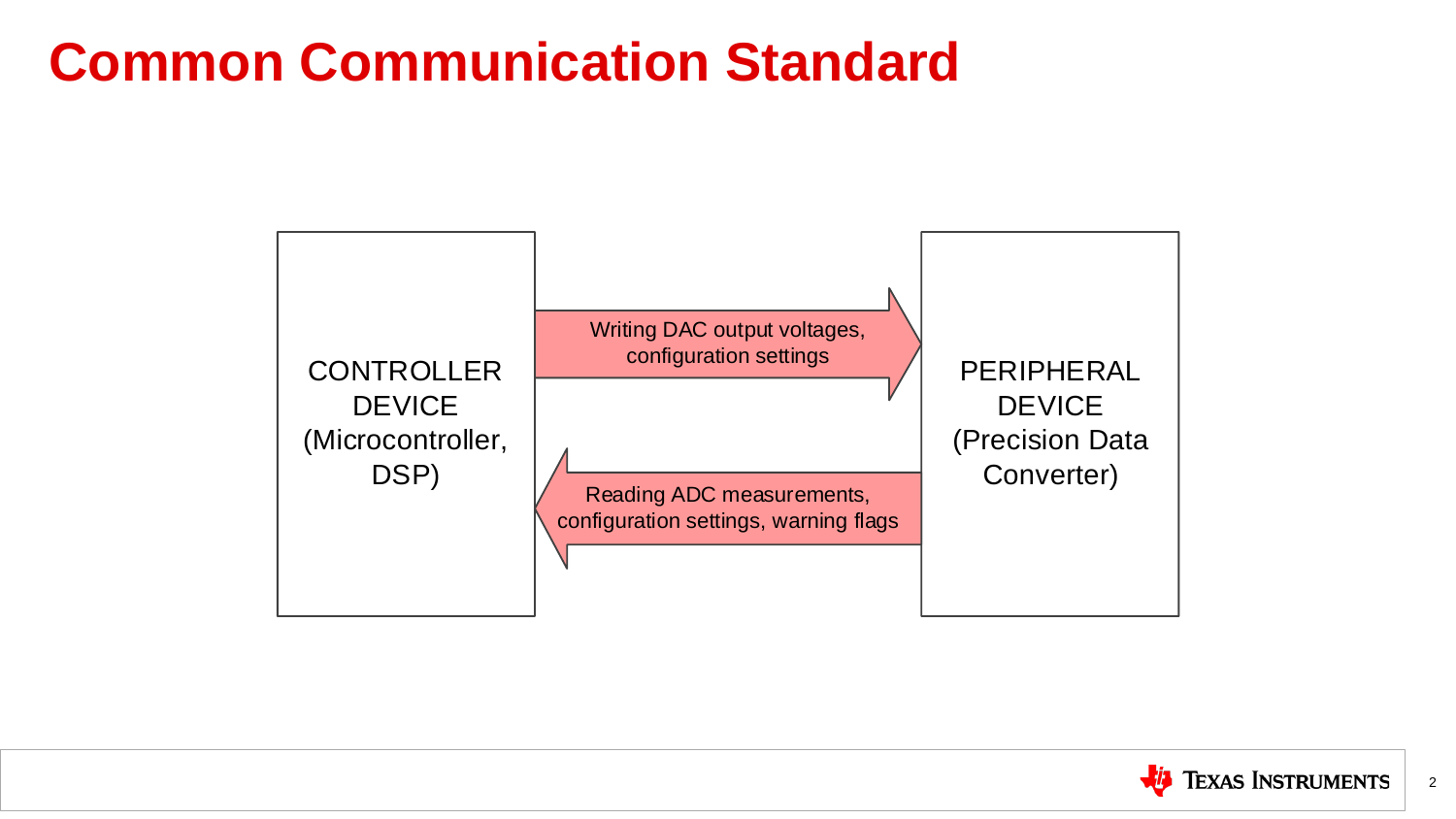## **Communication Through Bits**

| <b>Bits</b> | <b>Hexadecimal</b>      |
|-------------|-------------------------|
| 0000        | $\boldsymbol{0}$        |
| 0001        | 1                       |
| 0010        | $\overline{2}$          |
| 0011        | 3                       |
| 0100        | $\overline{\mathbf{4}}$ |
| 0101        | 5                       |
| 0110        | 6                       |
| 0111        | $\overline{7}$          |
| 1000        | 8                       |
| 1001        | 9                       |
| 1010        | A                       |
| 1011        | B                       |
| 1100        | $\overline{C}$          |
| 1101        | D                       |
| 1110        | E                       |
| 1111        | F                       |





Communications are transmitted in binary, constructed from bits, and also be organized in hexadecimal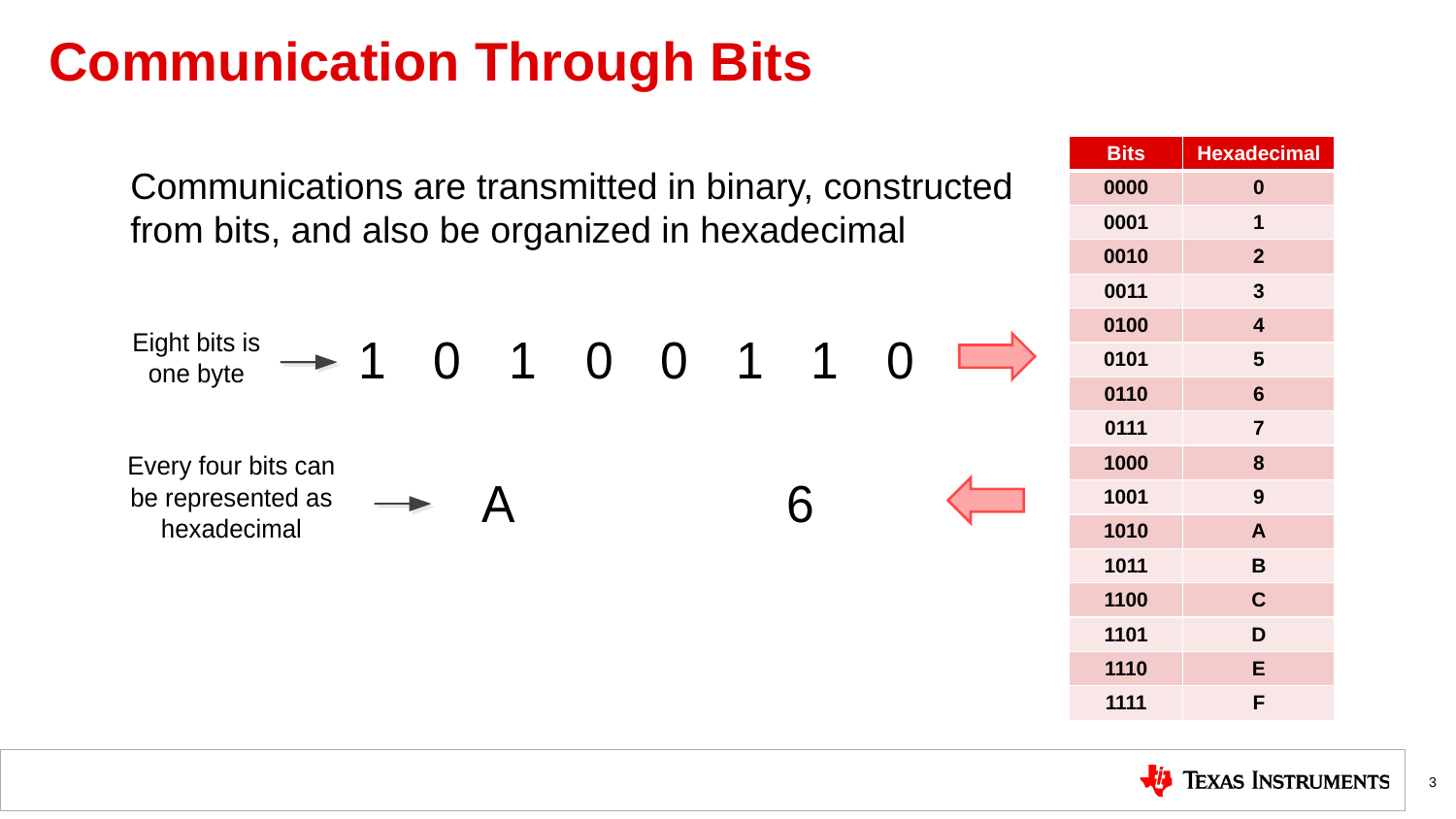



### **Parallel vs Serial**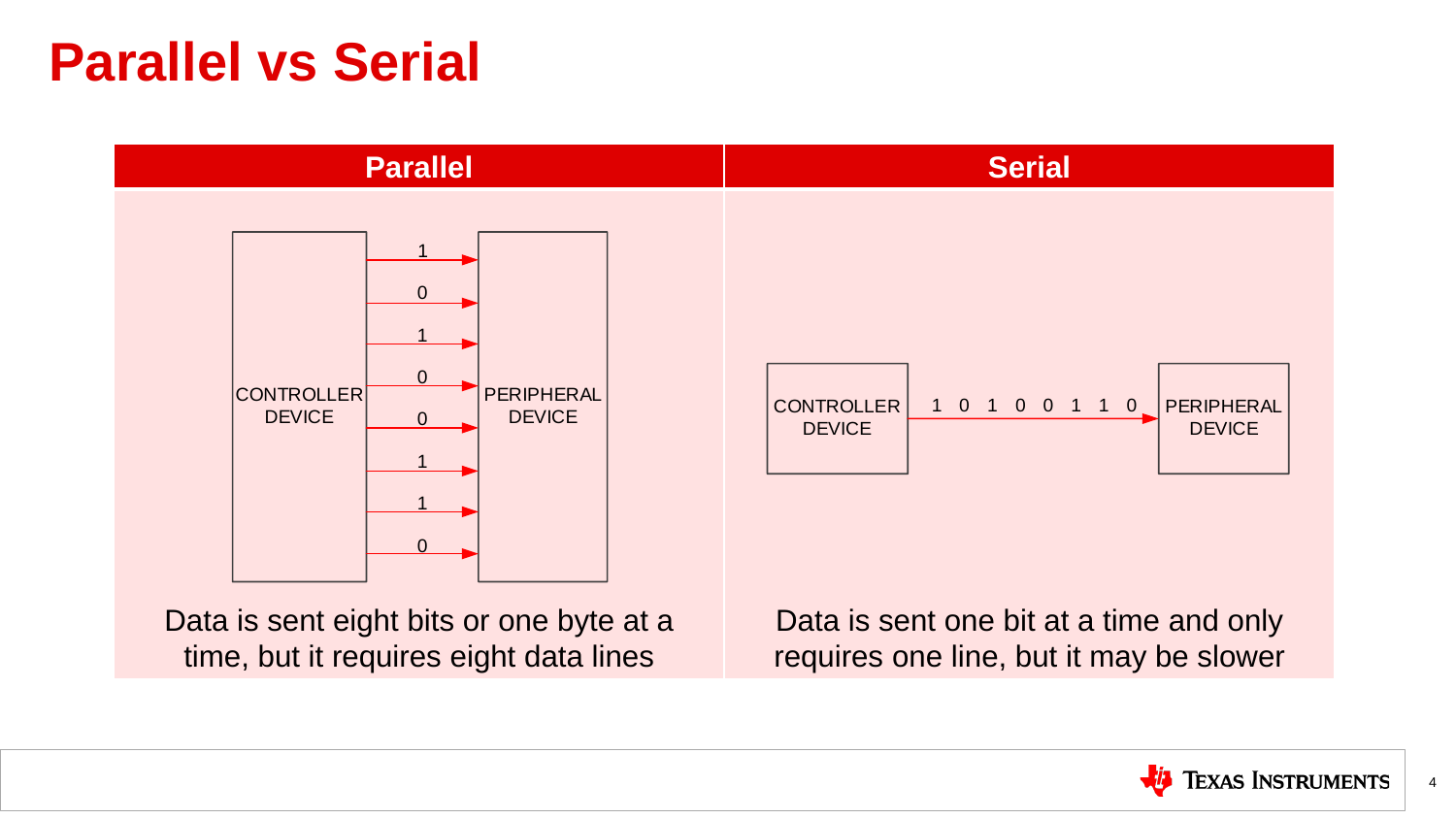

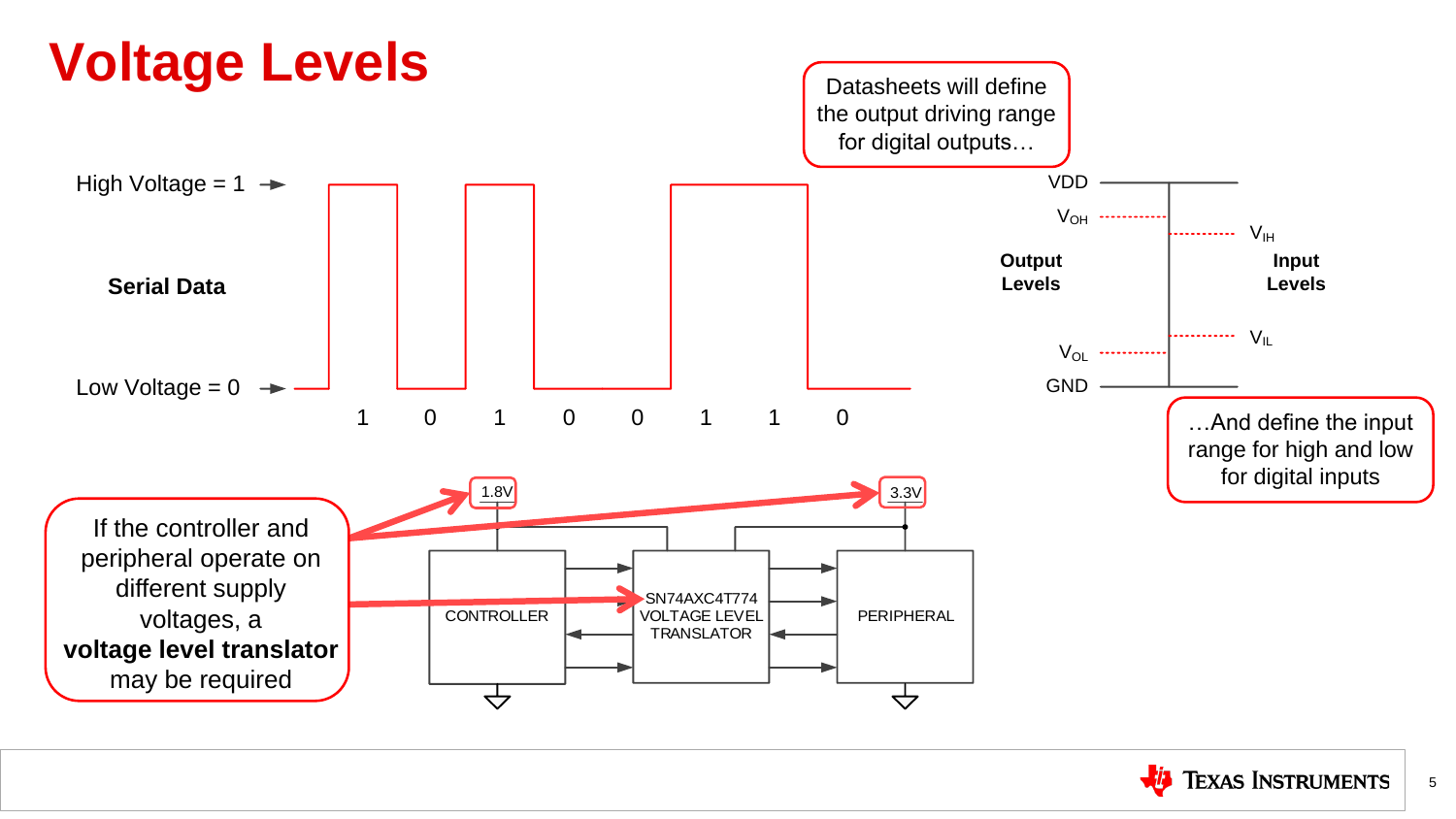## **Common Timing**

A serial clock is used to determine a common timing:



### In this example, the data is read on the falling edge of the serial clock

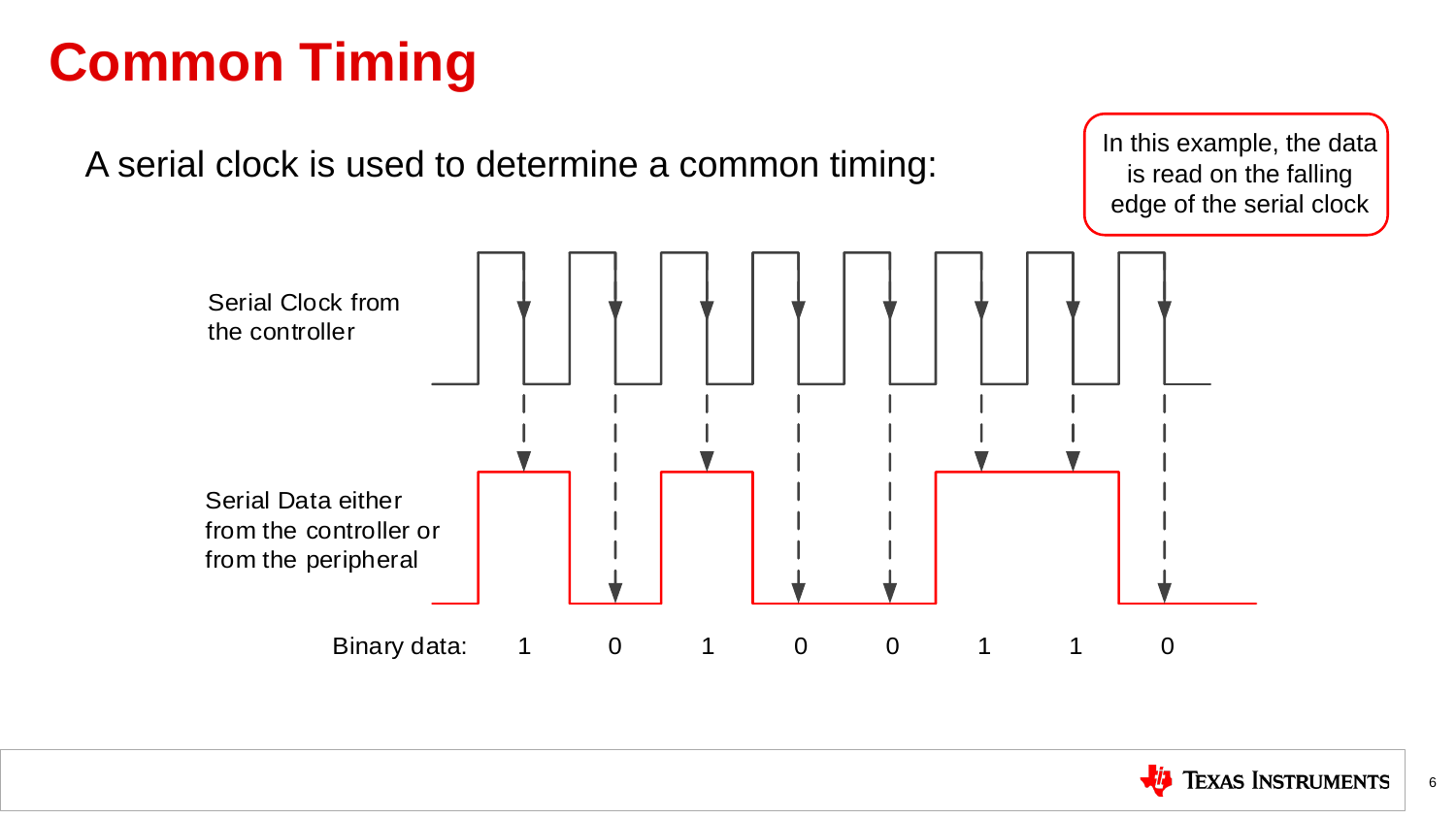## **Serial Peripheral Interface (SPI)**

### **SPI**

Controller controls the peripheral select and the serial clock

An SPI bus can have only one controller, but may control multiple slaves

Each peripheral has a peripheral select for independent control

Data can be transmitted from controller to peripheral or peripheral to controller that may be used as full duplex

SS

 $\blacktriangleright$ SCLK

 $\blacksquare$ MOSI

**MISO** 



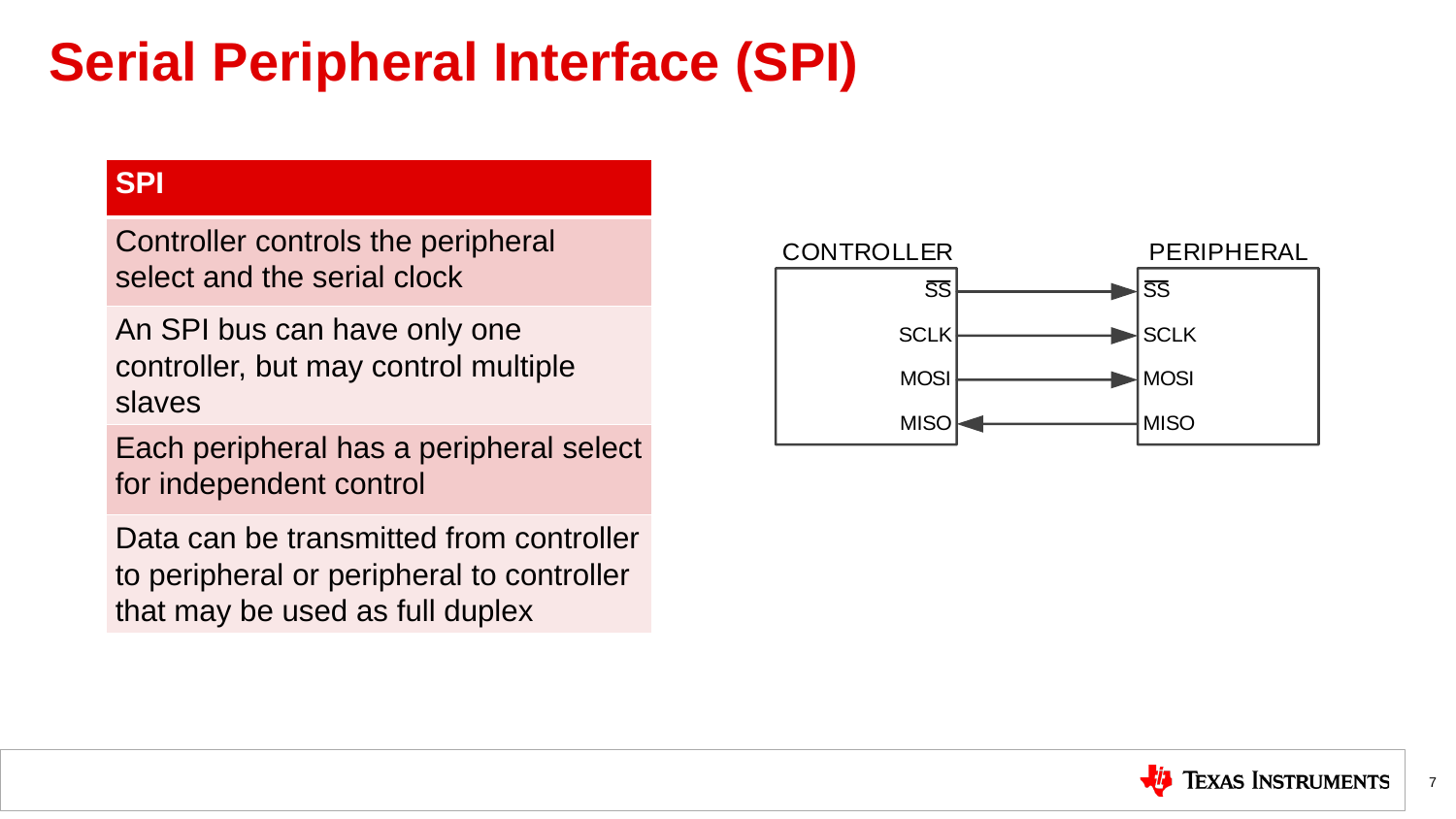## **SPI connections: SS**

### **SS**

Peripheral select: Selects the peripheral device for communication

Also known as:  $\overline{SS}$ , SSEL,  $\overline{CS}$ , CS, SYNC, nSS, SS#

Is often used as active low, which is often represented by an overbar

### SS **SCLK MOSI MISO**



Commonly labeled as CS or SYNC in TI data converters

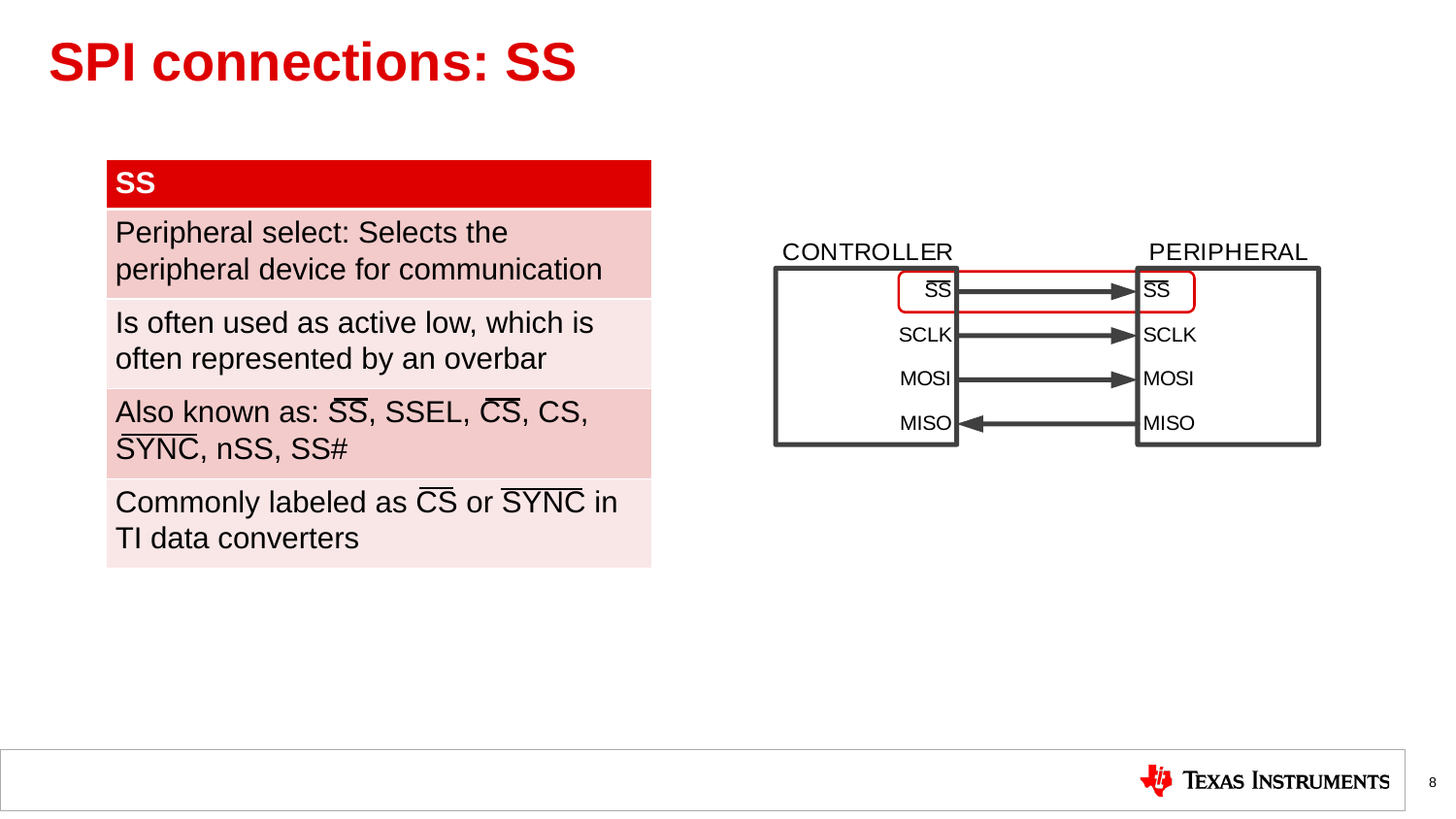## **SPI connections: SCLK**

### **SCLK**

Serial Clock: Synchronizes data transmission between the controller and peripheral

SCLK originates from controller and shared with all slaves

### SS  $\blacktriangleright$ SCLK MOSI

**MISO** 



Clock may idle high or low

Data is clocked in on either the rising or falling edge of the clock

Also known as: SCK

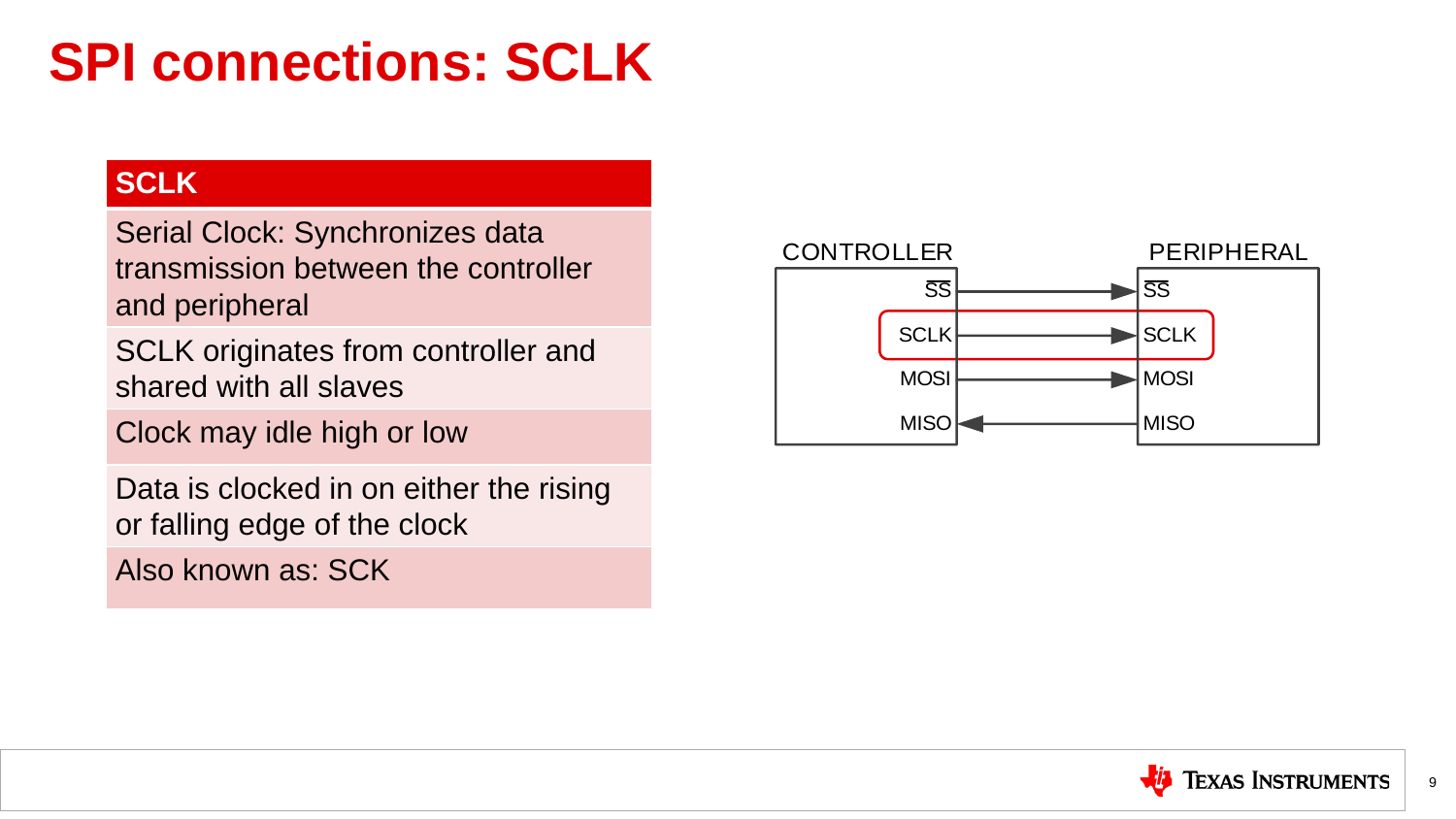## **SPI connections: MOSI**

### **MOSI**

Controller Out, Peripheral In: Output from the Controller used to send data to the peripheral device

Can be shared between peripheral devices

Also known as: SIMO, MSTR; from the peripheral device: SDI, DI, DIN, SI; from the Controller device: SDO, DO, DOUT, SO

Commonly labeled as DIN in TI data converters

## SS

 $\blacktriangleright$ SCLK

**MOSI** 

**MISO** 



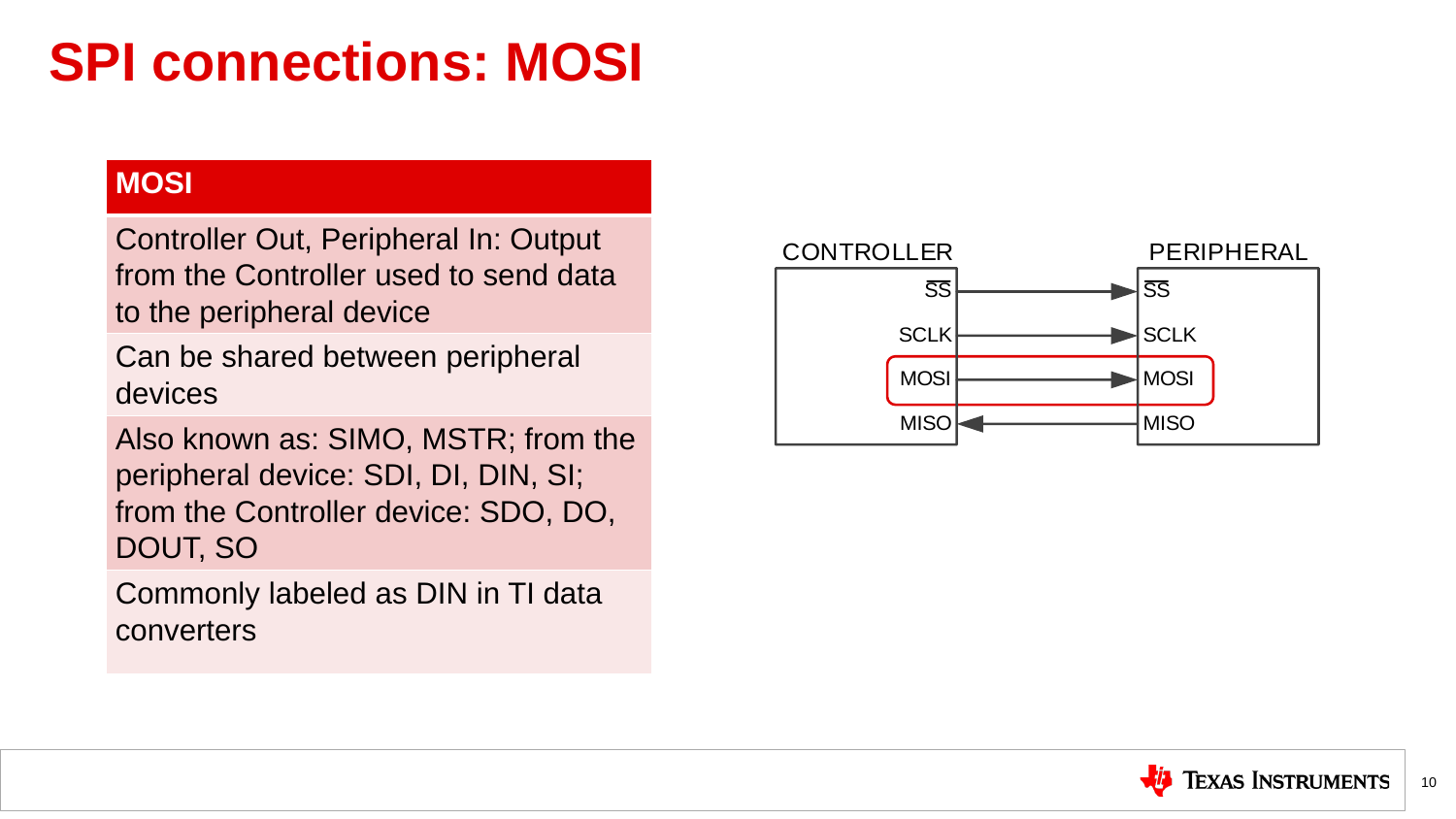## **SPI connections: MISO**

### **MISO**

Controller In, Peripheral Out: Output from the peripheral device used to send data to the Controller

Can be shared between all peripheral devices,

Peripheral output becomes high impedance when SS is not selected

### SS  $\blacktriangleright$ SCLK **MOSI MISO**



Also known as: SOMI; from the peripheral device: SDO, DO, DOUT, SO; to the controller device: SDI, DI, DIN, SI

Commonly labeled as DOUT in TI data

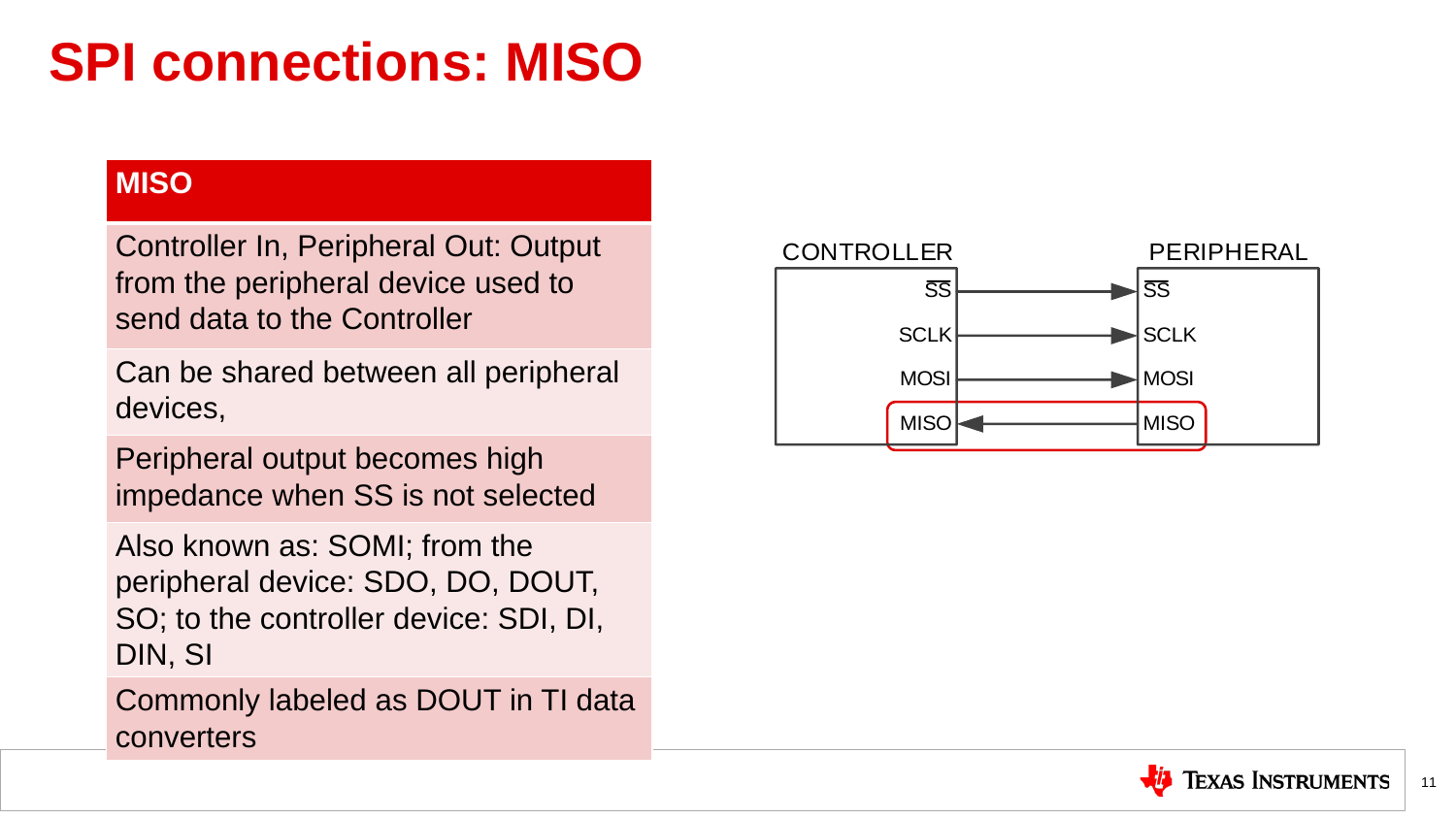## **SPI Clock Polarity: CPOL**



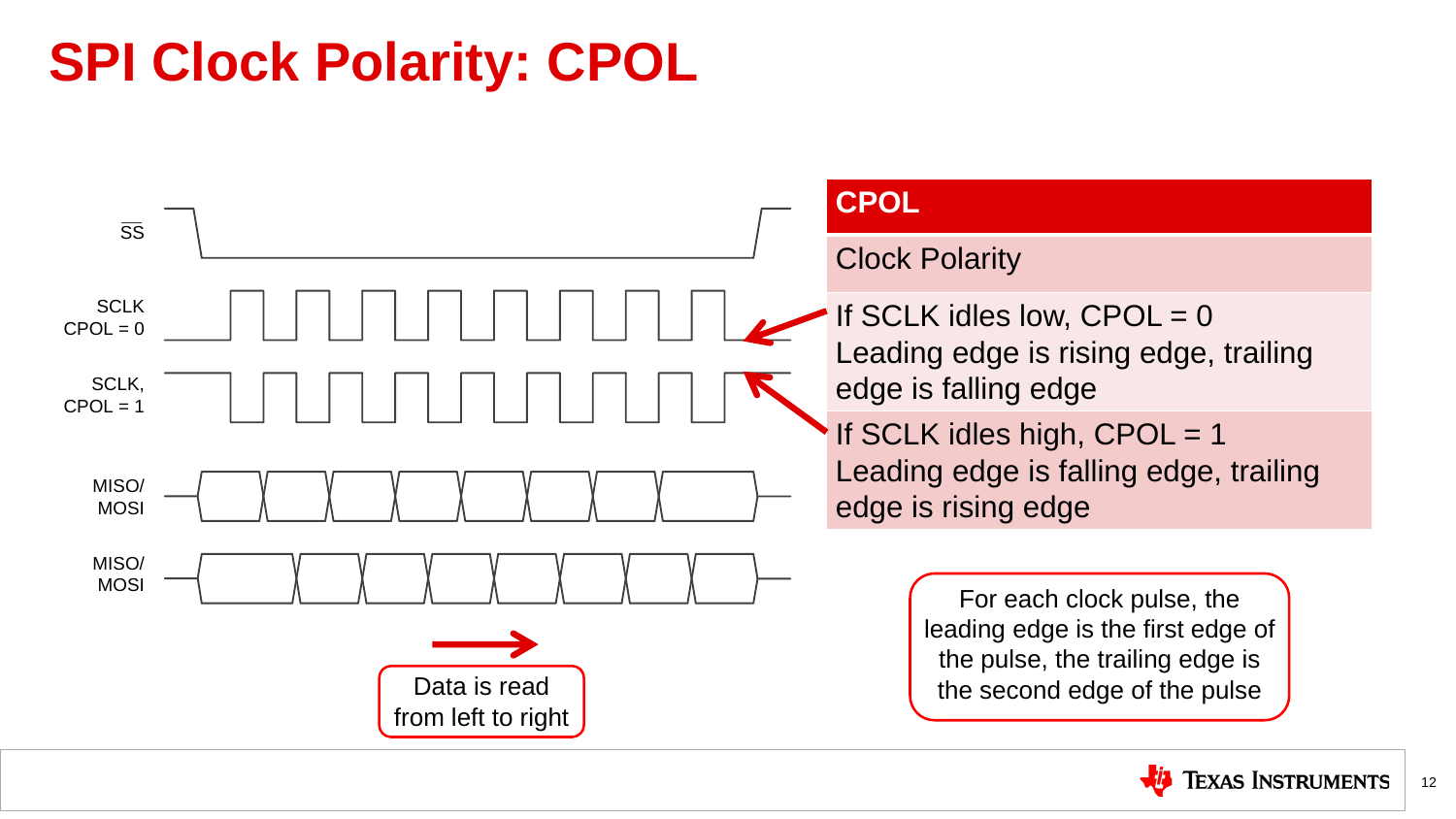### **SPI Clock Phase, CPHA = 0**



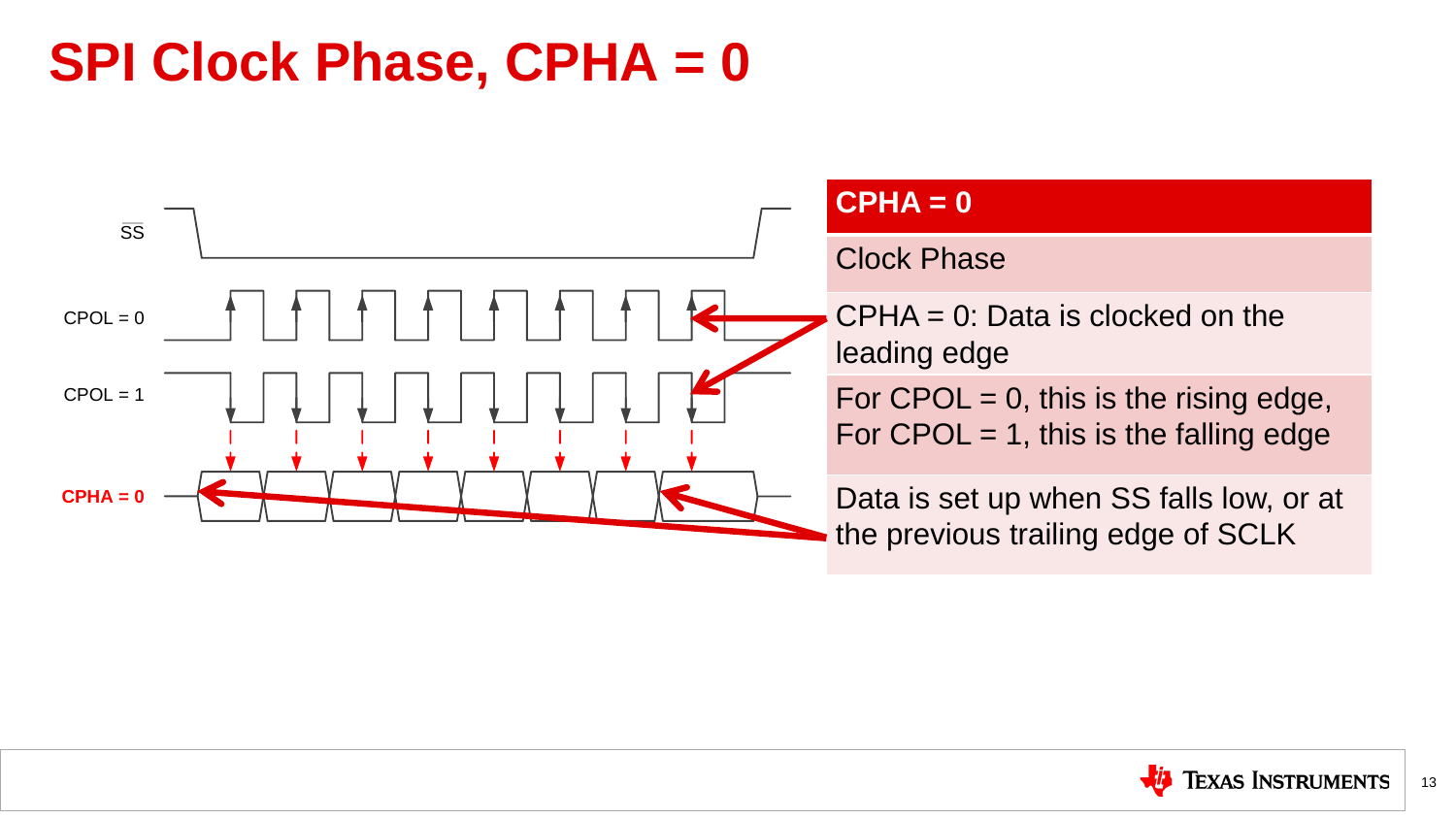### **SPI Clock Phase, CPHA = 1**



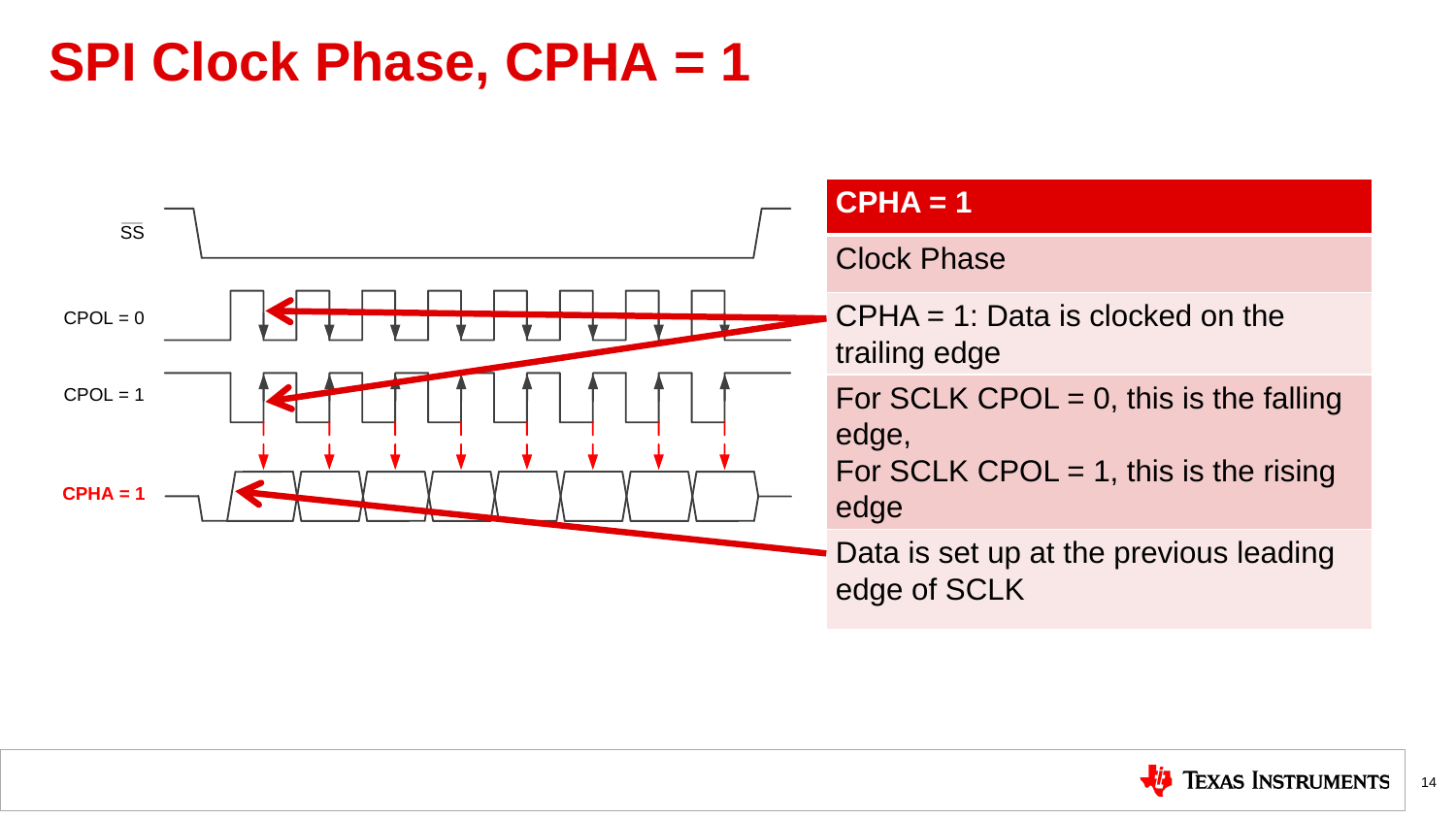### **SPI Mode Numbers**



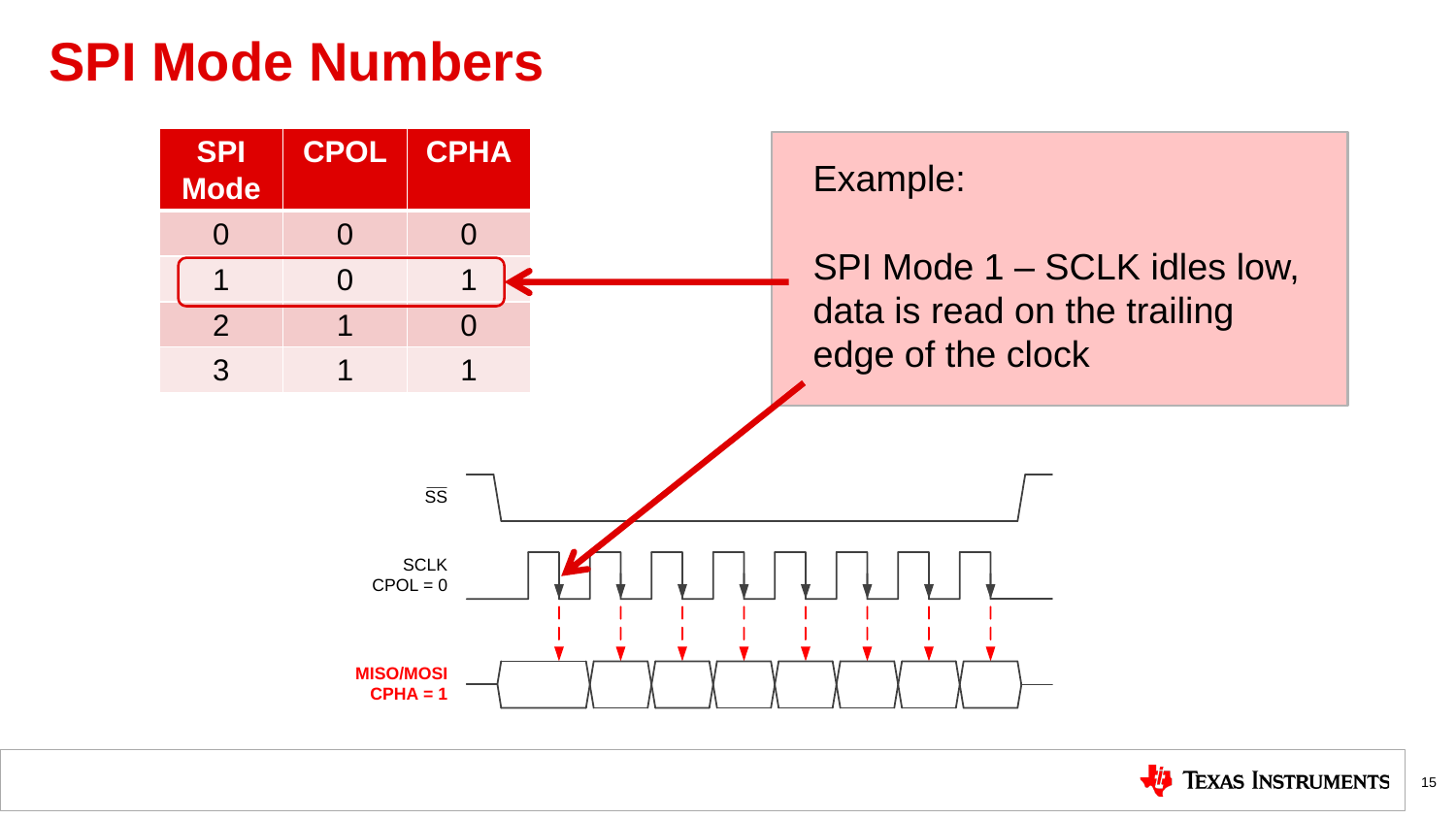- $\blacktriangleright$ SCLK
	- **MOSI**
	- MISO
	-





### PERIPHERAL 2

- $\blacktriangleright$ SCLK
- $\blacktriangleright$  MOSI
	- **MISO**
	-
- $\blacktriangleright$ SCLK
- $\blacksquare$ MOSI
	- **MISO**
	-

### PERIPHERAL 3

### **Controlling Multiple Peripherals: Multiple Peripheral Selects**

### **Controlling Multiple Peripherals Method 1 – Multiple SS**

Each device has an independent peripheral select

SCLK, MISO, MOSI are each shared between devices

If device is not selected MISO is becomes high impedance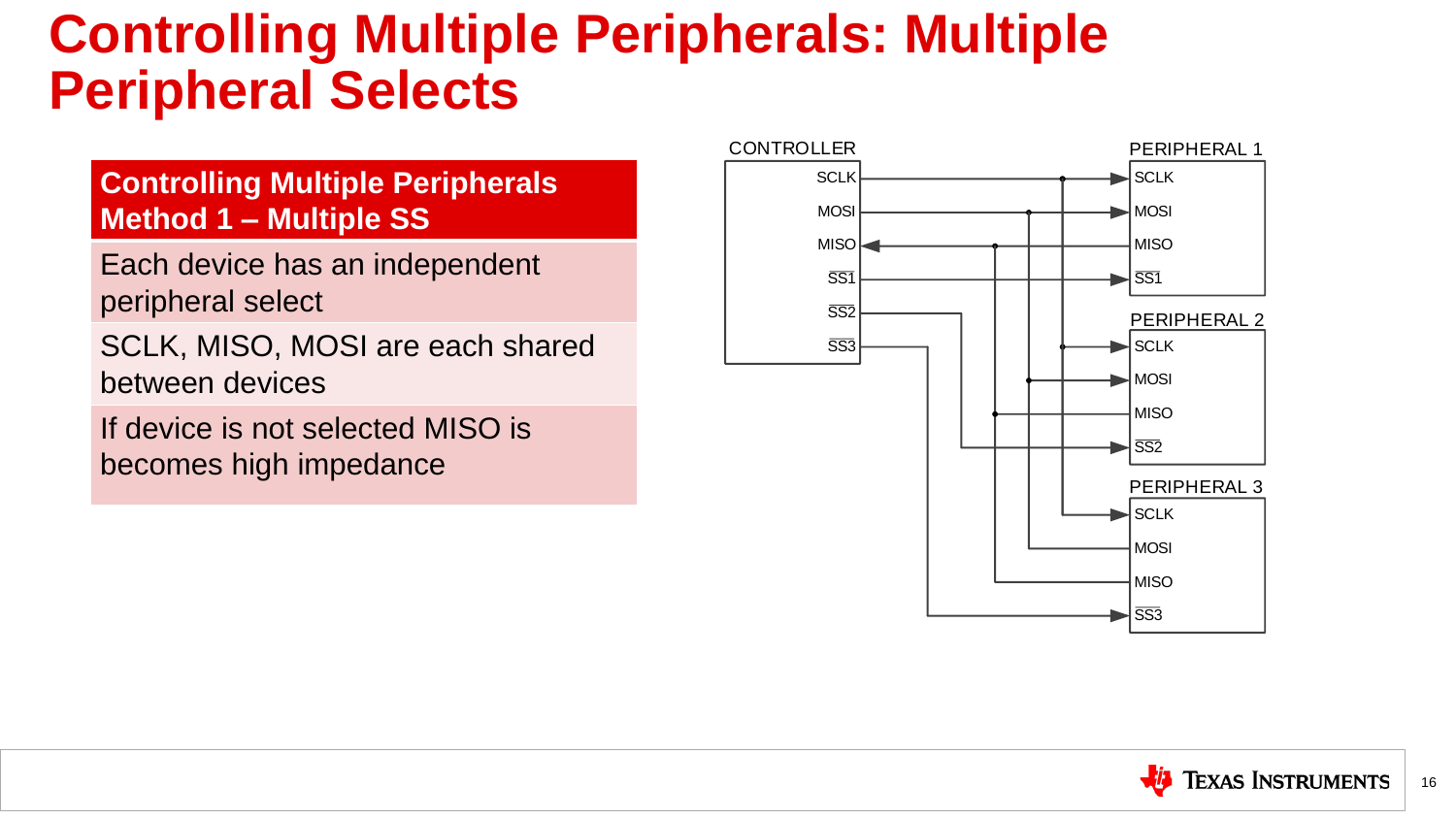- $\blacktriangleright$ SCLK
- $\overline{\phantom{a}}$ MOSI
- MISO
- 





- **SCLK**
- $\blacksquare$ MOSI
- MISO
- lss.

### PERIPHERAL 2

### PERIPHERAL 3

- $\blacktriangleleft$  SCLK
- $\blacksquare$ MOSI
- **MISO**
- 



## **Controlling Multiple Peripherals: Daisy Chaining**

### **Controlling Multiple Peripherals Method 2 – Daisy Chain**

Single SS controls all peripheral devices

Data is sent from one device to the nex as in a chain; MISO from one device connects to the MOSI of the next device

Not all devices support daisy chaining of communications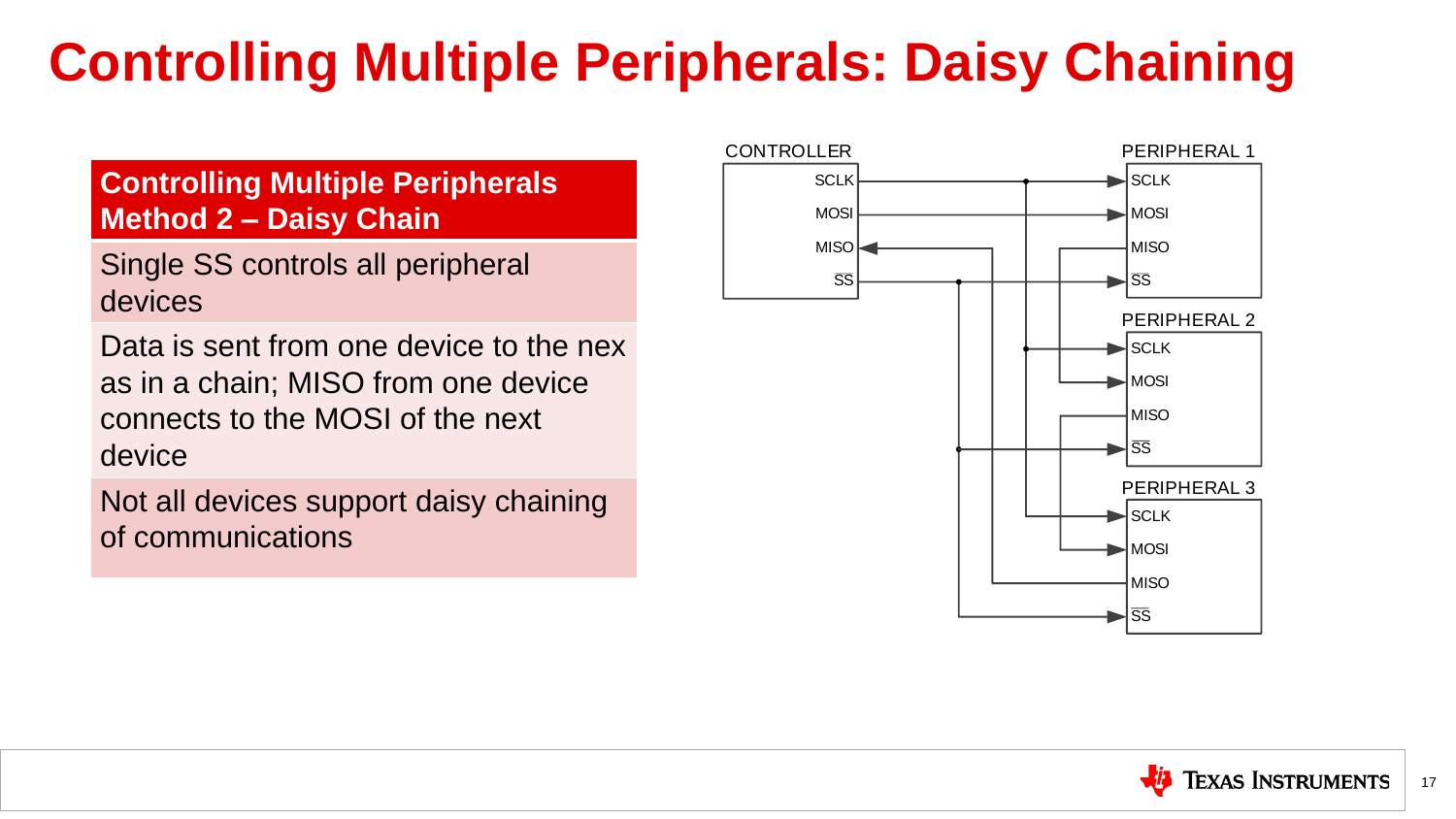## **SPI Communication Example: ADS1118**

### Data is clocked in and out of the device at the same time Configuration register is 16 bits



Diagram shows two transfers of

In this example, the data sent to the device shown in the Setting column

Here the configuration register is set to: 1000 0001 1100 0011 (81C3h)

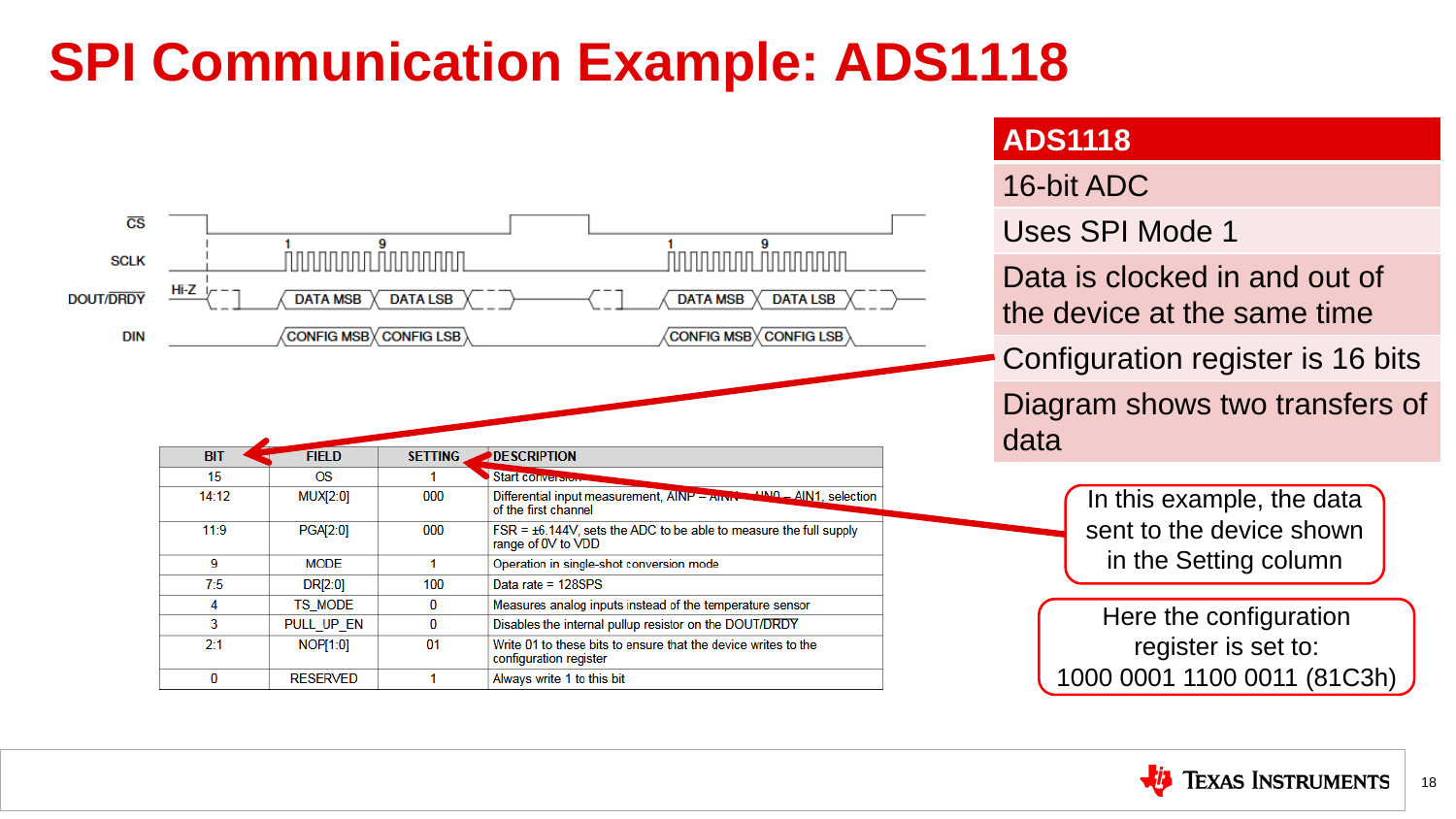## **SPI Communication Example: ADS1118 Write**

### **ADS1118 Example Write**

- SCLK idles low and data is
- clocked on the falling edge





### DIN sends 81C3h to the device

## DOUT is clocked in with the

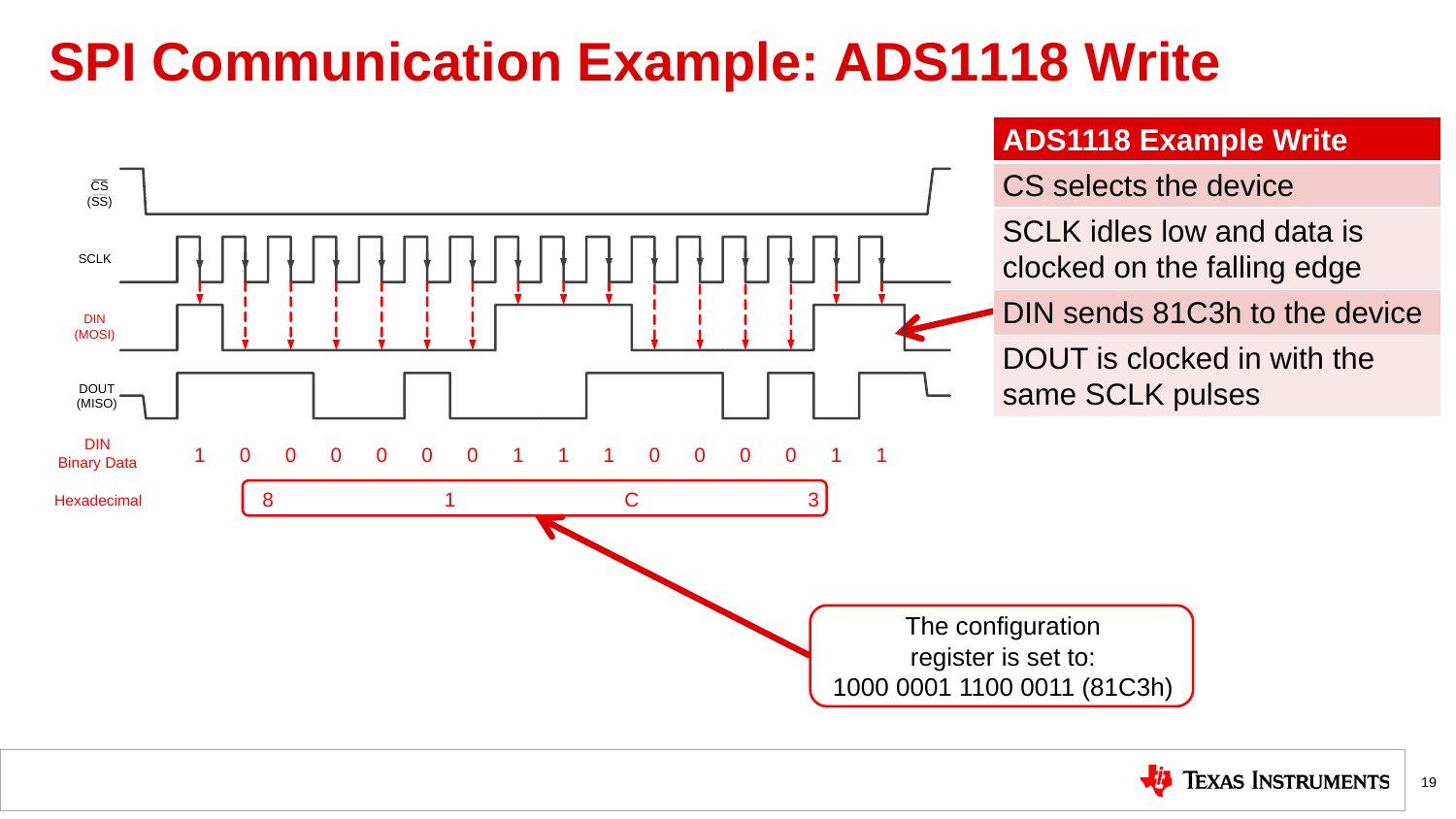## **SPI Communication Example: ADS1118 Read**

### **ADS1118 Example Read**

### ADC data comes out on DOUT

### DOUT is clocked out with the same SCLK pulses as DIN





### The output data clocked out is



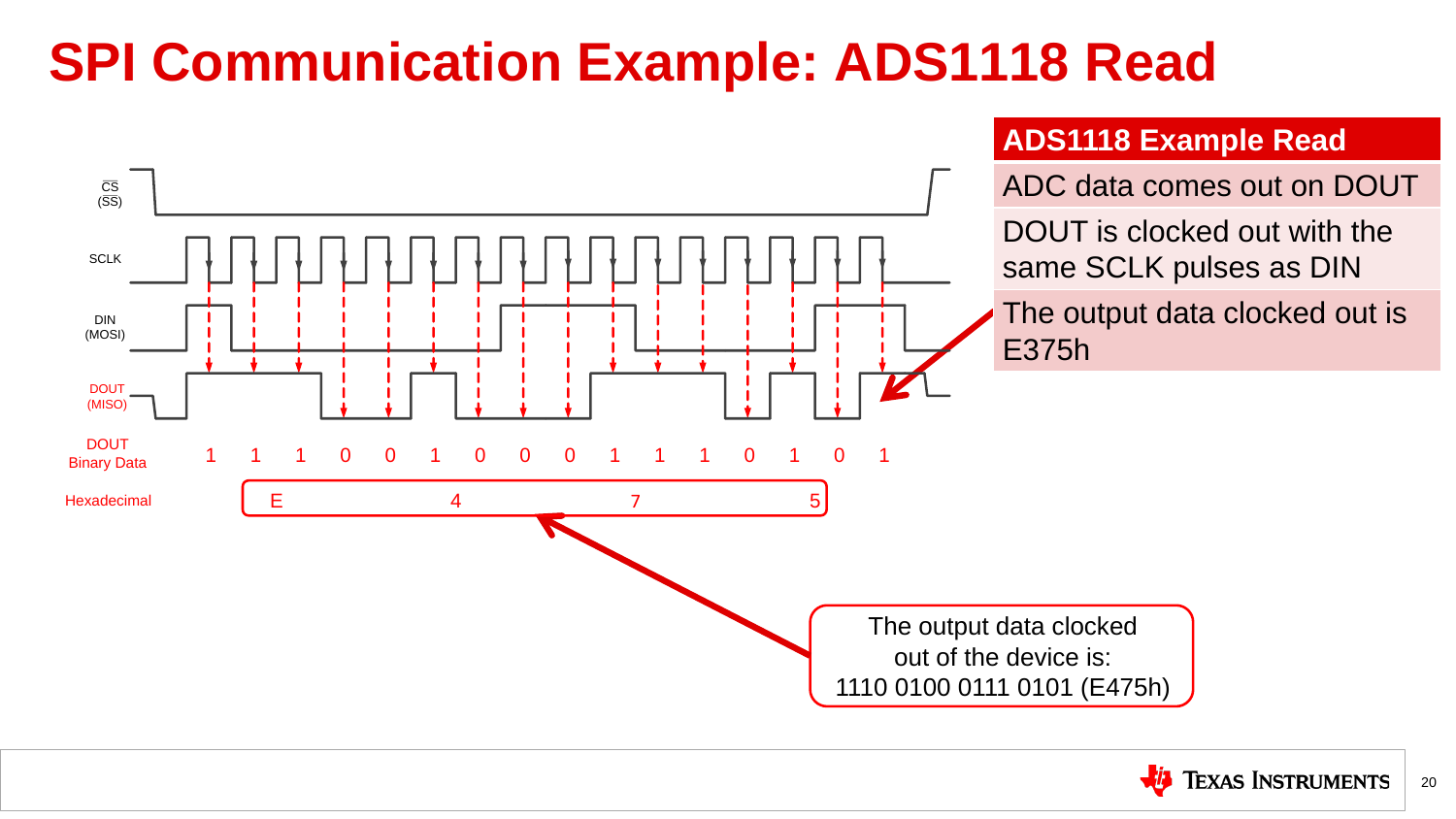# **Thanks for your time! Please try the quiz.**

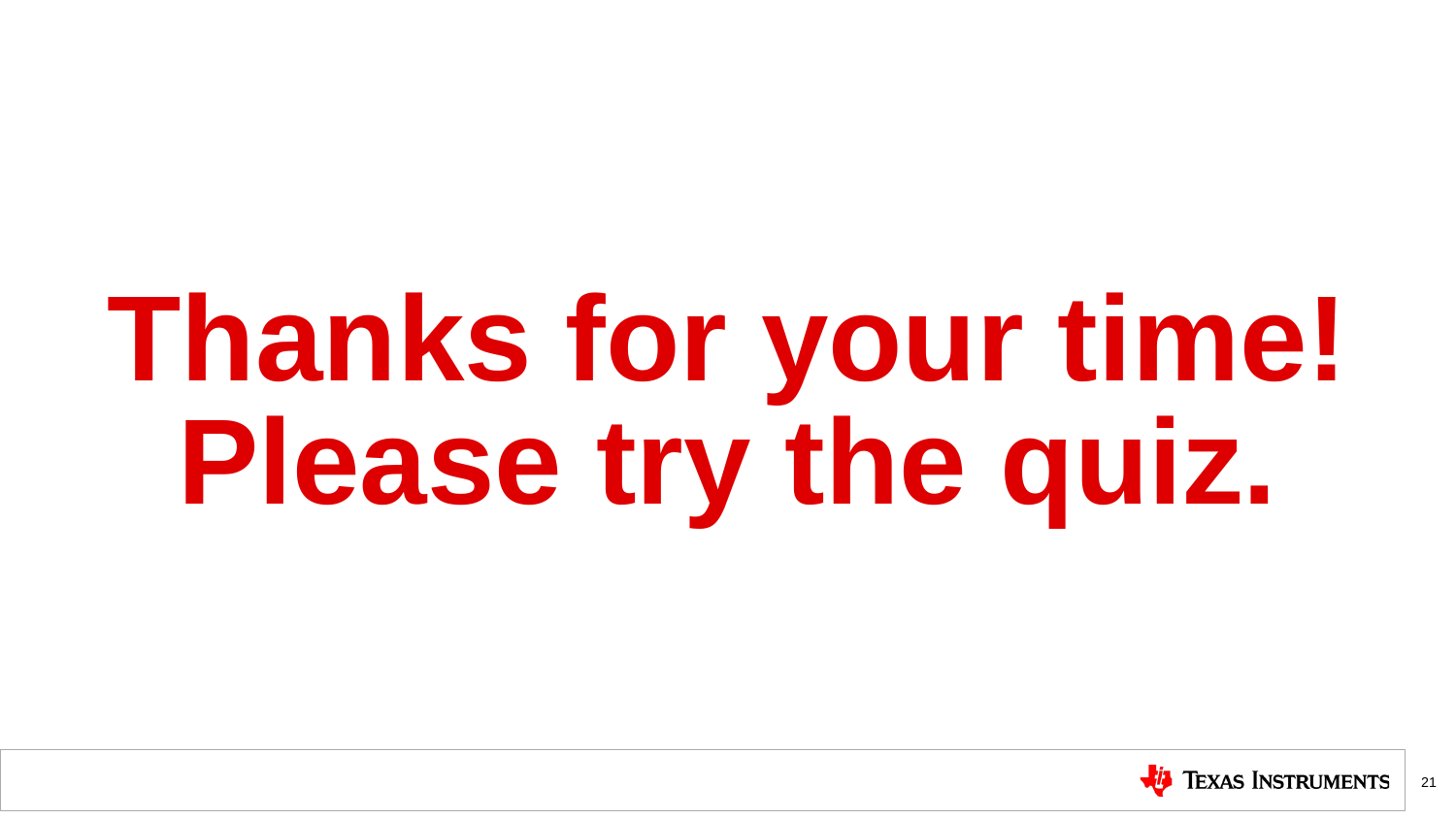- 1. The following binary output is what value in hexadecimal?
	- a. 59
	- b. 6A
	- c. 95
	- d. A6

### 1 0 1 0 0 1 1 0



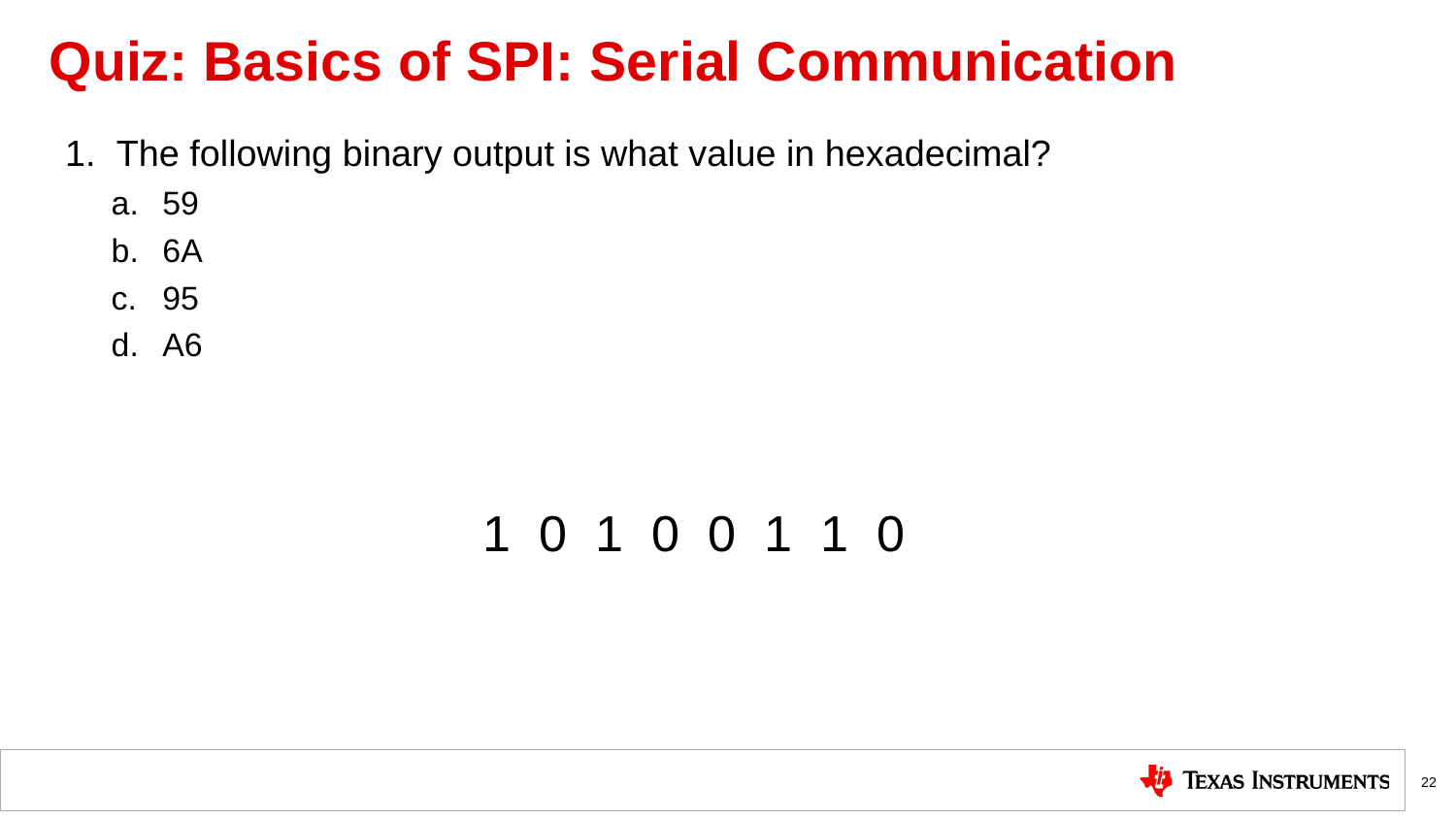1. The following binary output is what value in hexadecimal? **0 1**

| <b>Bits</b> | <b>Hexadecimal</b>      |
|-------------|-------------------------|
| 0000        | $\boldsymbol{0}$        |
| 0001        | 1                       |
| 0010        | $\overline{2}$          |
| 0011        | 3                       |
| 0100        | 4                       |
| 0101        | 5                       |
| 0110        | 6                       |
| 0111        | $\overline{7}$          |
| 1000        | 8                       |
| 1001        | 9                       |
| 1010        | $\overline{\mathsf{A}}$ |
| 1011        | B                       |
| 1100        | $\mathbf C$             |
| 1101        | D                       |
| 1110        | E                       |
| 1111        | F                       |



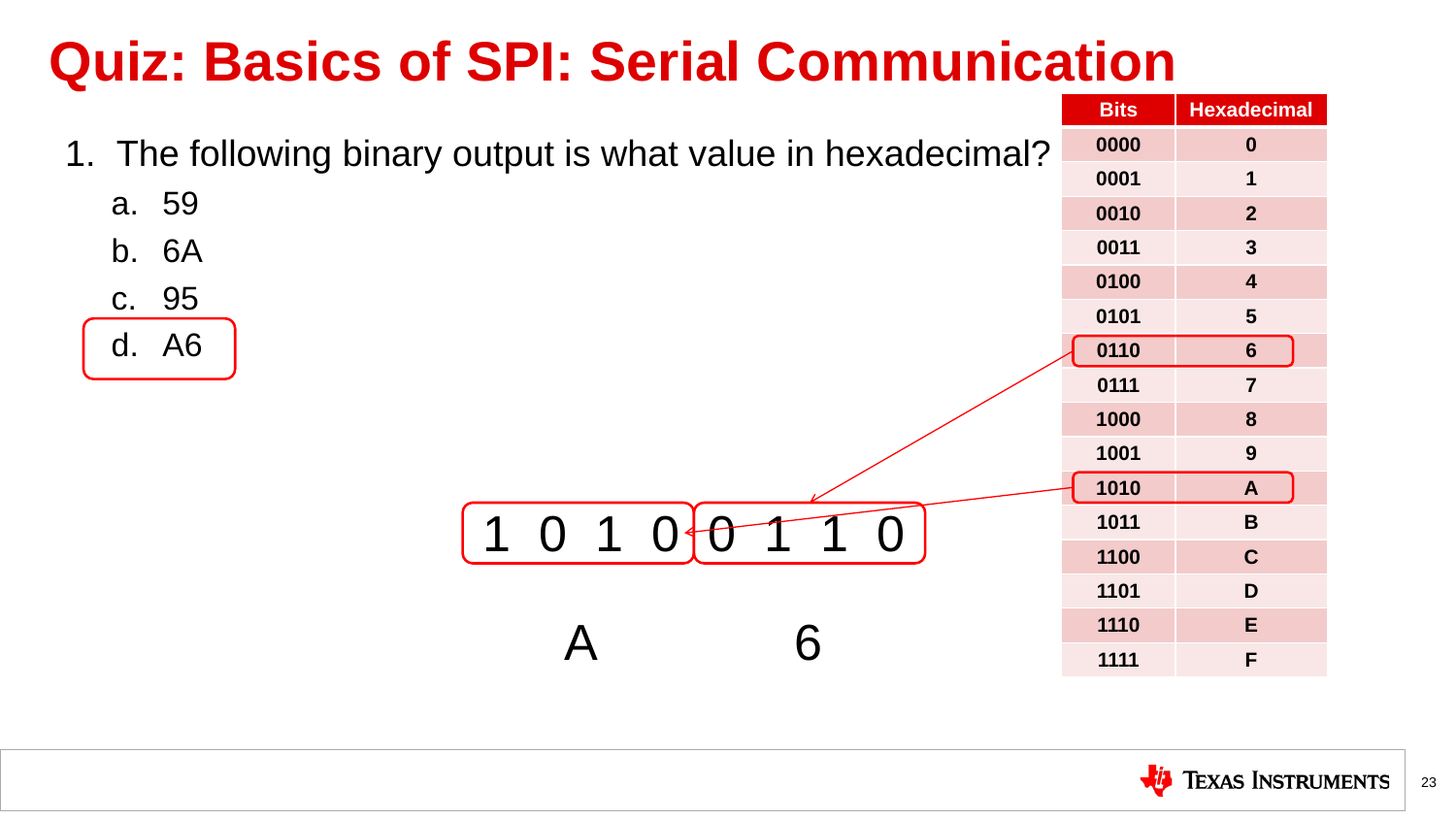- 2. The following diagram is  $\text{CPOL} = 0$ ,  $\text{CPHA} = 1$ . What hexadecimal byte is the sent from the peripheral to the controller in this transaction?
	- a. 24





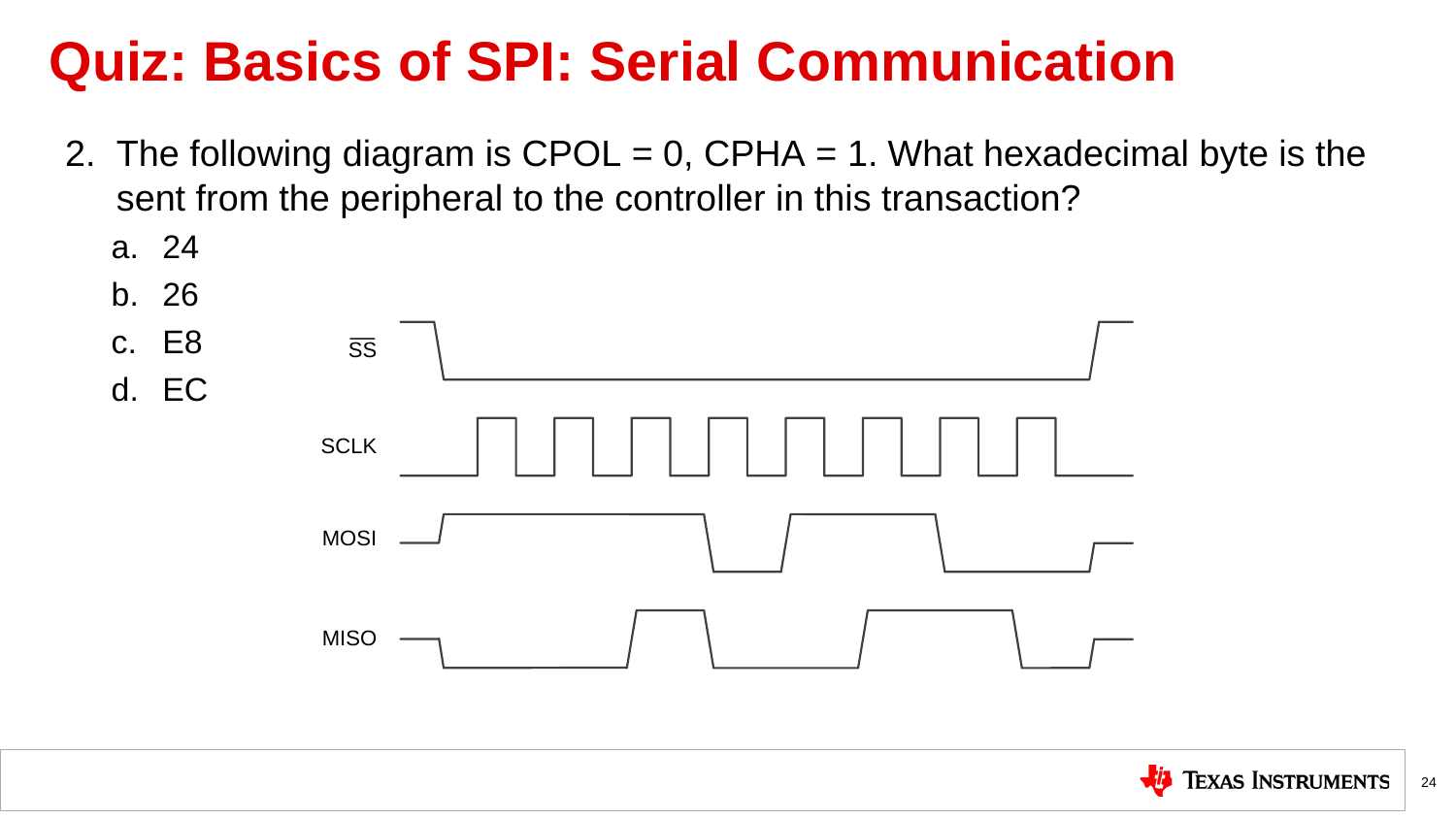2. The following diagram is  $\text{CPOL} = 0$ ,  $\text{CPHA} = 1$ . What hexadecimal byte is the sent from the peripheral to the controller in this transaction?





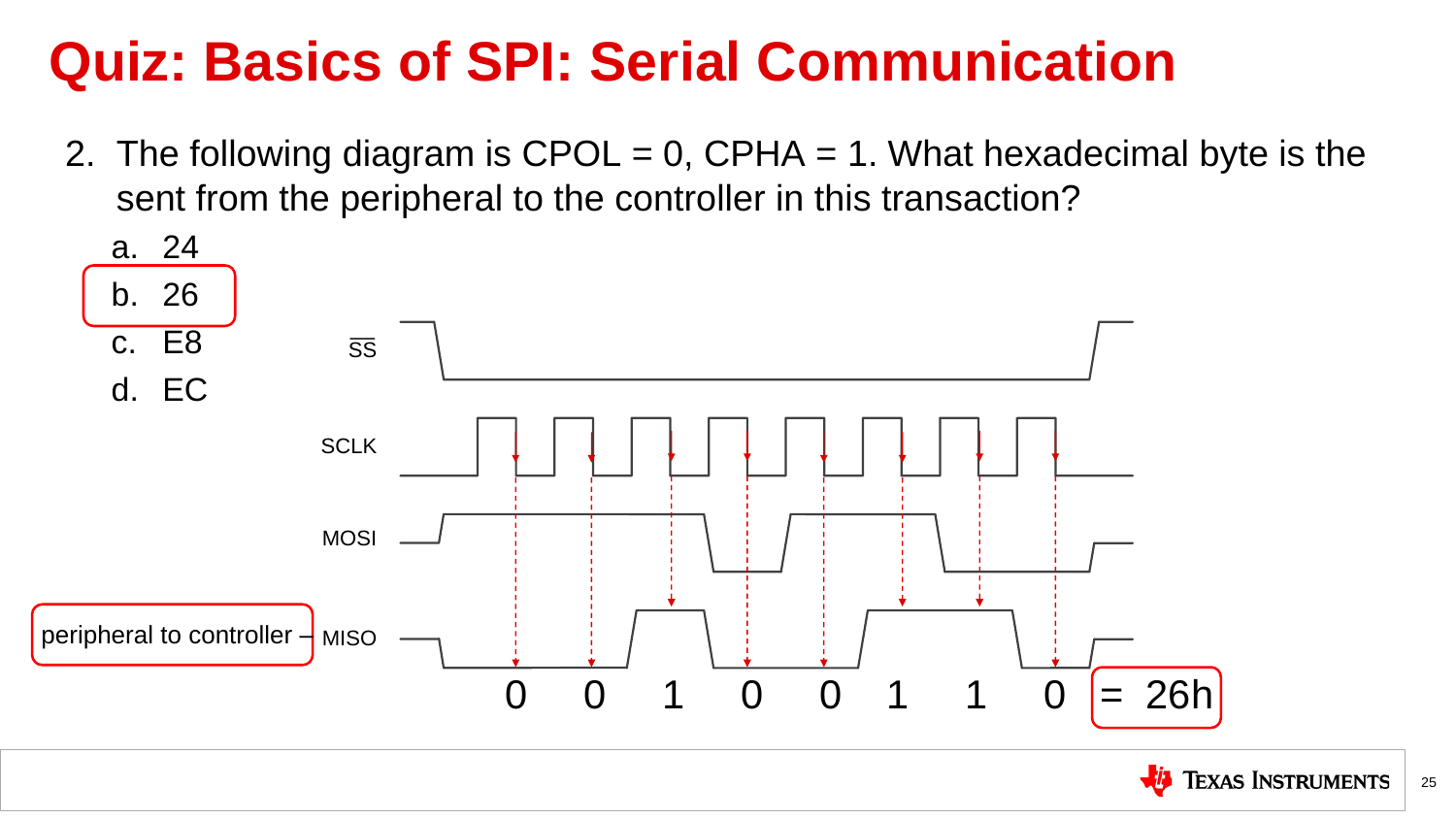- 3. The following diagram is  $\text{CPOL} = 0$ ,  $\text{CPHA} = 1$ . What hexadecimal byte is the sent from the controller to the peripheral in this transaction?
	- a. 24





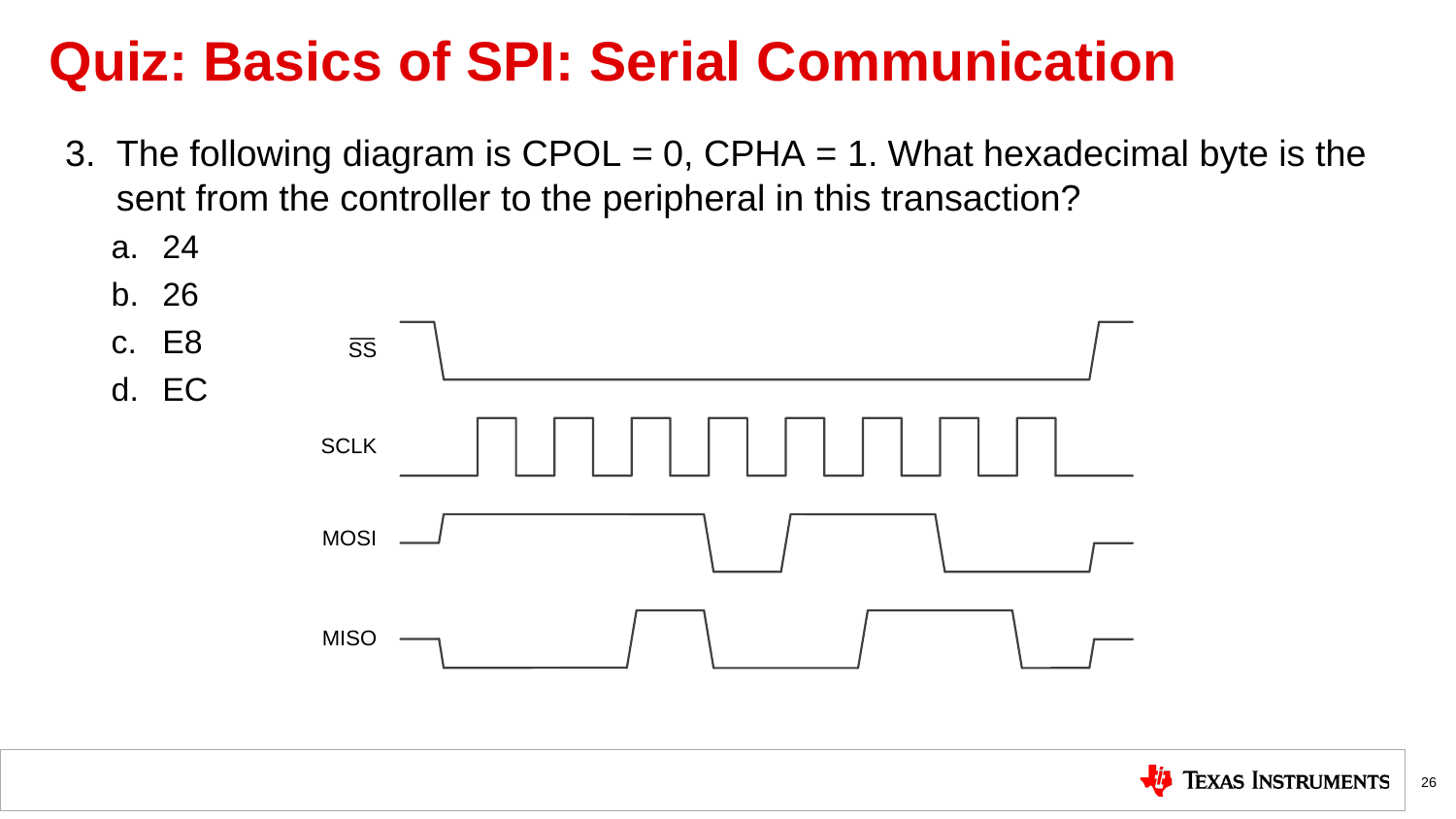- 3. The following diagram is  $\text{CPOL} = 0$ ,  $\text{CPHA} = 1$ . What hexadecimal byte is the sent from the controller to the peripheral in this transaction?
	- a. 24







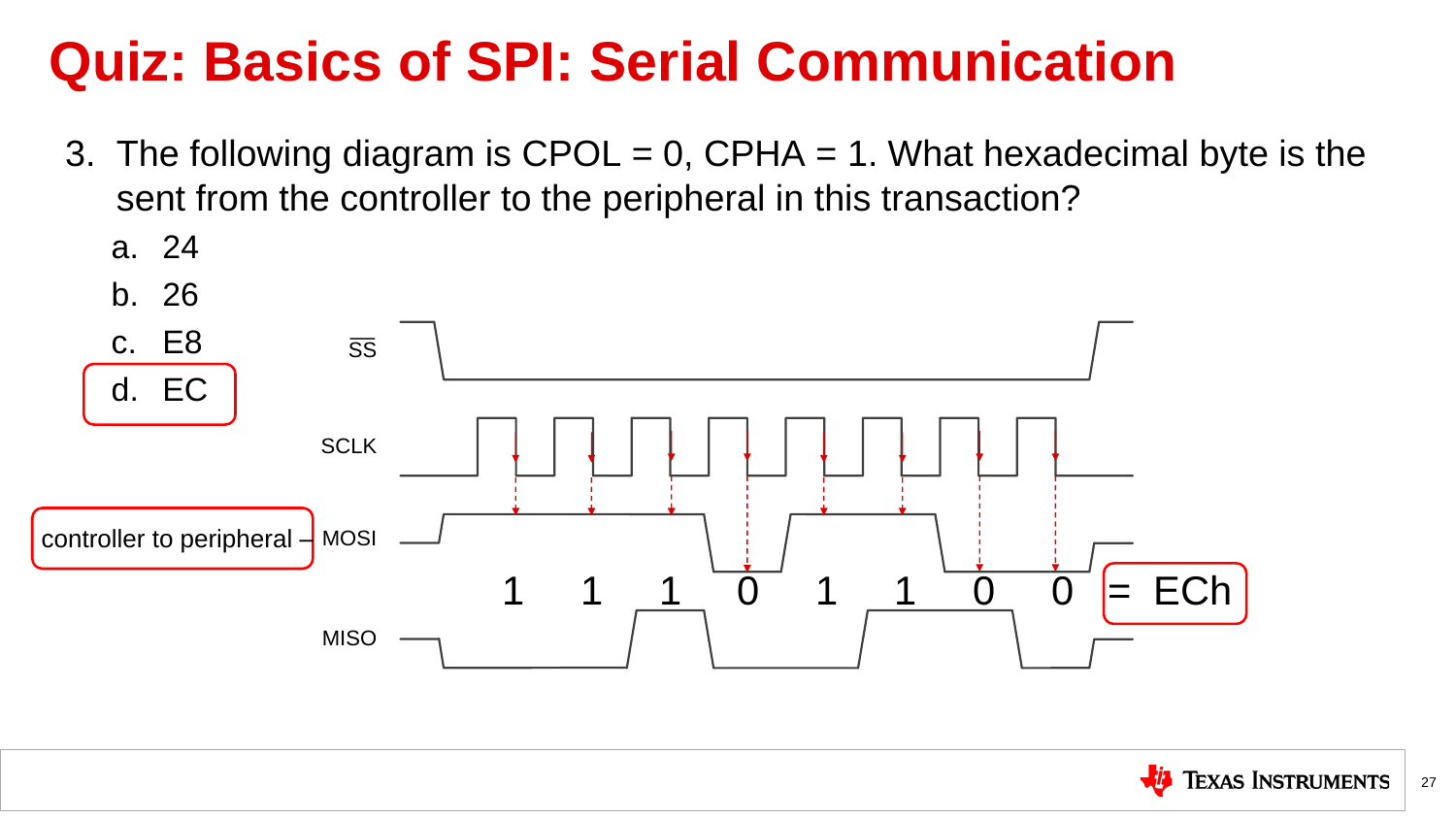# **Thanks for your time!**



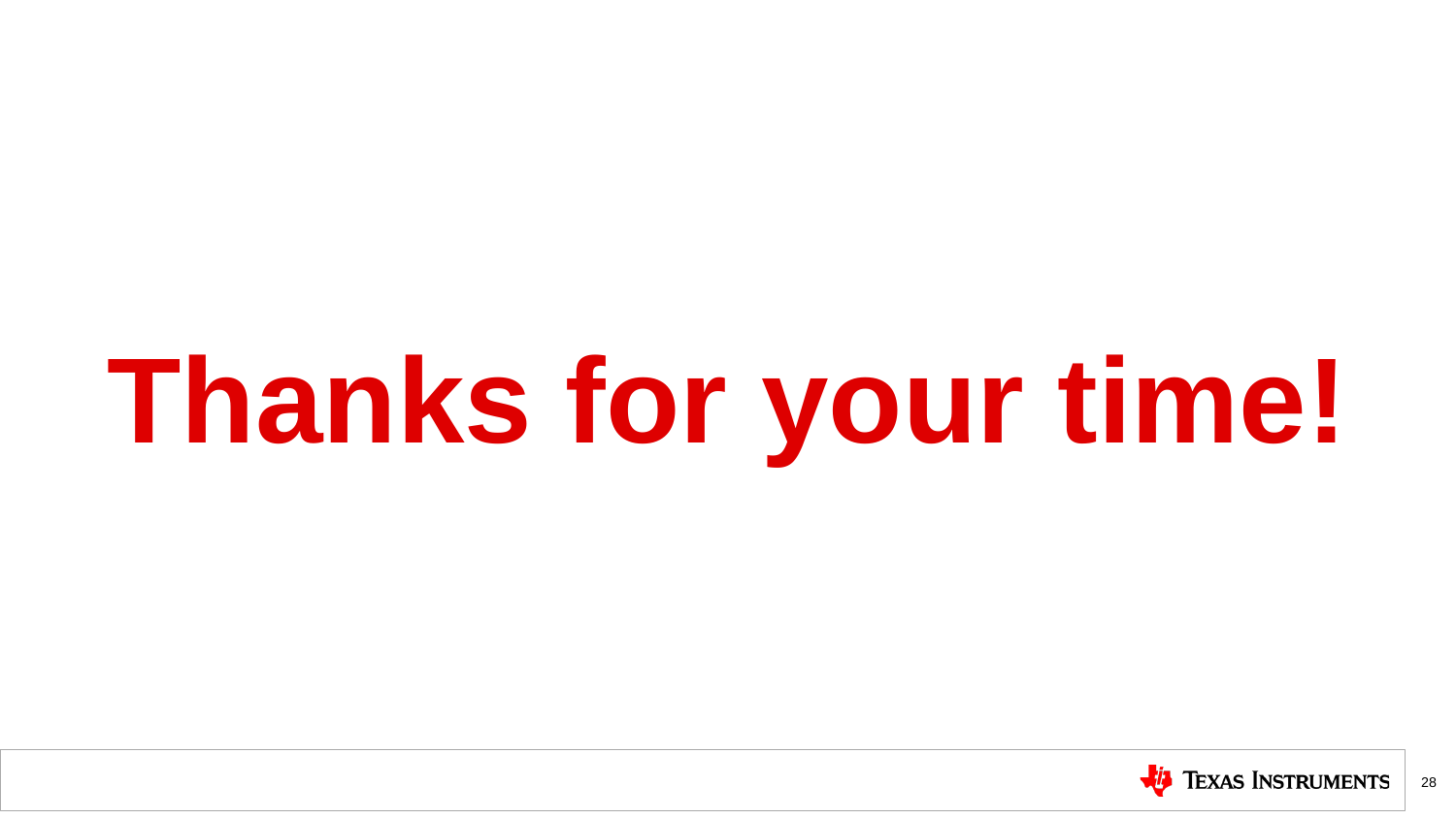

### © Copyright 2020 Texas Instruments Incorporated. All rights reserved.

This material is provided strictly "as-is," for informational purposes only, and without any warranty. Use of this material is subject to TI's **Terms of Use**, viewable at TI.com

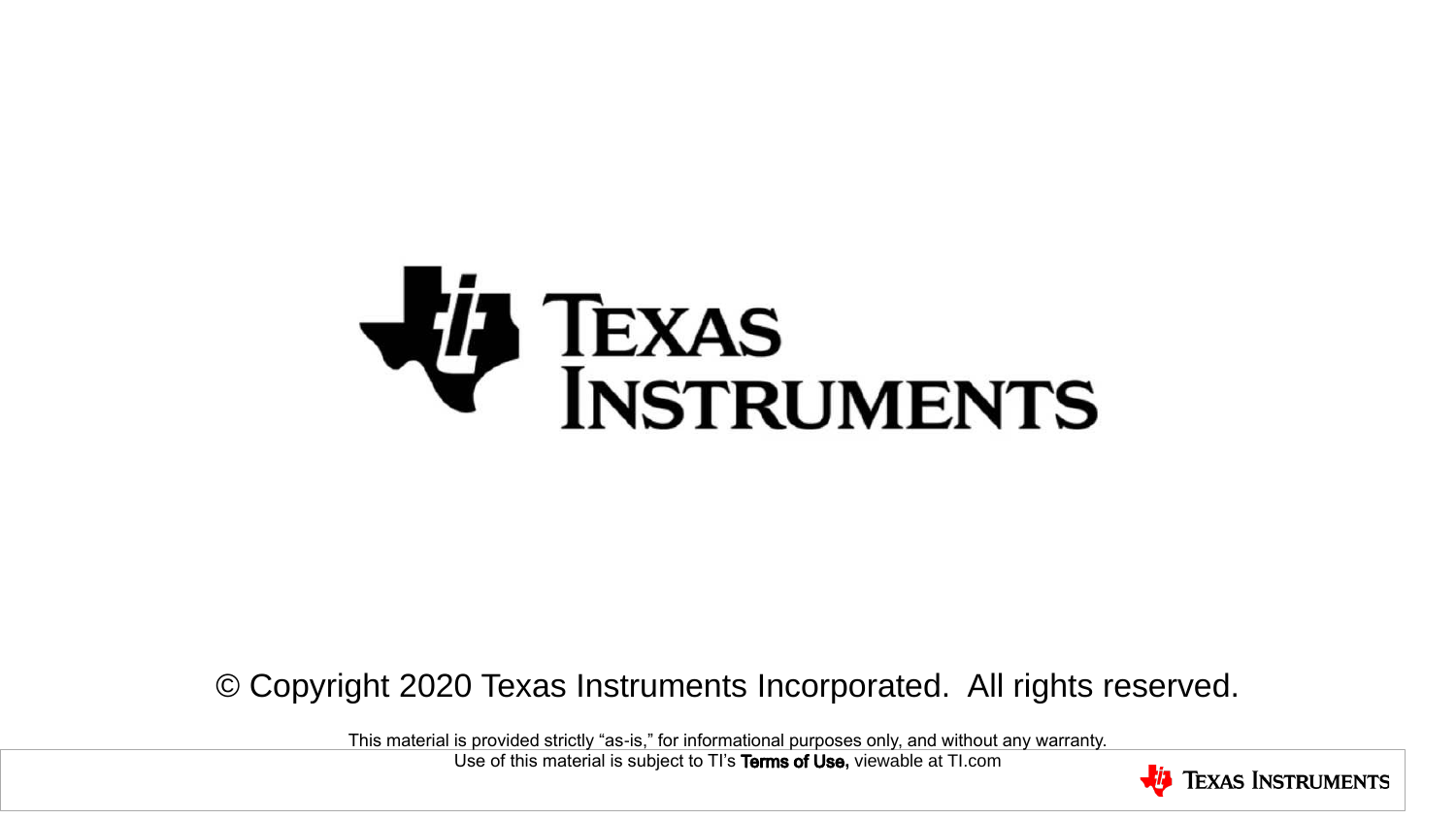

Hello, and welcome to our in-depth look at communications with precision data converters. In this video, we describe digital communications and the basics of Serial Peripheral Interface (or SPI) communication. We'll discuss the communication structure and the required digital lines. Then we'll show different modes of SPI communication and finally give an example of how SPI data is transmitted to and received by a peripheral device.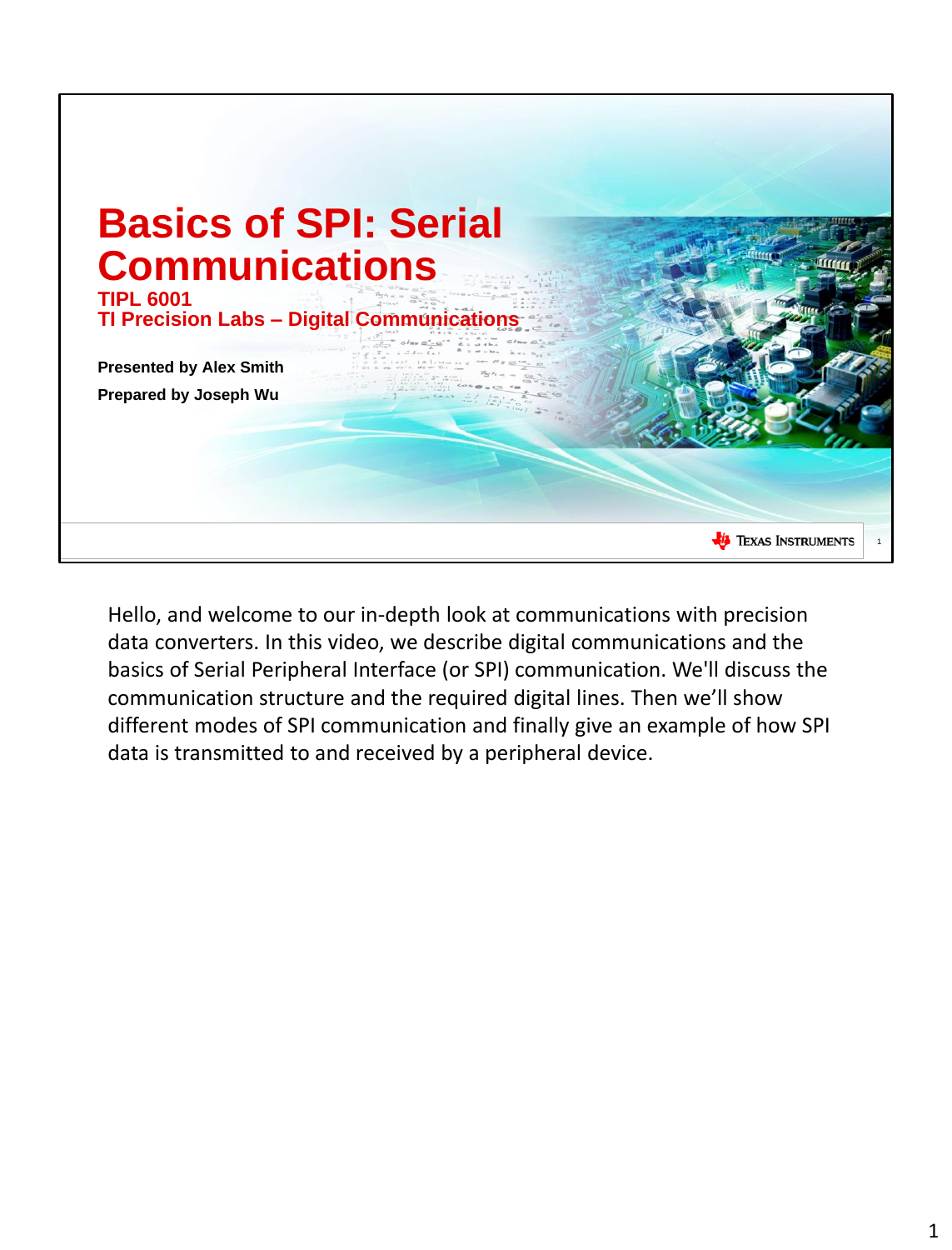

Many precision analog devices have a digital interface between a microcontroller, known as a controller and a controlled device, known as a peripheral. Using precision ADCs as an example, the peripheral ADC measures an input voltage, and the Controller microcontroller reads the data through digital communications. With precision DACs as the second example, the Controller microcontroller writes a digital word to the DAC to set an output voltage. In both types of devices, this communication may be bi-directional. Many precision data converters may require some configuration and programming.

Digital communications are needed to write to and read from the device. For there to be communication between the two devices, a common standard is required so that both the controller and peripheral understand each other.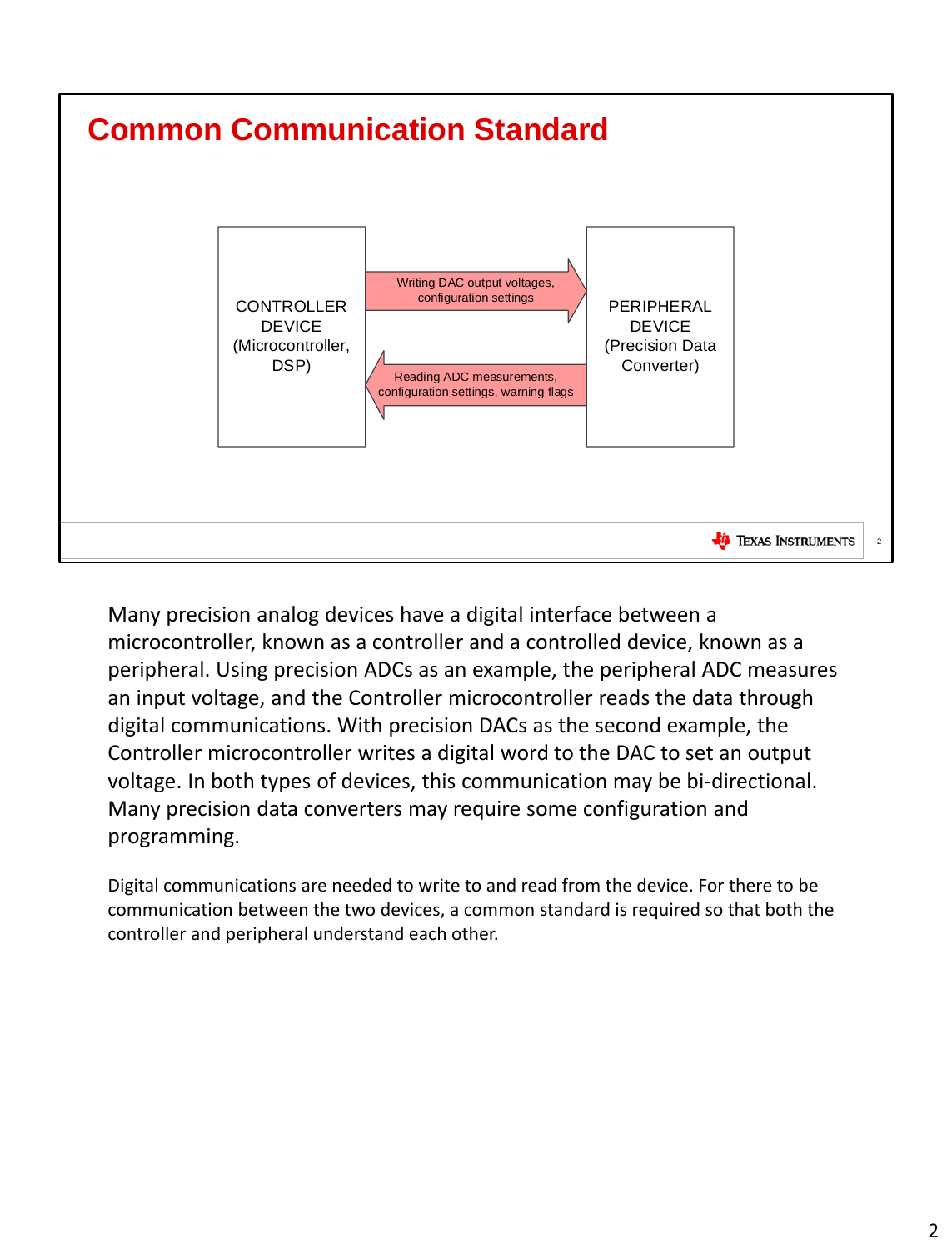

Communications are made with transmissions of words in binary notation. These communication bits of ones and zeros are often organized in groups of 8 known as a byte. For convenience, bytes can be organized into two digital hexadecimal numbers. Often several bytes are used to send data back and forth between the microcontroller controller and peripheral device. Multiple bytes may be used to represent the output data for ADCs, output voltages for DACs, or to send commands and configurations to the data converter.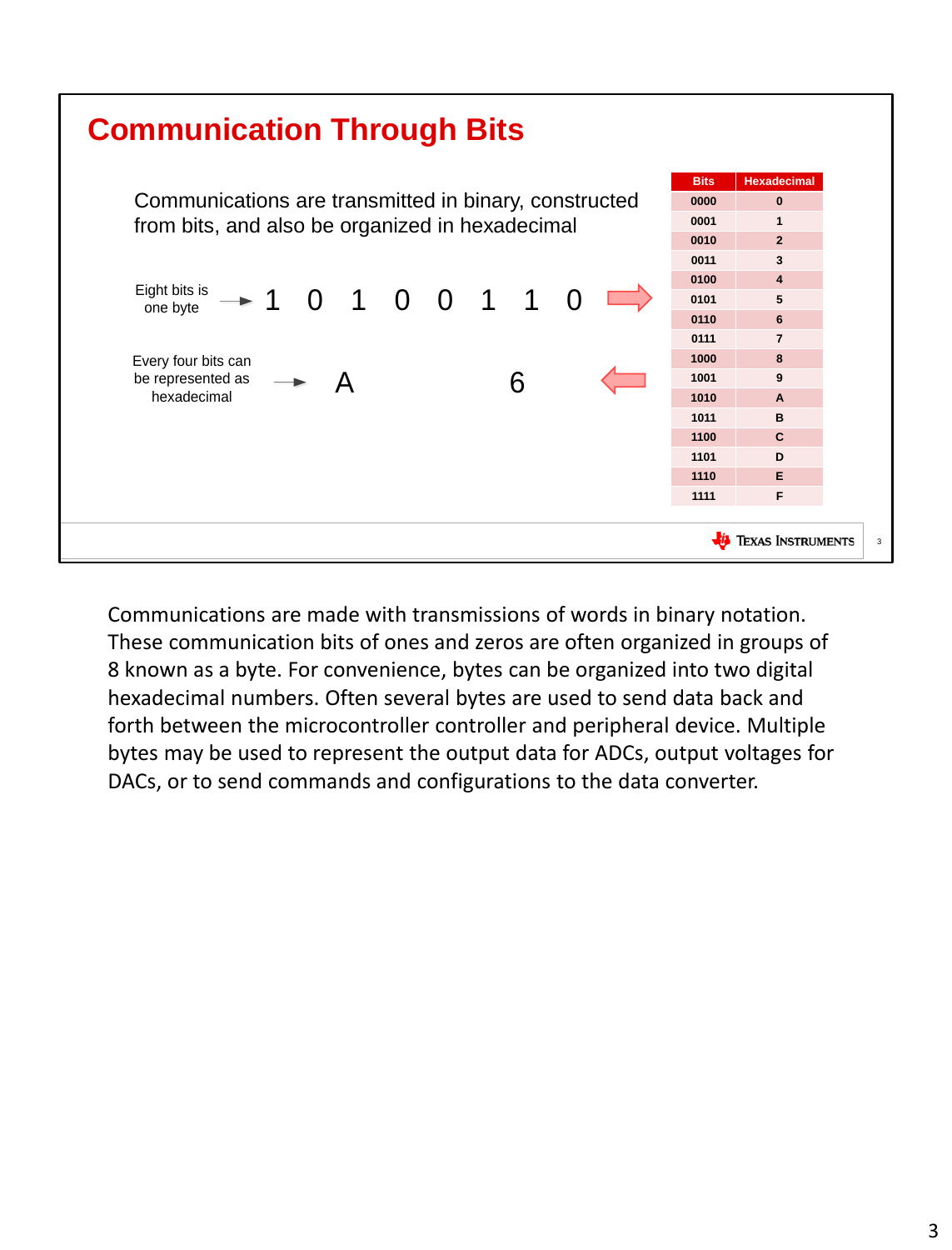

Digital communications can take many forms, but there are two primary structures that are often used.

First, the communications can be parallel, where one line is used for each bit of data. For example, a single byte is transmitted over eight parallel digital lines at once.

Second, the communications can be serial, where all the data bits are on a single digital line. In a serial communication, bits are sent serially, one after another. Serial communications are more widely used in modern devices, reducing the number of communication lines between the Controller and the peripheral device. The figures here show the data going from the controller to the peripheral, but separate lines are required for transmitting data from the peripheral back to the controller.

For precision data converters, most use forms of serial communication. Most TI devices use one of two different serial interface standards, using either four-wire Serial Peripheral Interface (or SPI) or a two-wire I2C. This presentation discusses SPI and its implementation. I2C is discussed in a different presentation.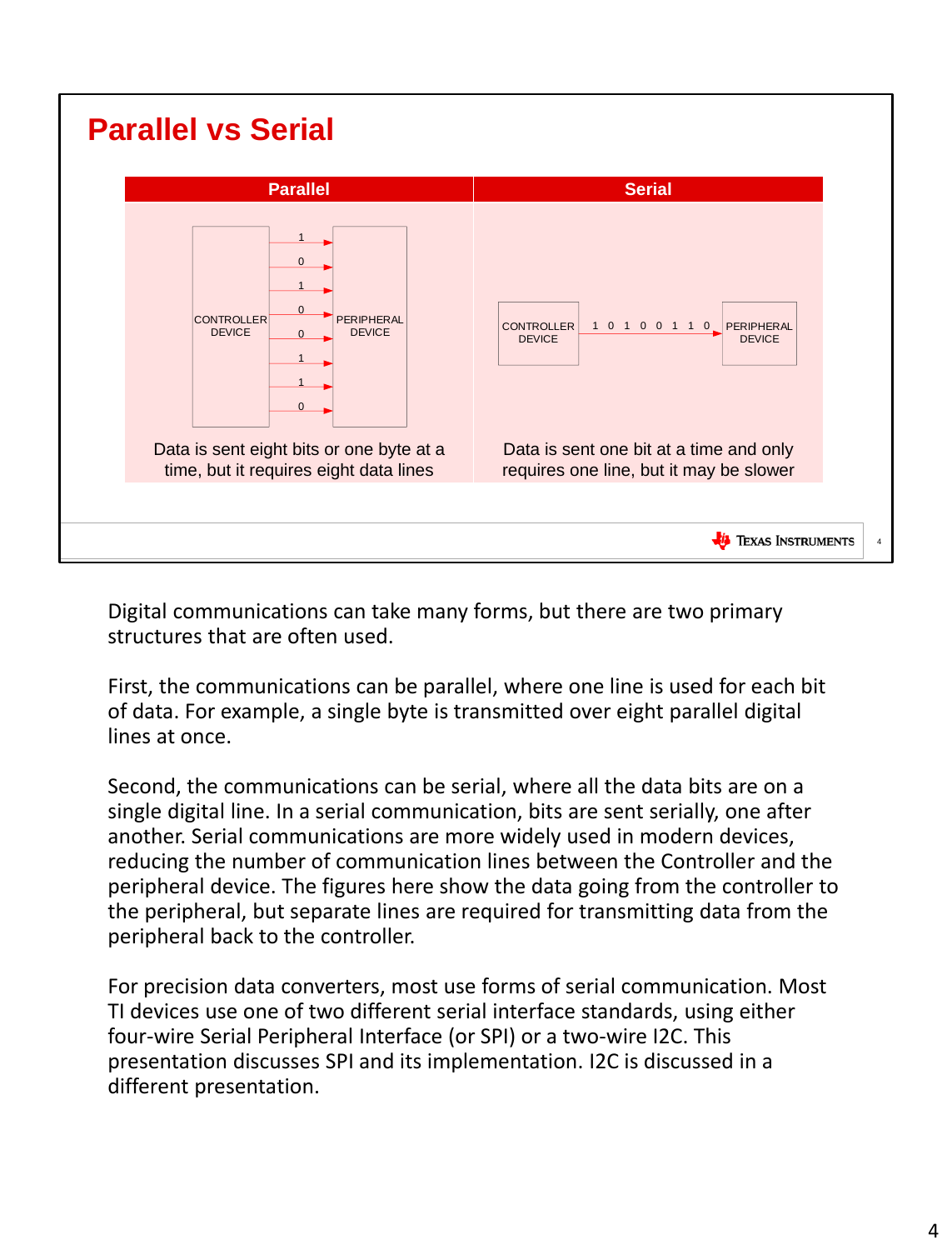

The lines between the controller and the peripheral device are driven to one of two voltage levels. If the voltage is near zero, then the line is decoded as a digital zero. If the voltage is near the digital supply, then the line is decoded as a digital one.

Note that both the controller and the peripheral need to agree what these levels are so that the communication is decoded correctly. Digital outputs must be driven high enough to be decoded as a digital one and driven low enough to be decoded as a digital zero. The datasheet defines the minimum output voltage high level and the maximum output voltage for a low level for a digital output. Additionally, the datasheet defines the minimum input voltage that defines a high level and the maximum input voltage that defines a low level.

The communication standards define these levels based on the voltage of the digital supply. If the controller and peripheral digital supplies do not match, then there may be problems with communications. A voltage level translation device may be required to bridge the communications from one supply level to another.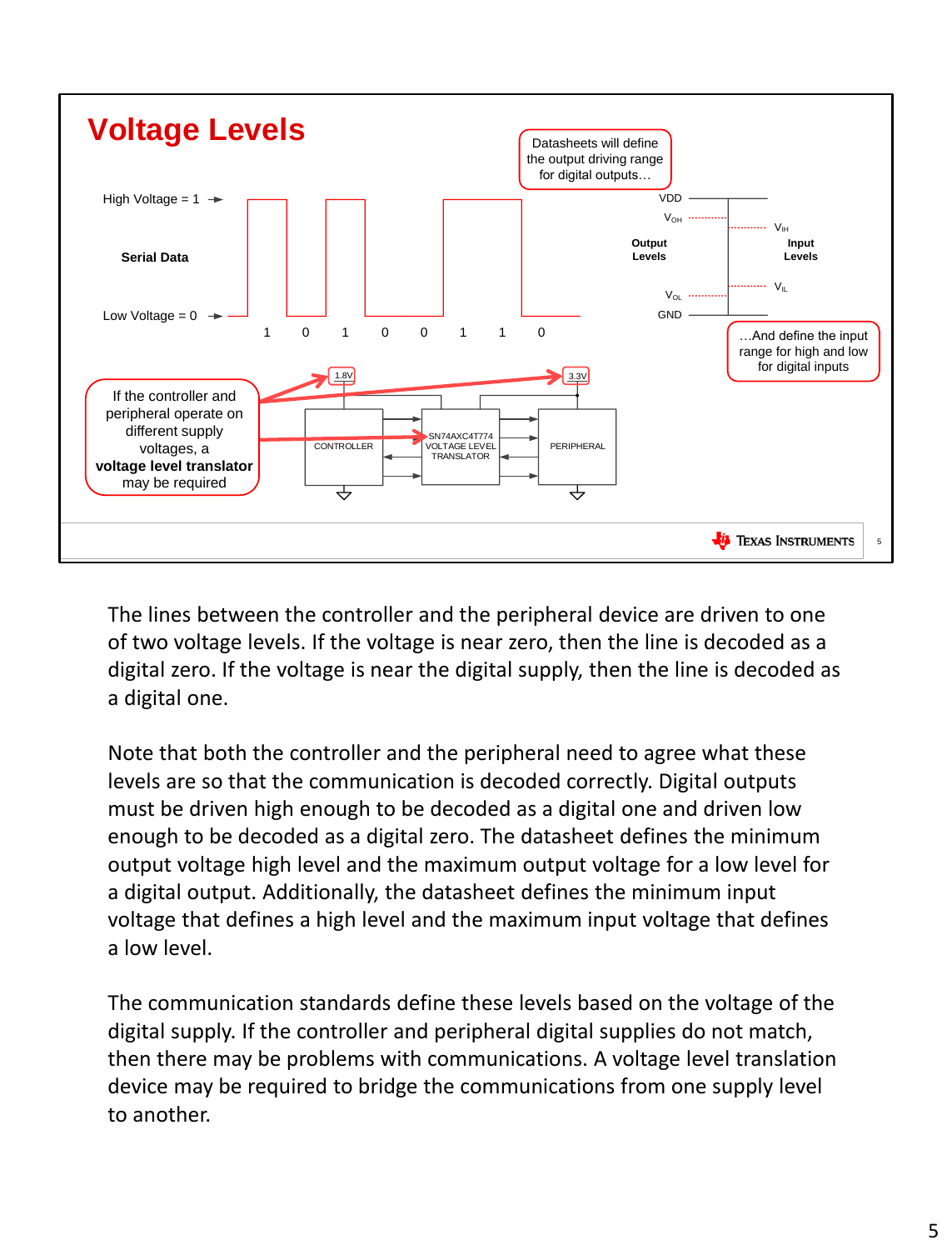

Communications also require a common timing between the controller and the peripheral device. The two devices must agree on the timing, knowing when the voltage levels should be read by the peripheral device to define when the bit transmission occurs. Often, a serial clock from the controller is used to define the timing of communication. Reading the bit may occur on the rising or falling edges of the serial clock. In this example, the data is read on the falling edge of the serial clock. Timing is important to the communications and is described in a different video.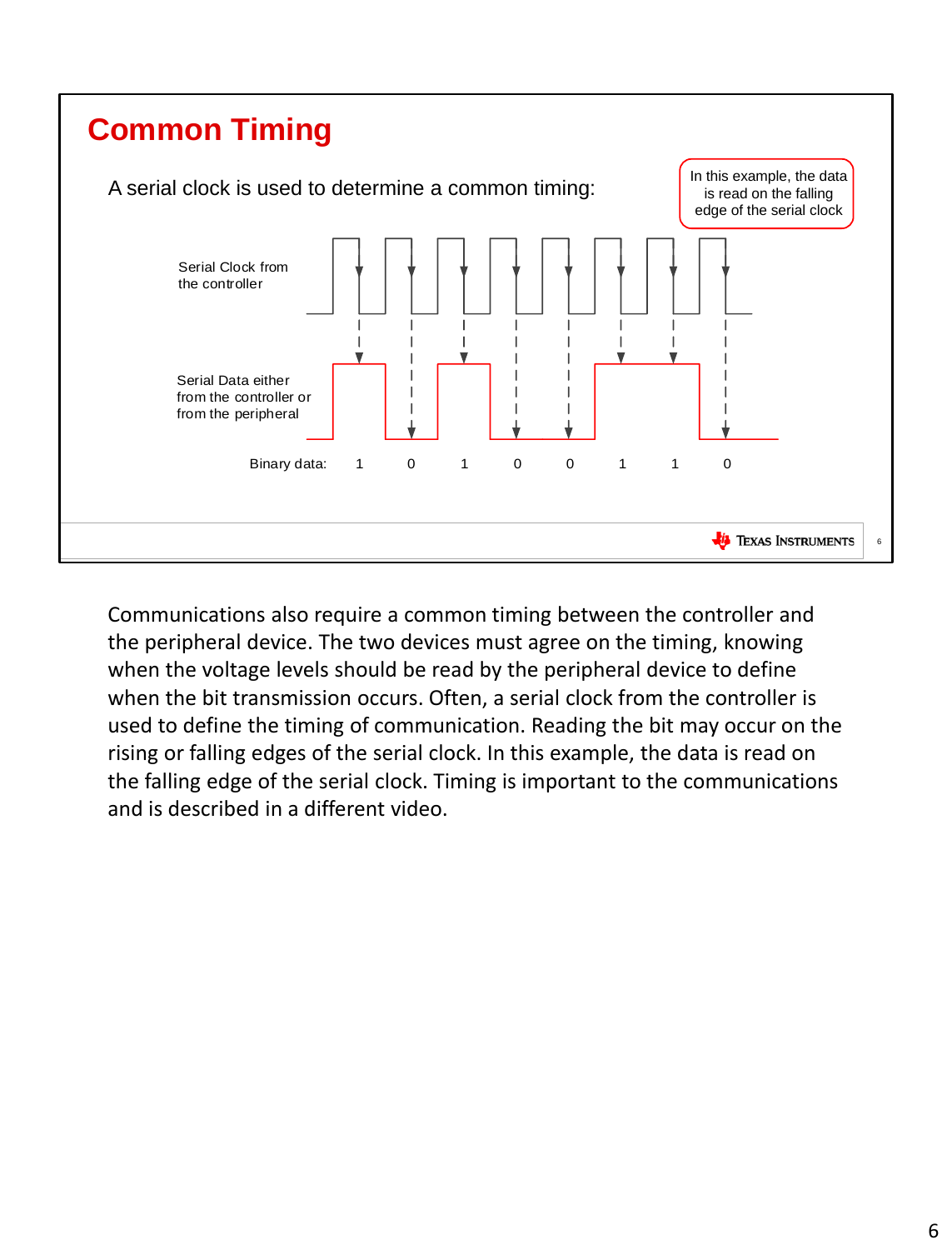### **Serial Peripheral Interface (SPI)**

| Controller controls the peripheral<br>select and the serial clock                                                       | <b>CONTROLLER</b><br>SS    | PERIPHERAL<br>SS                                         |
|-------------------------------------------------------------------------------------------------------------------------|----------------------------|----------------------------------------------------------|
| An SPI bus can have only one<br>controller, but may control multiple<br>slaves                                          | <b>SCLK</b><br><b>MOSI</b> | $\blacktriangleright$ SCLK<br>$\blacktriangleright$ MOSI |
| Each peripheral has a peripheral select<br>for independent control                                                      | $MISO \rightleftharpoons$  | <b>MISO</b>                                              |
| Data can be transmitted from controller<br>to peripheral or peripheral to controller<br>that may be used as full duplex |                            |                                                          |
|                                                                                                                         |                            |                                                          |

The most common serial interface used in precision data converters is a standard known as Serial Peripheral Interface abbreviated as SPI.

There are two control lines for SPI. The controller, usually a microcontroller or DSP, controls a peripheral select and the serial clock used for data synchronization. An SPI bus can control multiple peripherals but there can only be one controller. Each peripheral requires its own peripheral select line from the controller.

Additionally, there are two data lines. One line sends data from the controller to the peripheral and another sends data from the peripheral to the controller. The data transmission may be full duplex, meaning that data can be transmitted in both directions at the same time, using the same SCLK pulses for clocking data.

The next slides describe the four SPI lines.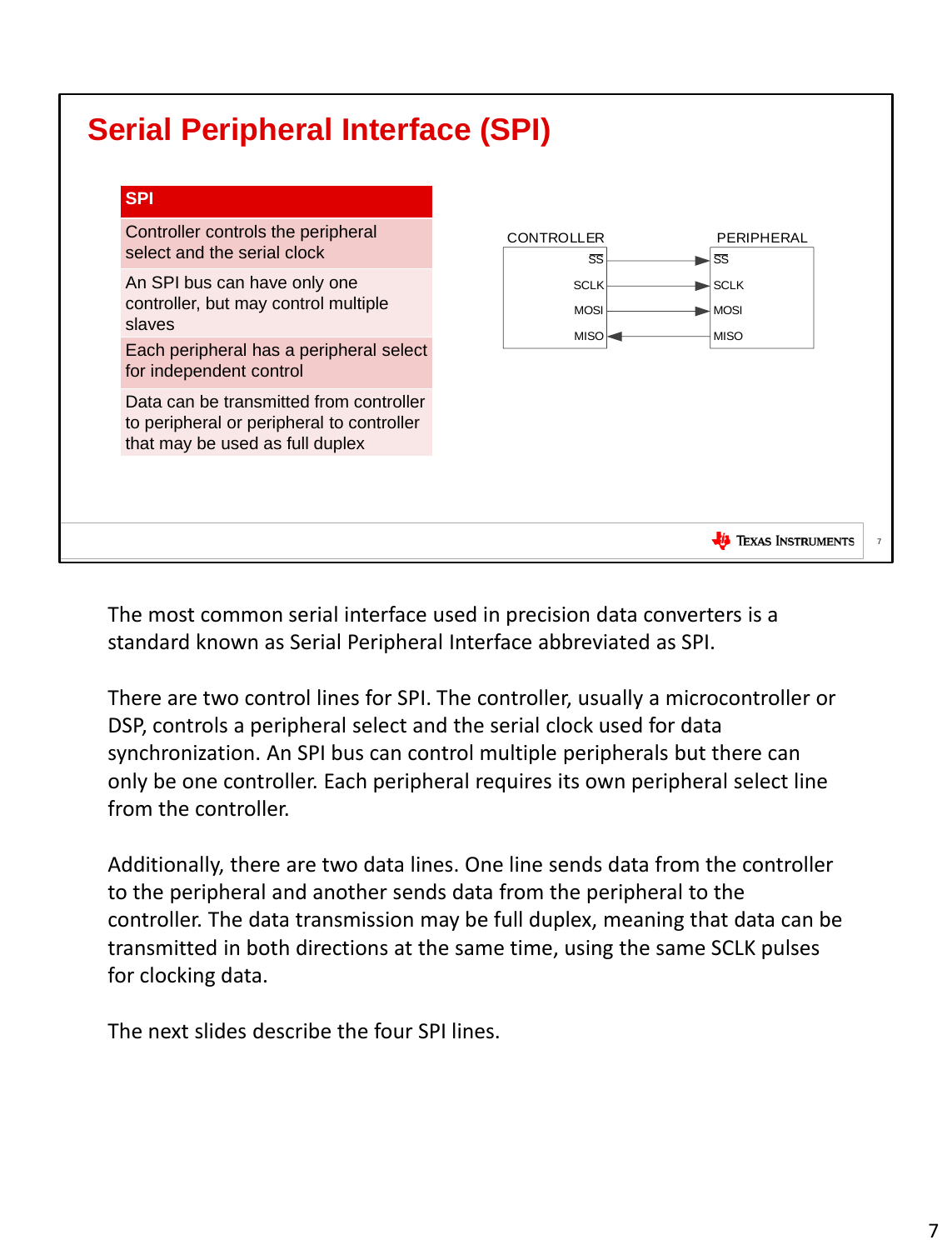| <b>SPI connections: SS</b>                                               |                                                                                        |   |
|--------------------------------------------------------------------------|----------------------------------------------------------------------------------------|---|
| <b>SS</b>                                                                |                                                                                        |   |
| Peripheral select: Selects the<br>peripheral device for communication    | CONTROLLER<br>PERIPHERAL<br>SS<br>SS                                                   |   |
| Is often used as active low, which is<br>often represented by an overbar | <b>SCLK</b><br>$\blacktriangleright$ SCLK<br>$\blacktriangleright$ MOSI<br><b>MOSI</b> |   |
| Also known as: SS, SSEL, CS, CS,<br>SYNC, nSS, SS#                       | <b>MISO</b><br>MISO-                                                                   |   |
| Commonly labeled as CS or SYNC in<br>TI data converters                  |                                                                                        |   |
|                                                                          |                                                                                        |   |
|                                                                          |                                                                                        |   |
|                                                                          | <b>TEXAS INSTRUMENTS</b>                                                               | 8 |

**SS** is the peripheral SELECT. This line is used to select the peripheral device for communication. If there are multiple devices on the SPI bus, each device has its own peripheral select. peripheral Select is often used as active low, indicated by an overbar. When the device is selected, peripheral Select goes low to activate communication. When the device is not selected, the peripheral Select is set high. peripheral Select may also be labeled as SSEL, CS, CS bar, CE, nSS, or SS#. In many precision ADCs from TI, this chip select line is commonly labeled as CS bar, used as active low. In many TI precision DACs, this line is commonly labeled SYNC bar, also active low.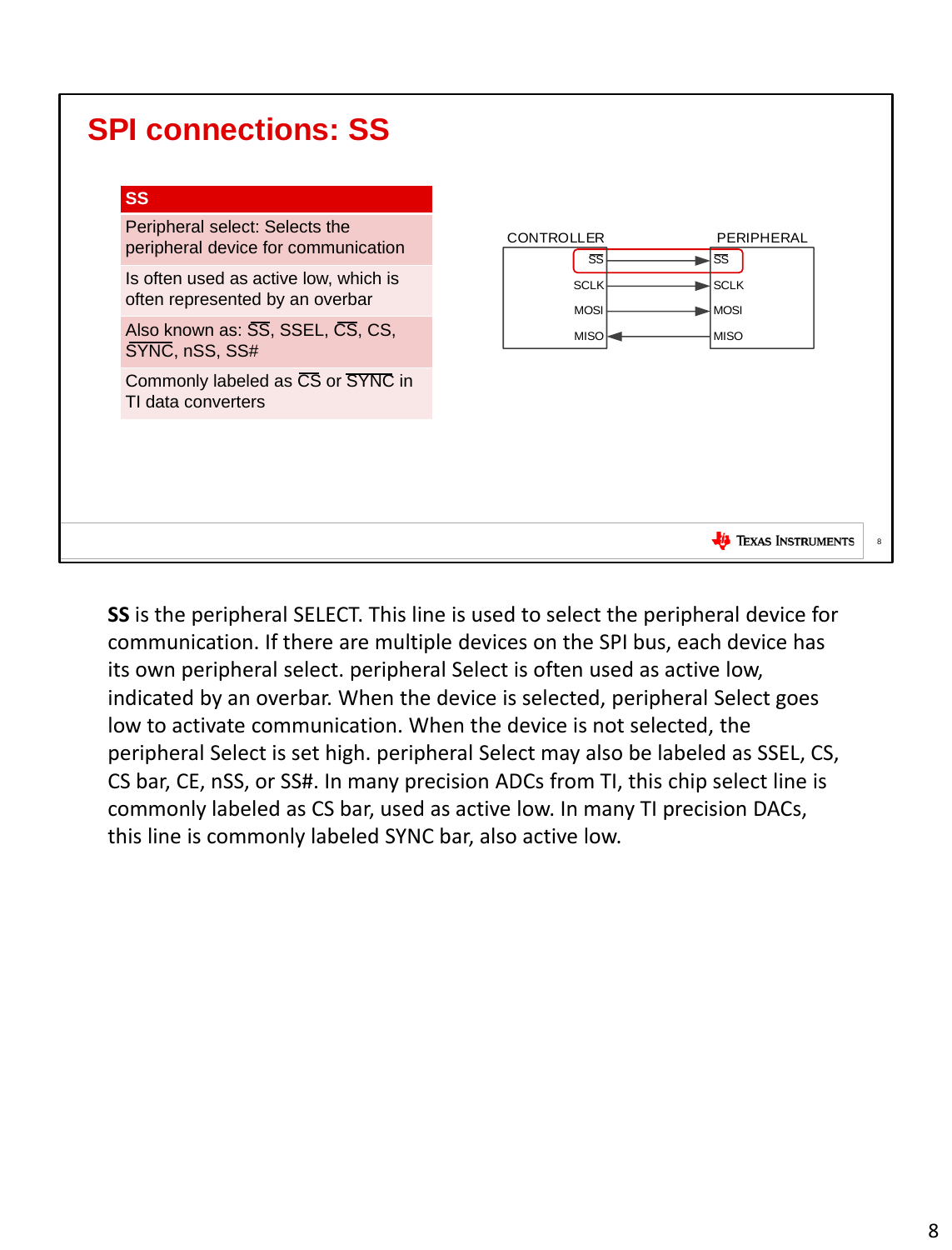|--|

**SCLK** is the SERIAL CLOCK. As mentioned previously, SCLK is used by the controller to synchronize the data sent between the controller and the peripheral device. The SCLK originates from the controller and is sent to all peripheral devices. This serial clock may not always be in operation, and may be idle as a high or low signal. Data is clocked into the controller or peripheral at either the rising edge or falling edge of the serial clock. The SCLK line may also be labeled as SCK.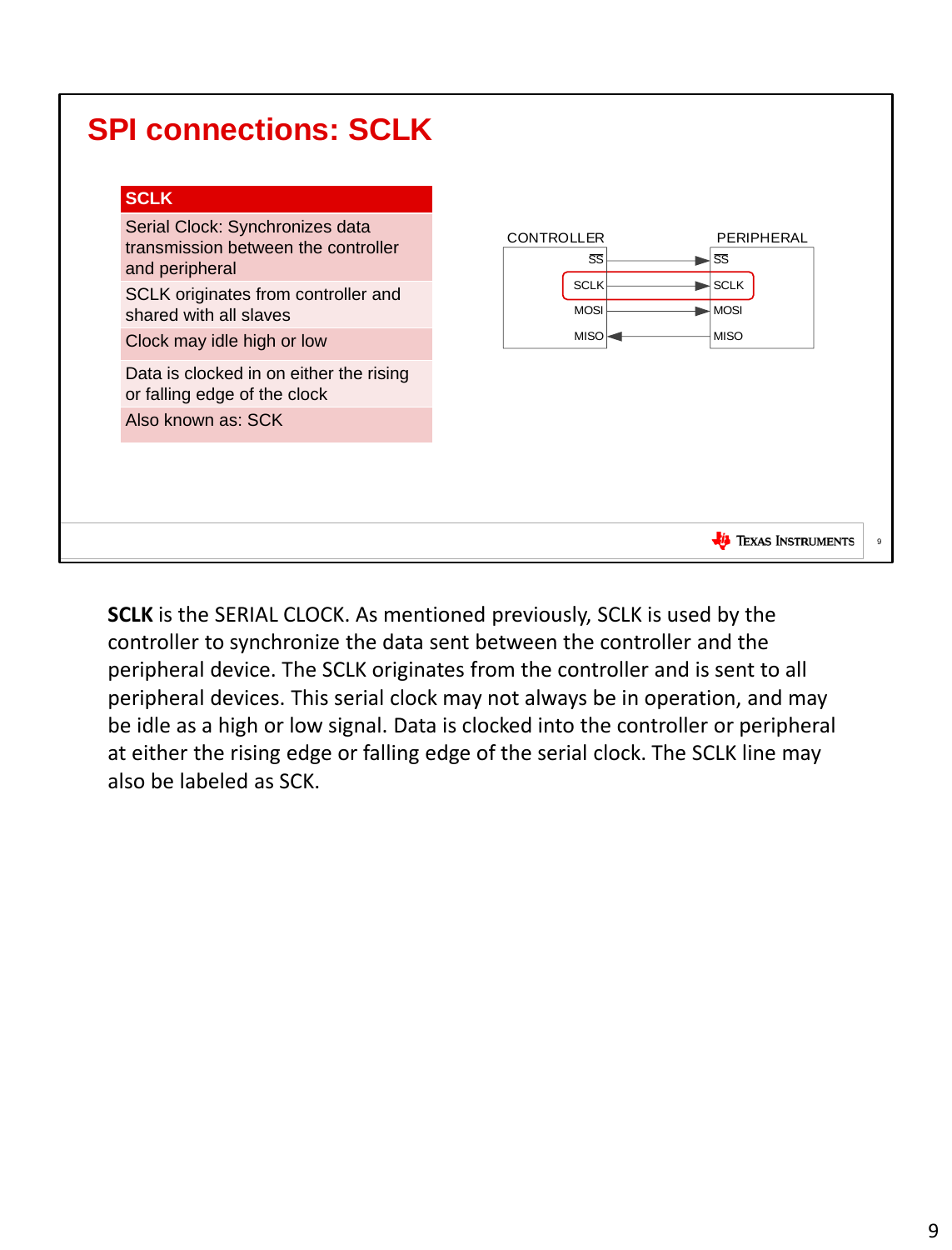| <b>SPI connections: MOSI</b><br><b>MOSI</b><br>Controller Out, Peripheral In: Output<br>from the Controller used to send data<br>to the peripheral device<br>Can be shared between peripheral<br>devices<br>Also known as: SIMO, MSTR; from the<br>peripheral device: SDI, DI, DIN, SI;<br>from the Controller device: SDO, DO,<br>DOUT, SO<br>Commonly labeled as DIN in TI data<br>converters | <b>CONTROLLER</b><br>PERIPHERAL<br>SS<br>SS<br>$\blacktriangleright$ SCLK<br><b>SCLK</b><br><b>MOSI</b><br>$\blacktriangleright$ MOSI<br><b>MISO</b><br>MISO |    |
|-------------------------------------------------------------------------------------------------------------------------------------------------------------------------------------------------------------------------------------------------------------------------------------------------------------------------------------------------------------------------------------------------|--------------------------------------------------------------------------------------------------------------------------------------------------------------|----|
|                                                                                                                                                                                                                                                                                                                                                                                                 | <b>Texas Instruments</b>                                                                                                                                     | 10 |

**MOSI** is the controller OUT/peripheral IN. This line is used to send data from the controller to the peripheral device. The peripheral device reads the MOSI line based on synchronization from the SCLK. Again, this line may have different names depending on the device manufacturer. On the peripheral device it may be known as SIMO, SDI, DI, DIN, or SI. This line is connected to the controller device on some serial out line labeled as SDO, DO, or DOUT. In precision data converters, if there are registers that require configuration, the configuration data are sent on this line. If the device is not active, as the controller has not selected the device to be active with peripheral select, this line is deactivated and the peripheral does not receive data on MOSI. In many precision data converters, TI commonly labels this digital input as DIN.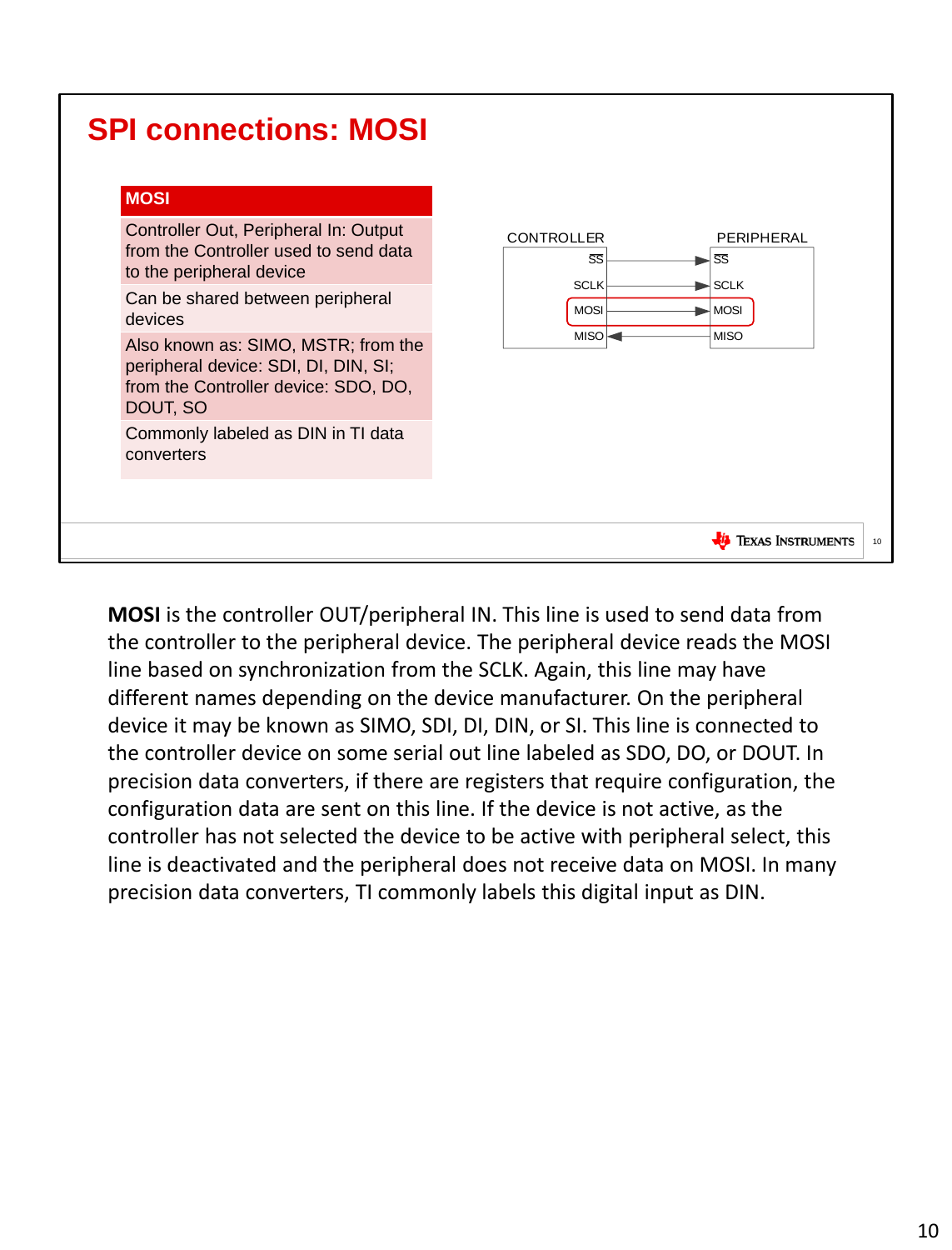| <b>SPI connections: MISO</b> |
|------------------------------|
|------------------------------|

| М<br>ш |  |  |
|--------|--|--|
|        |  |  |

Controller In, Peripheral Out: Output from the peripheral device used to send data to the Controller

Can be shared between all peripheral devices,

Peripheral output becomes high impedance when SS is not selected

Also known as: SOMI; from the peripheral device: SDO, DO, DOUT, SO; to the controller device: SDI, DI, DIN, SI

Commonly labeled as DOUT in TI data converters



**MISO** is controller IN/peripheral OUT. This line is used to send data from the peripheral device out to the controller. If the controller has not selected the device to be active with peripheral select, this line becomes high impedance or Hi-Z, allowing for a system with multiple devices to share this line. The peripheral device sends data out on the MISO line and is synchronized with the SCLK. On the peripheral device, it may be known as SOMI, SDO, DO, DOUT, or SO. This line is connected to the controller device on some serial out line labeled as SDI, DI, or DIN. In many precision data converters, TI commonly labels this digital output as DOUT.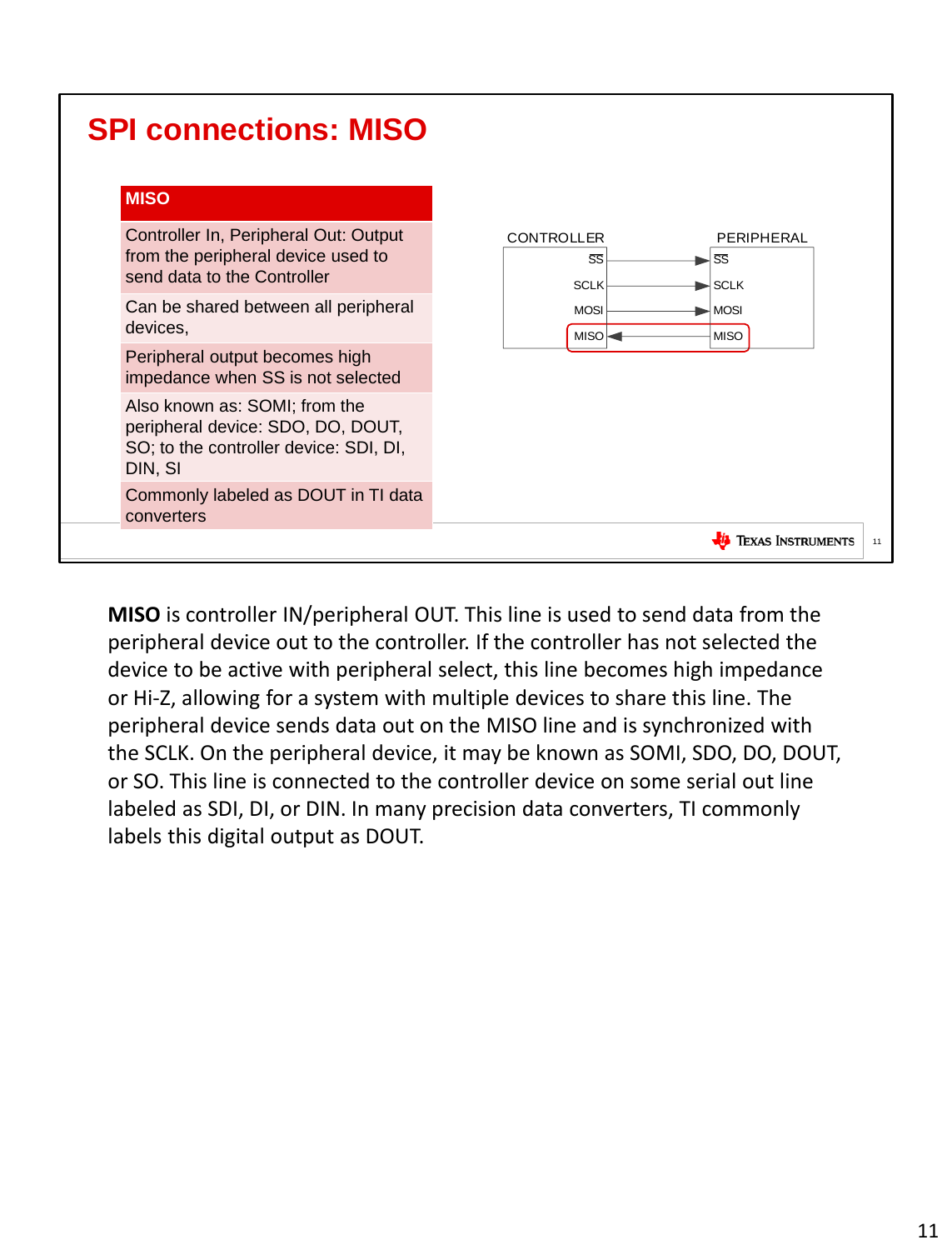

As previously mentioned, data from the controller and peripheral may be read on either the rising or falling edge of SCLK. Additionally, the clock polarity is important in defining the leading and trailing edges on which data is clocked in and out of the device. This enables several modes of SPI communication. There are two parameters used to determine modes of operation.

The first parameter CPOL, determines the clock polarity for the serial clock. When CPOL equals zero, then the clock idles low. The leading edge is a rising edge and the trailing edge is a falling edge. When CPOL is equal to one, the clock idles high. The leading edge is a falling edge and the trailing edge is a rising edge.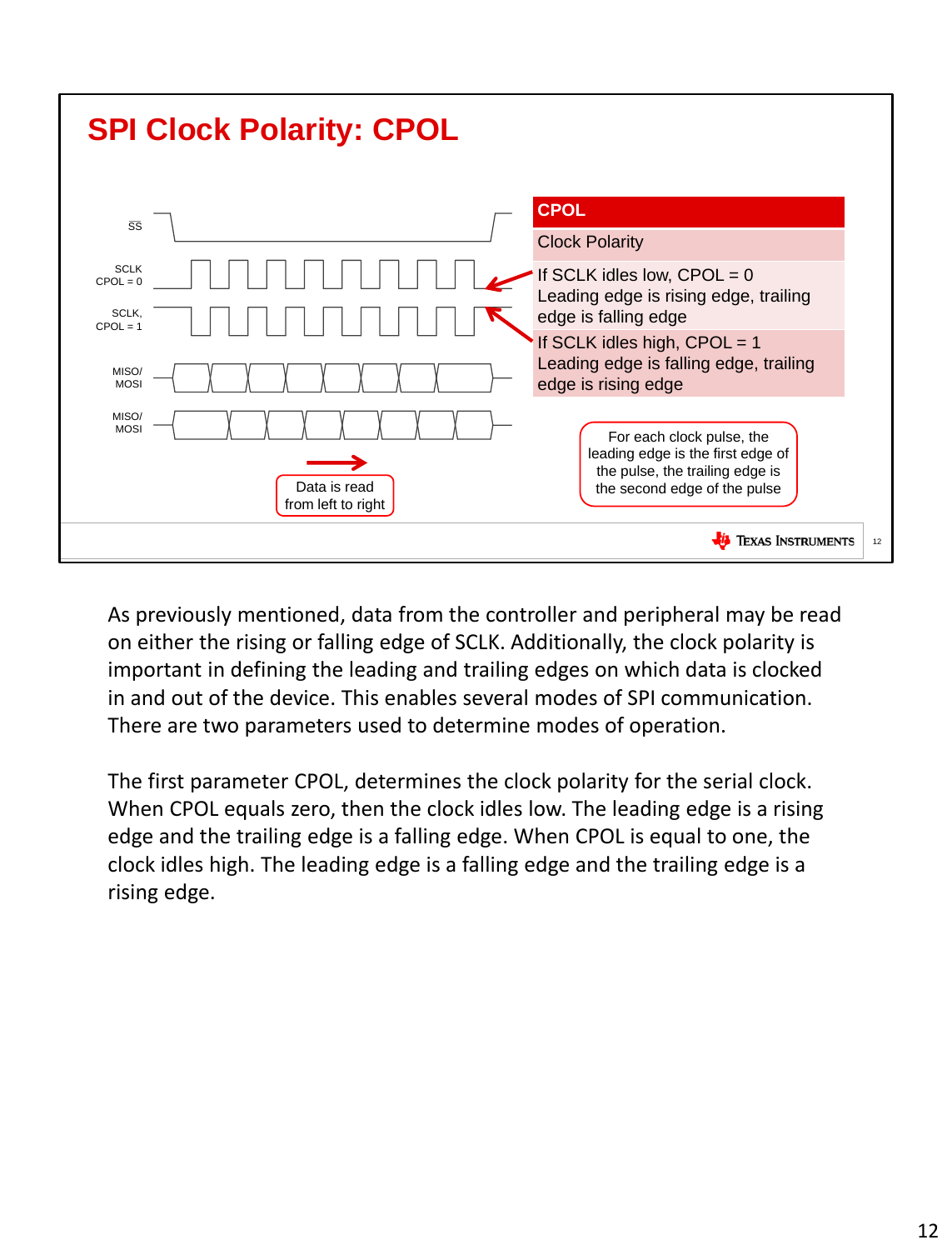

The second parameter, CPHA, determines the clock phase for which the data is acquired. For the CPHA equal to zero, data is captured on the leading edge of the clock pulse. Data is set up on the trailing edge of SCLK for the first bit, when SS bar is set low.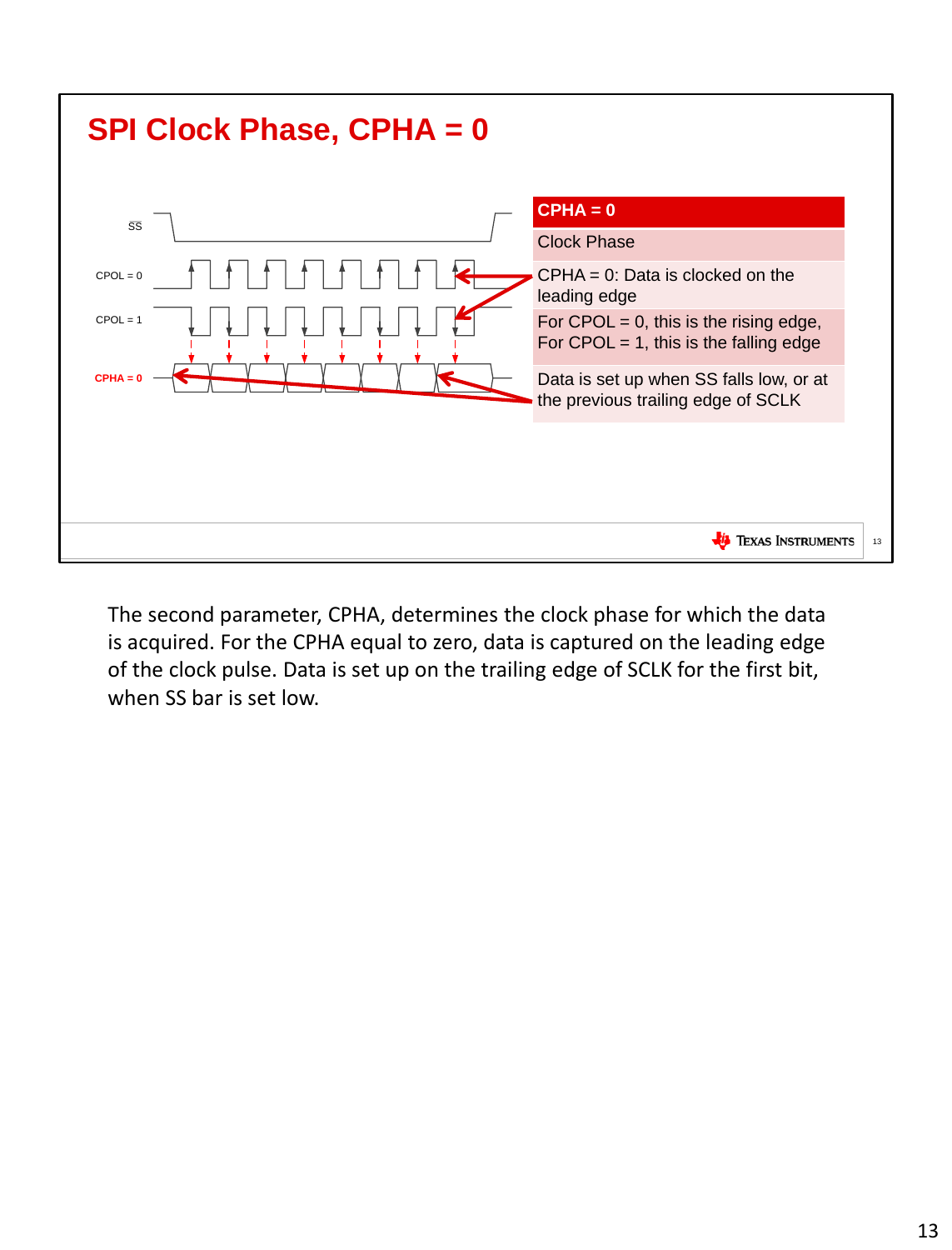

For CPHA equal to one, the data is captured on the trailing edge of SCLK. In both clock phase modes, data is set up on the previous clock edge.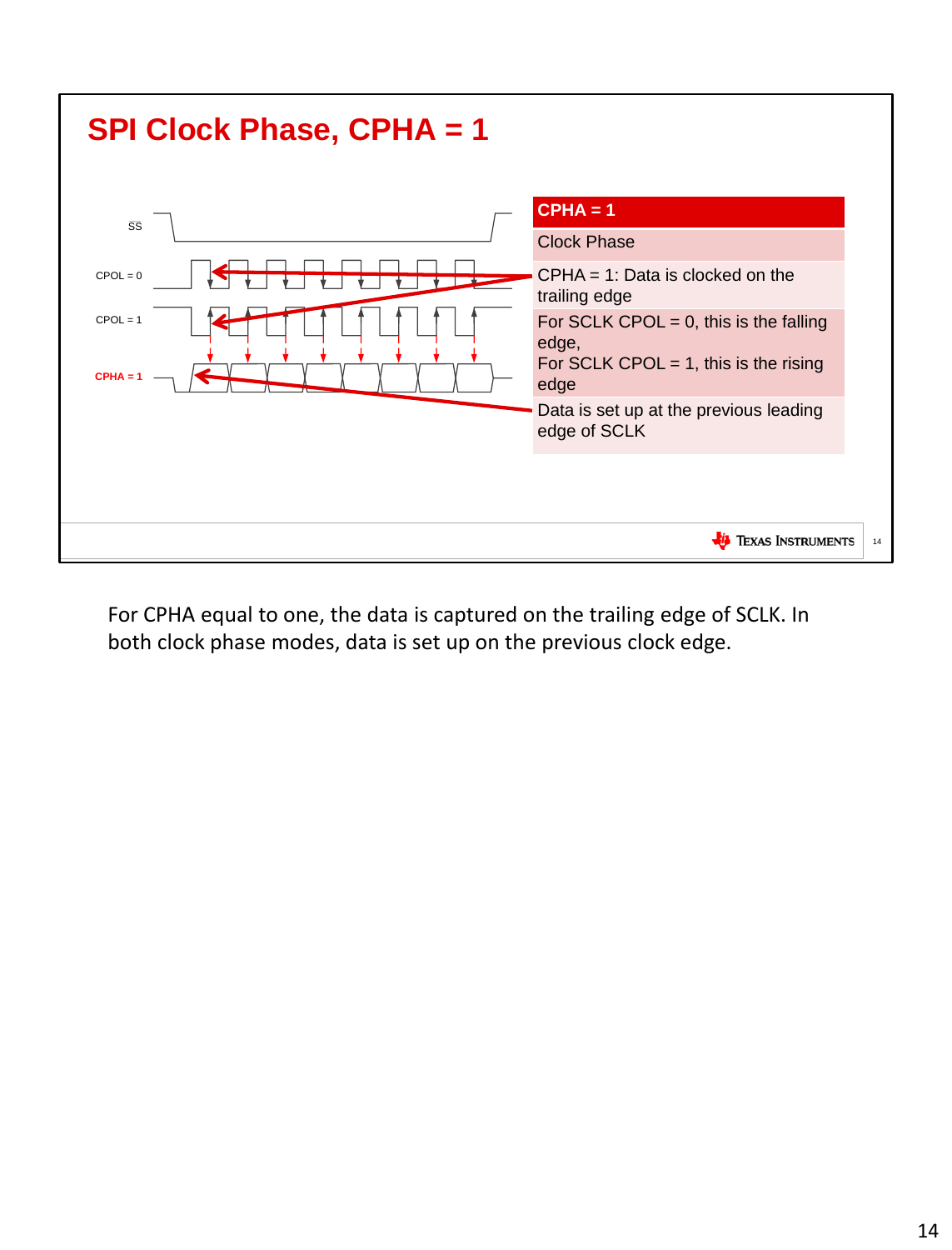

Combinations of CPOL and CPHA allow for four modes of operation of SPI. The table in this slide shows SPI modes 0 through 3. Each defines a different clock polarity and phase for SPI communication. Note that different manufacturers of SPI devices and microcontrollers may have different definitions of SPI mode numbers. Consult the datasheets for both the controller and peripherals to determine the clock polarity and phase information.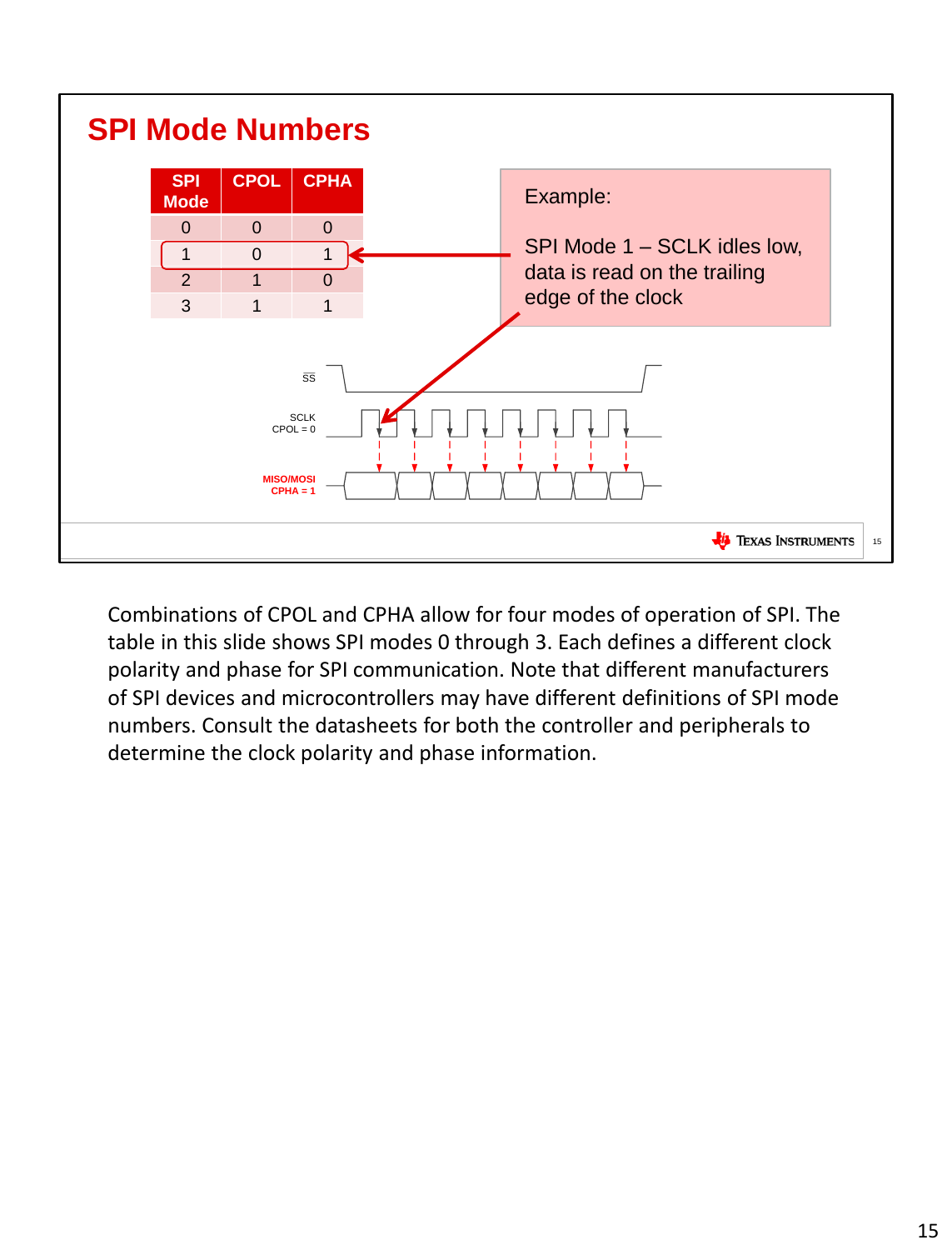### **Controlling Multiple Peripherals: Multiple Peripheral Selects**



SPI can be used to communicate with multiple devices. This can be done in two different ways.

First, because SPI uses peripheral select lines, the controller can communicate with multiple devices. Each peripheral has its own peripheral select coming from the controller, while the remaining lines are shared. When peripheral select is selected for the device, the remaining SPI lines are active, when the peripheral select is not selected, the SPI lines are ignored. When not selected, each peripheral MOSI and SCLK line is ignored and each MISO line becomes Hi-Z so that an active peripheral may drive the MISO without contention from other peripherals trying to drive the same line.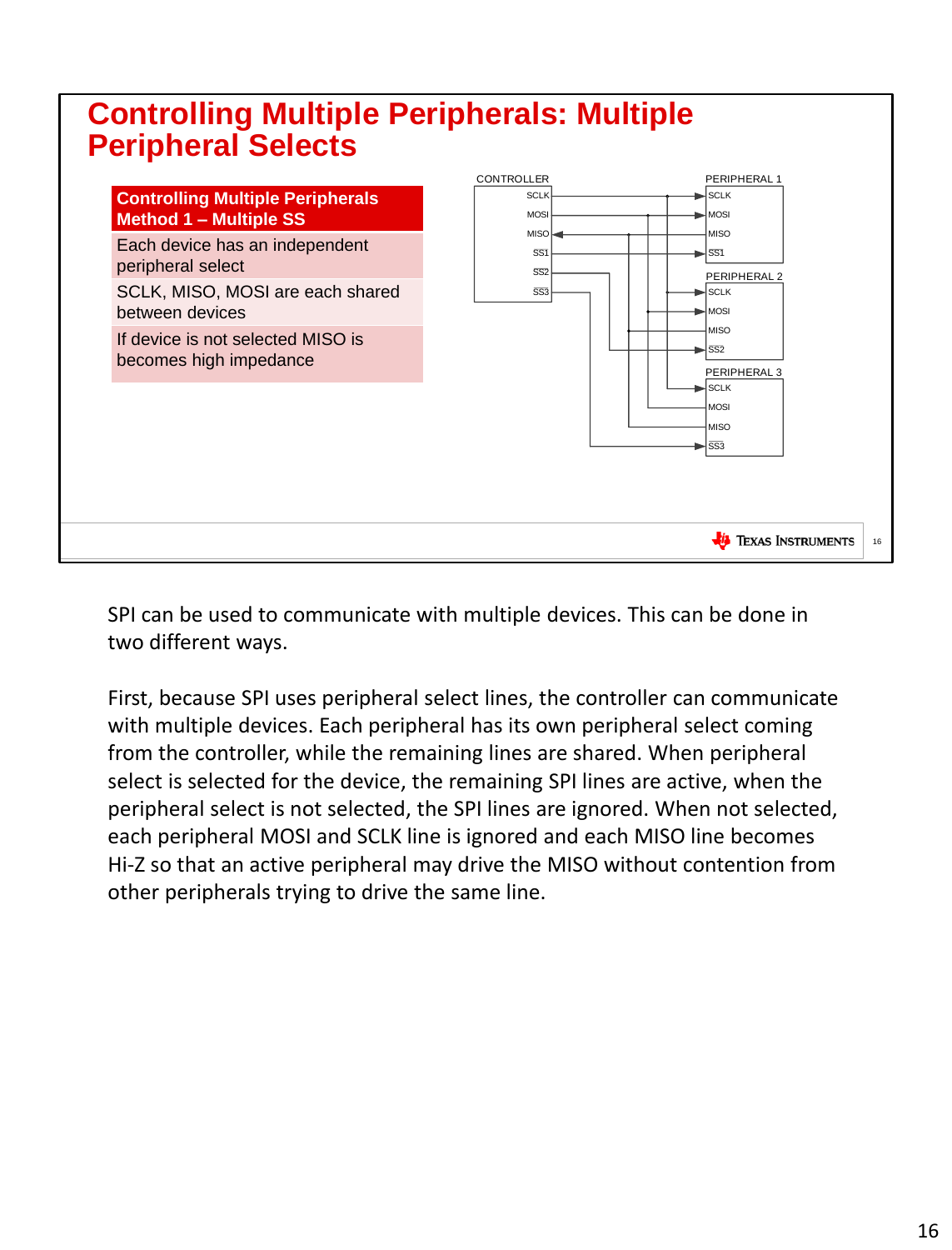### **Controlling Multiple Peripherals: Daisy Chaining**



For some systems, a single SPI drives one peripheral, while other peripherals are daisy-chained together. In a daisy chained system, SCLKs and peripheral Selects may be shared by all peripherals, However, the controller connects to a single MOSI of the first peripheral. The MISO of the first peripheral connects to the MOSI of the next peripheral. This chains all of the peripheral together from one MISO to the next MOSI. For the last peripheral device, the MISO connects to the controller. All data from the devices are passed through the chain and collected at the end from the final peripheral.

Not all devices are able to be controlled and read through a daisy chained SPI connection. Devices must be specifically designed for this communication.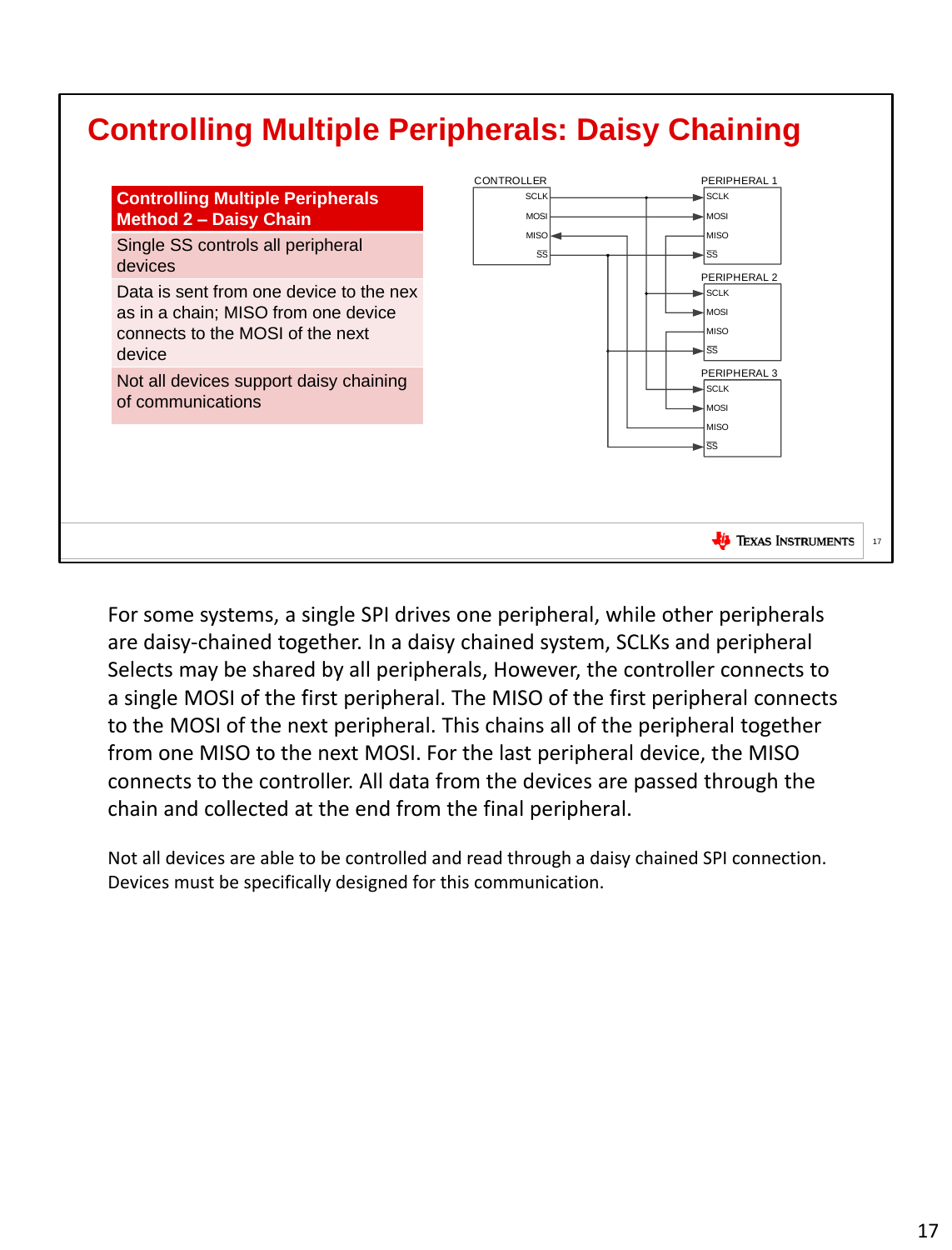

Here is an example of SPI data communication. This comes from the communication of the ADS1118 precision ADC.

The ADS1118 is a 16-bit ADC that uses SPI Mode 1, with CPOL equal to 0 and CPHA equal to 1. Here the SCLK idles low and the data is clocked in and out of the device on the trailing edge of SCLK. In the 16-bit data transmission cycle, two bytes of data are clocked into a configuration register. At the same time, 16-bits of ADC data is clocked out of the device. The ADC has a 16-bit configuration register with settings showing in the table. These configuration register values program the device to the settings shown in the description column. For this example, the setting we want to write to the device is 81C3 in hexadecimal.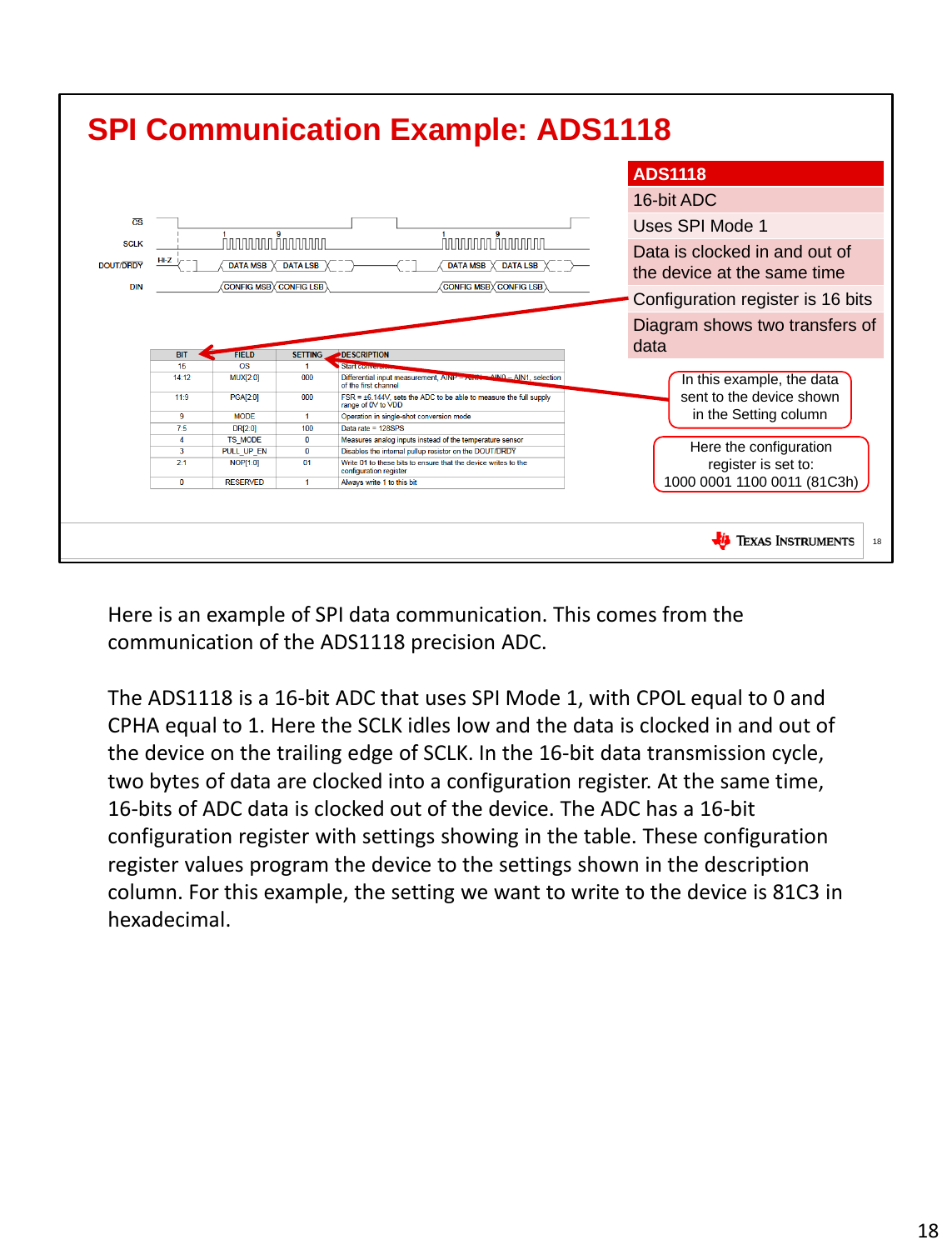

Continuing with the example, this is the 16-bit data transmission cycle for the ADS1118 showing the SPI lines. Again, the SCLK idles low, and data is transmitted at the falling edge of SCLK. The write to the device is done on the MOSI, or on this device, the pin is labeled as DIN. The configuration register is set to 81C3 in hexadecimal.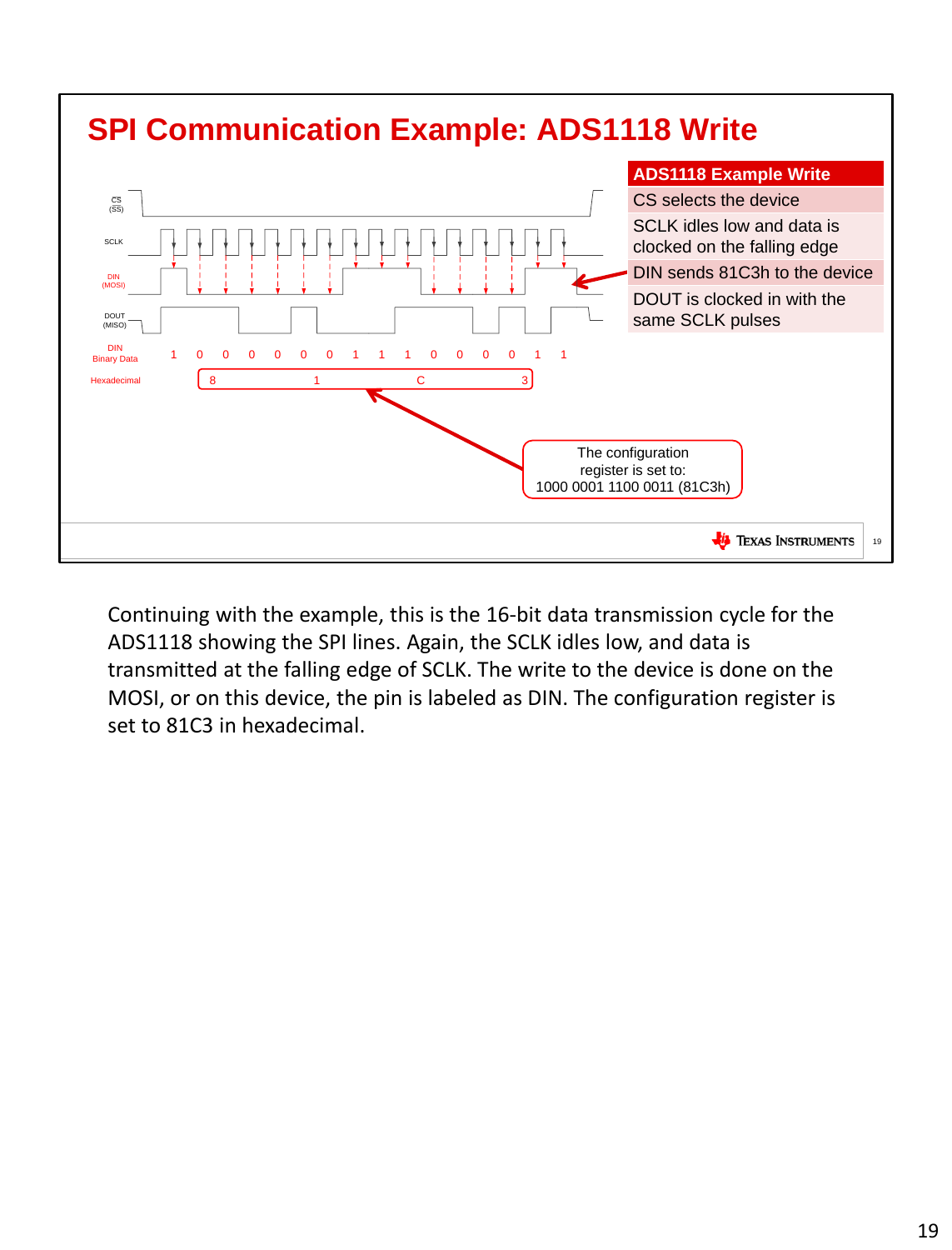

At the same time, the ADC data is clocked out of the ADS1118. Here, a random output data word is clocked out of the device. Looking at the DOUT line, the binary output is read as E475 in hexadecimal.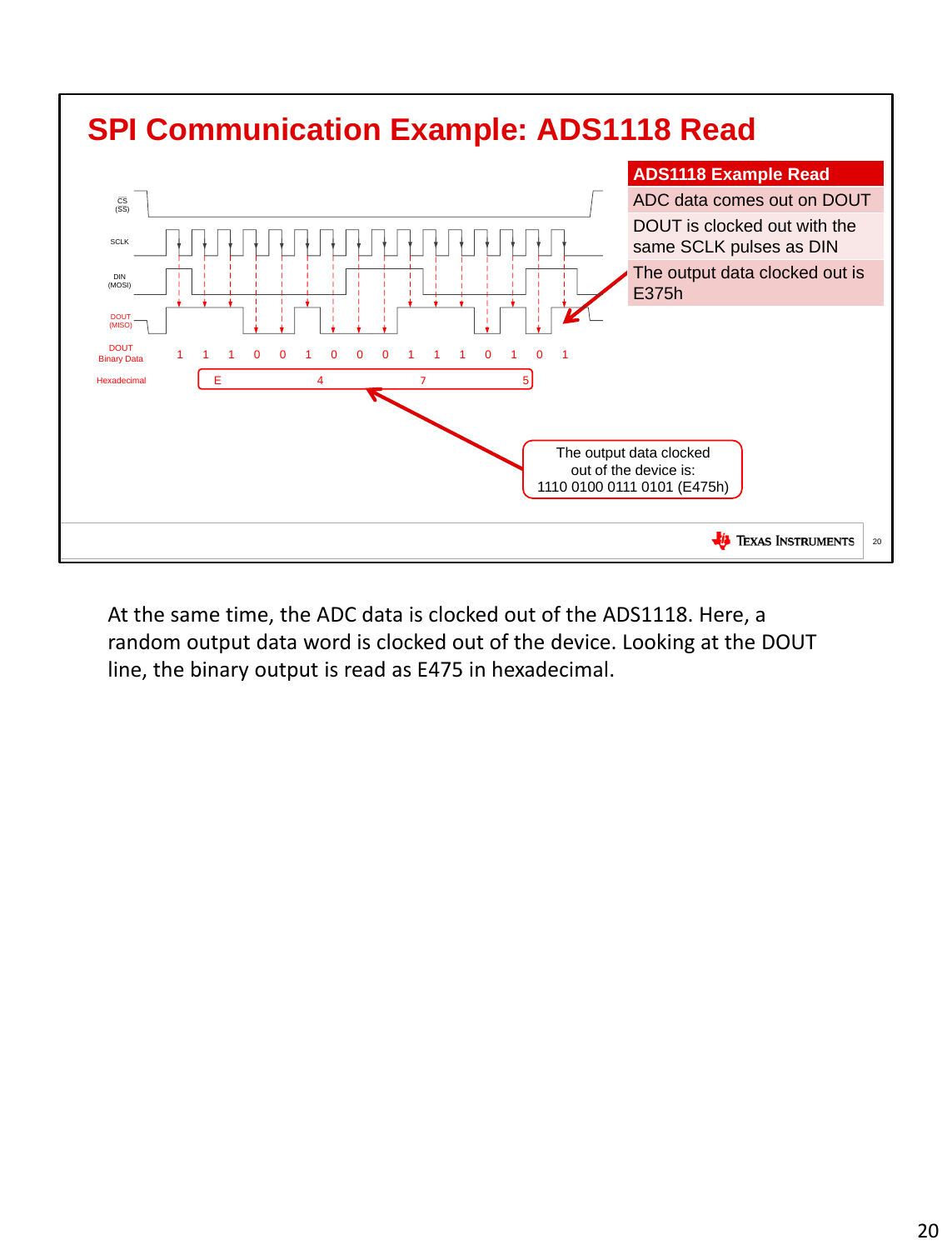

That concludes this video – thank you for watching! Please try the quiz to check your understanding of this video's content.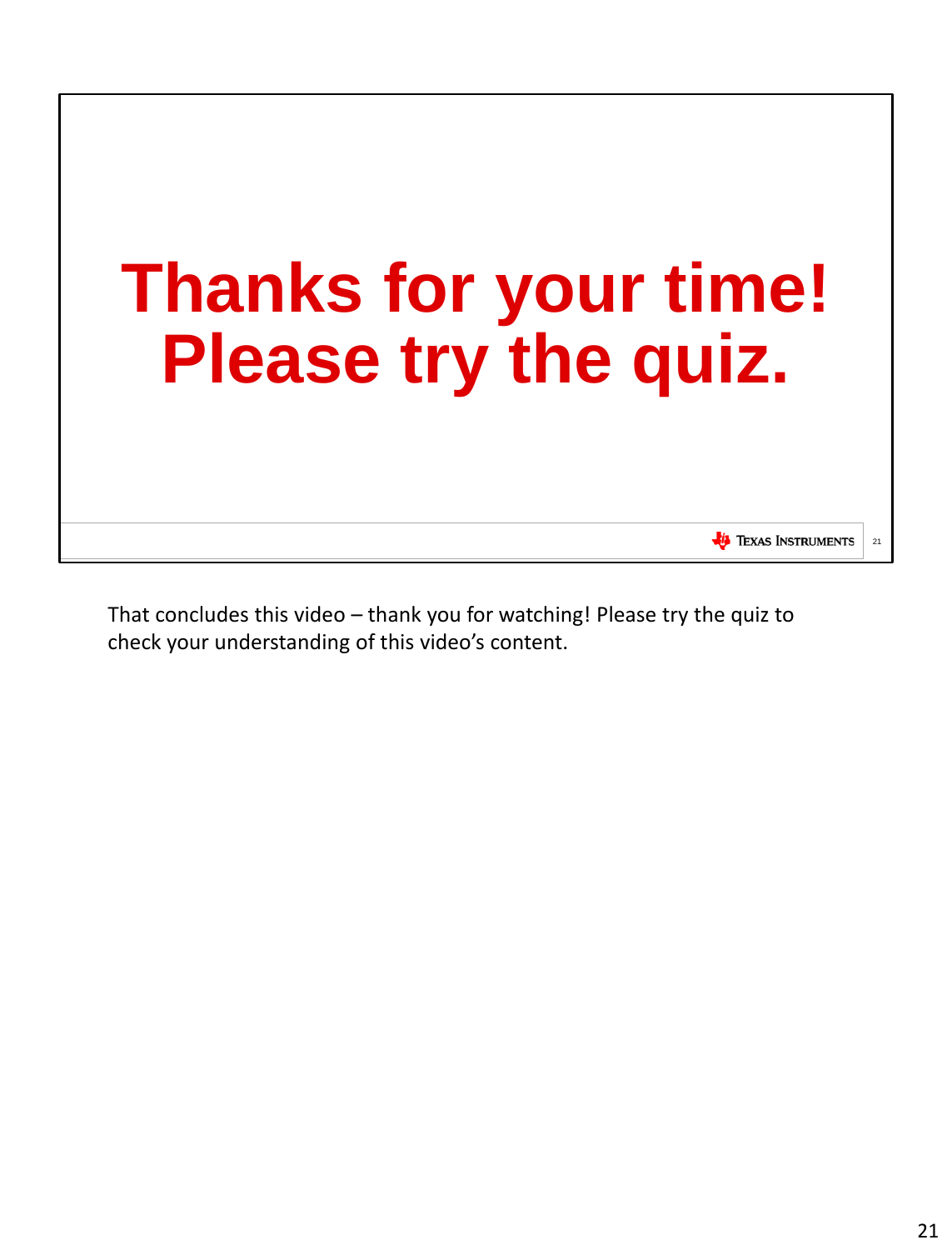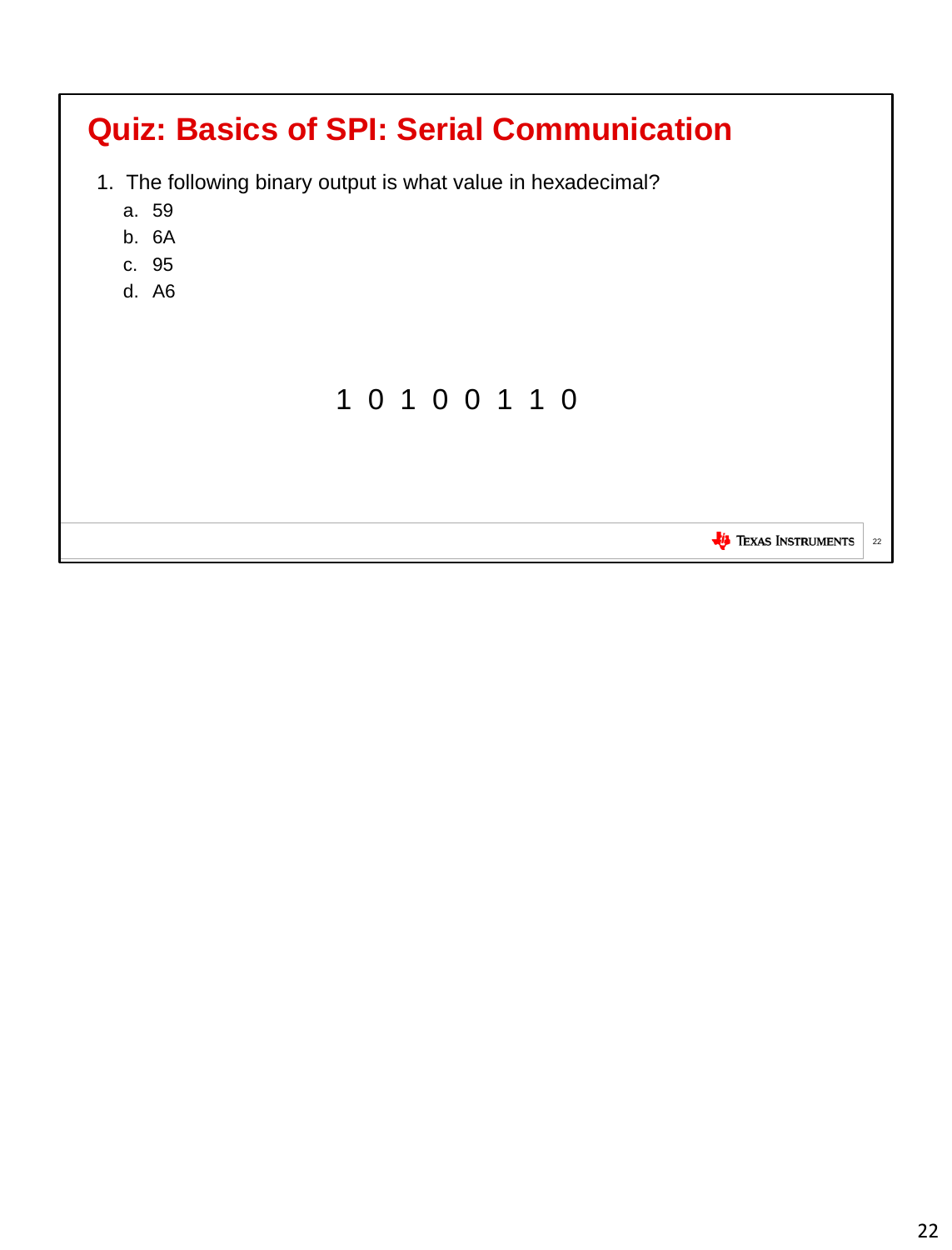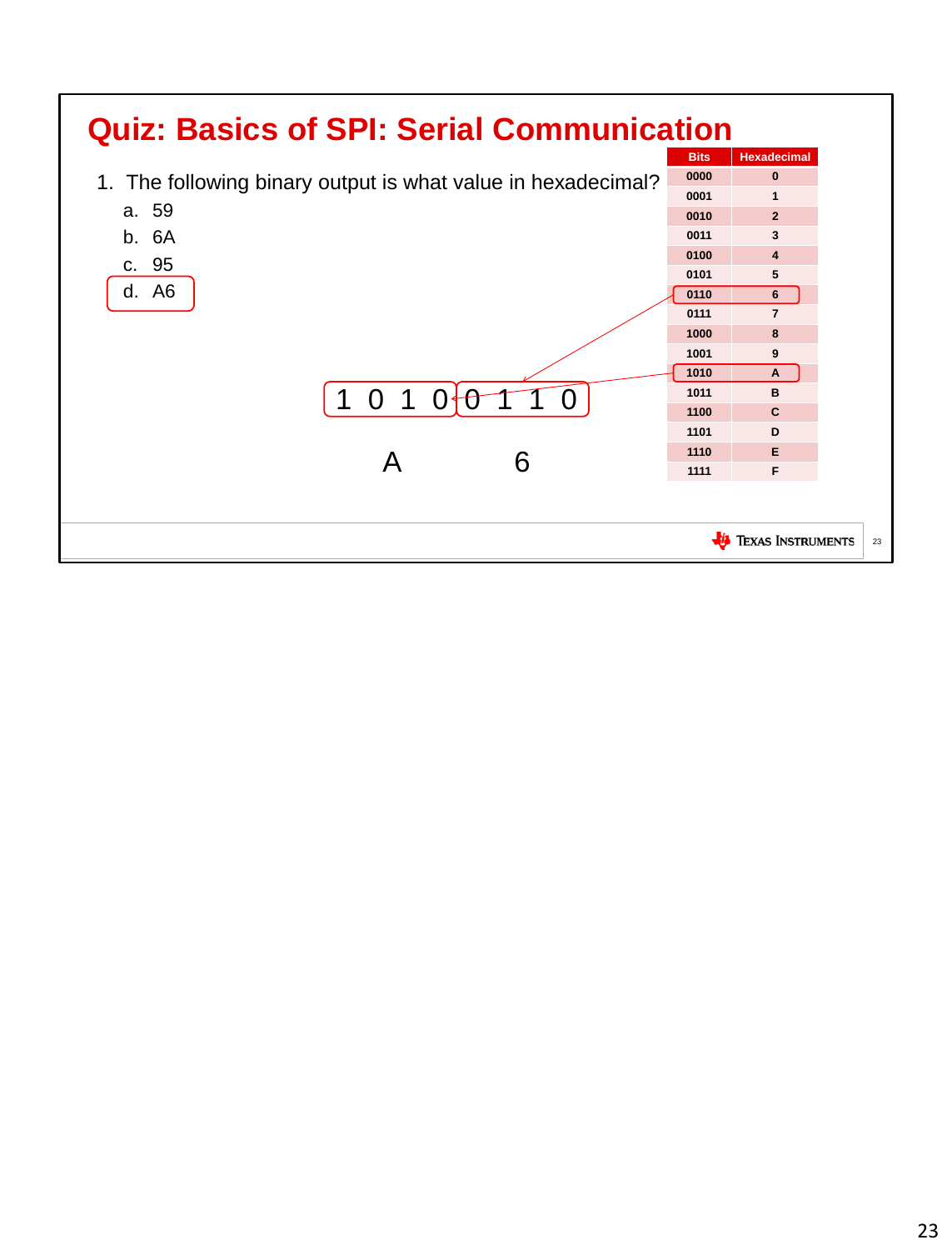| <b>Quiz: Basics of SPI: Serial Communication</b> |                                                                                                                                                 |                                |  |  |
|--------------------------------------------------|-------------------------------------------------------------------------------------------------------------------------------------------------|--------------------------------|--|--|
|                                                  | 2. The following diagram is CPOL = 0, CPHA = 1. What hexadecimal byte is the<br>sent from the peripheral to the controller in this transaction? |                                |  |  |
| a. 24                                            |                                                                                                                                                 |                                |  |  |
| b. 26                                            |                                                                                                                                                 |                                |  |  |
| c. E8<br>d. EC                                   | $\overline{\text{SS}}$                                                                                                                          |                                |  |  |
|                                                  | <b>SCLK</b>                                                                                                                                     |                                |  |  |
|                                                  | <b>MOSI</b>                                                                                                                                     |                                |  |  |
|                                                  | <b>MISO</b>                                                                                                                                     |                                |  |  |
|                                                  |                                                                                                                                                 |                                |  |  |
|                                                  |                                                                                                                                                 | <b>TEXAS INSTRUMENTS</b><br>24 |  |  |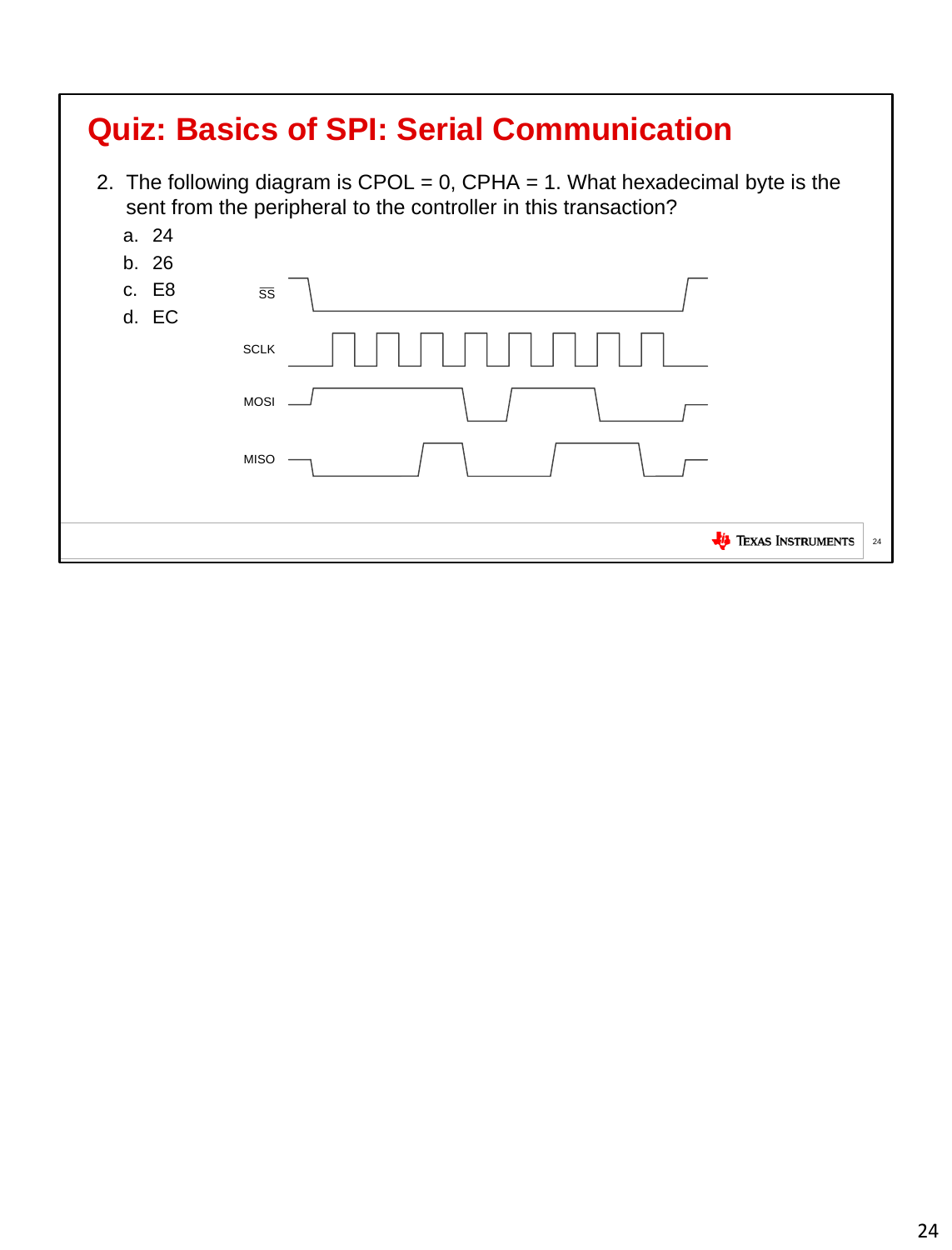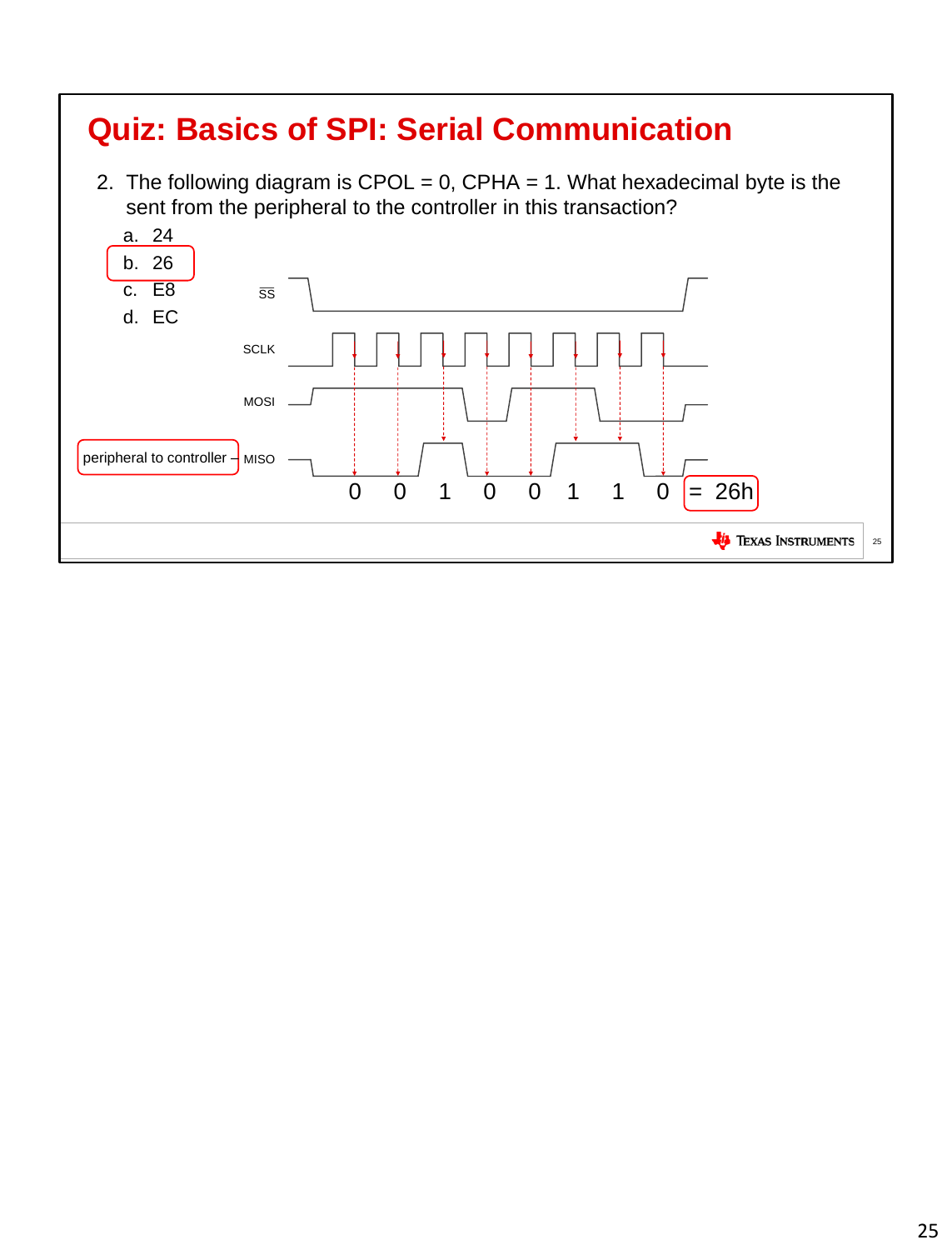| <b>Quiz: Basics of SPI: Serial Communication</b> |                                                                                                                                                    |                          |    |  |  |
|--------------------------------------------------|----------------------------------------------------------------------------------------------------------------------------------------------------|--------------------------|----|--|--|
|                                                  | 3. The following diagram is CPOL = $0$ , CPHA = 1. What hexadecimal byte is the<br>sent from the controller to the peripheral in this transaction? |                          |    |  |  |
| a. 24                                            |                                                                                                                                                    |                          |    |  |  |
| b. 26                                            |                                                                                                                                                    |                          |    |  |  |
| c. E8                                            | $\overline{\text{SS}}$                                                                                                                             |                          |    |  |  |
| d. EC                                            |                                                                                                                                                    |                          |    |  |  |
|                                                  | <b>SCLK</b>                                                                                                                                        |                          |    |  |  |
|                                                  | <b>MOSI</b>                                                                                                                                        |                          |    |  |  |
|                                                  | <b>MISO</b>                                                                                                                                        |                          |    |  |  |
|                                                  |                                                                                                                                                    |                          |    |  |  |
|                                                  |                                                                                                                                                    | <b>TEXAS INSTRUMENTS</b> | 26 |  |  |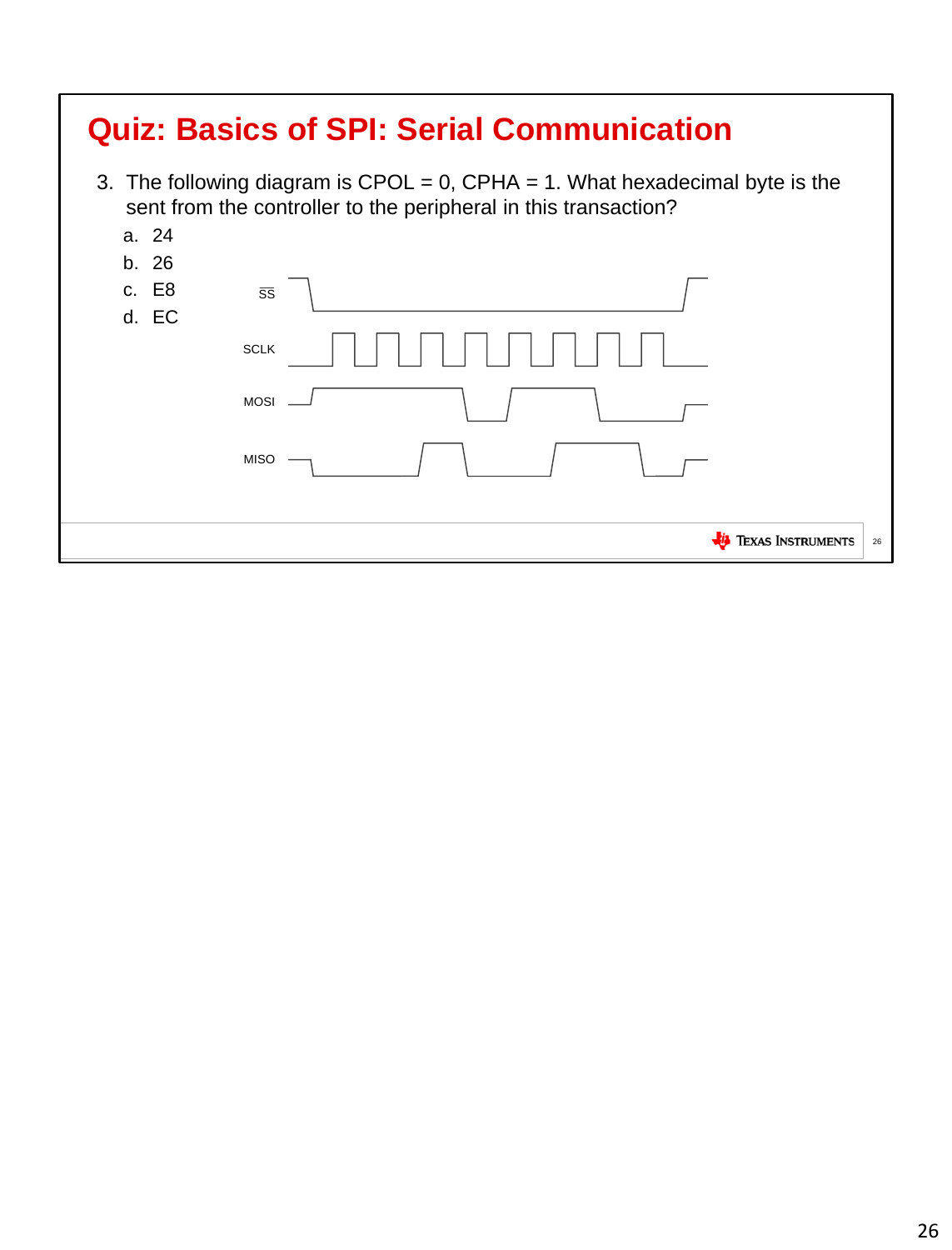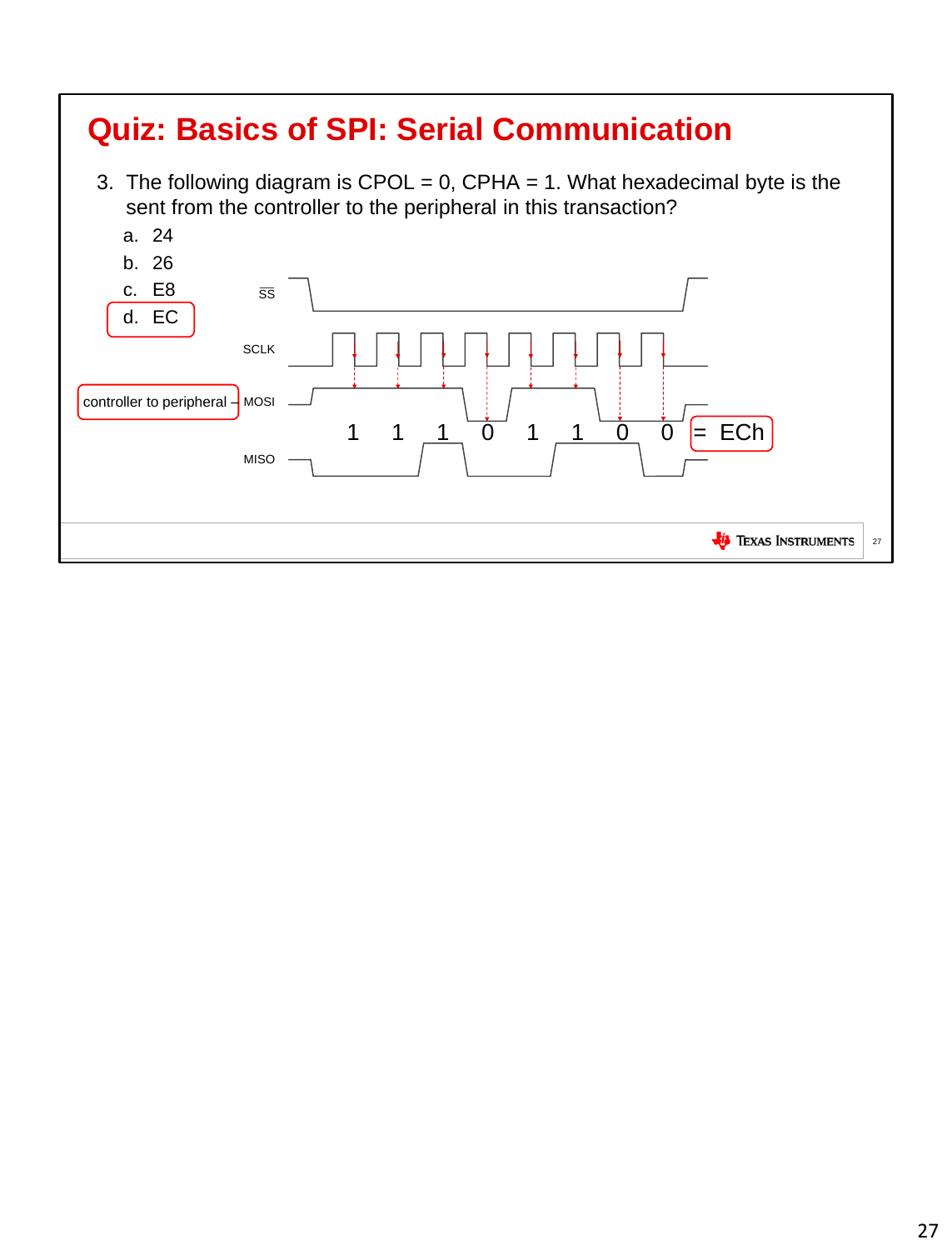## **Thanks for your ti**